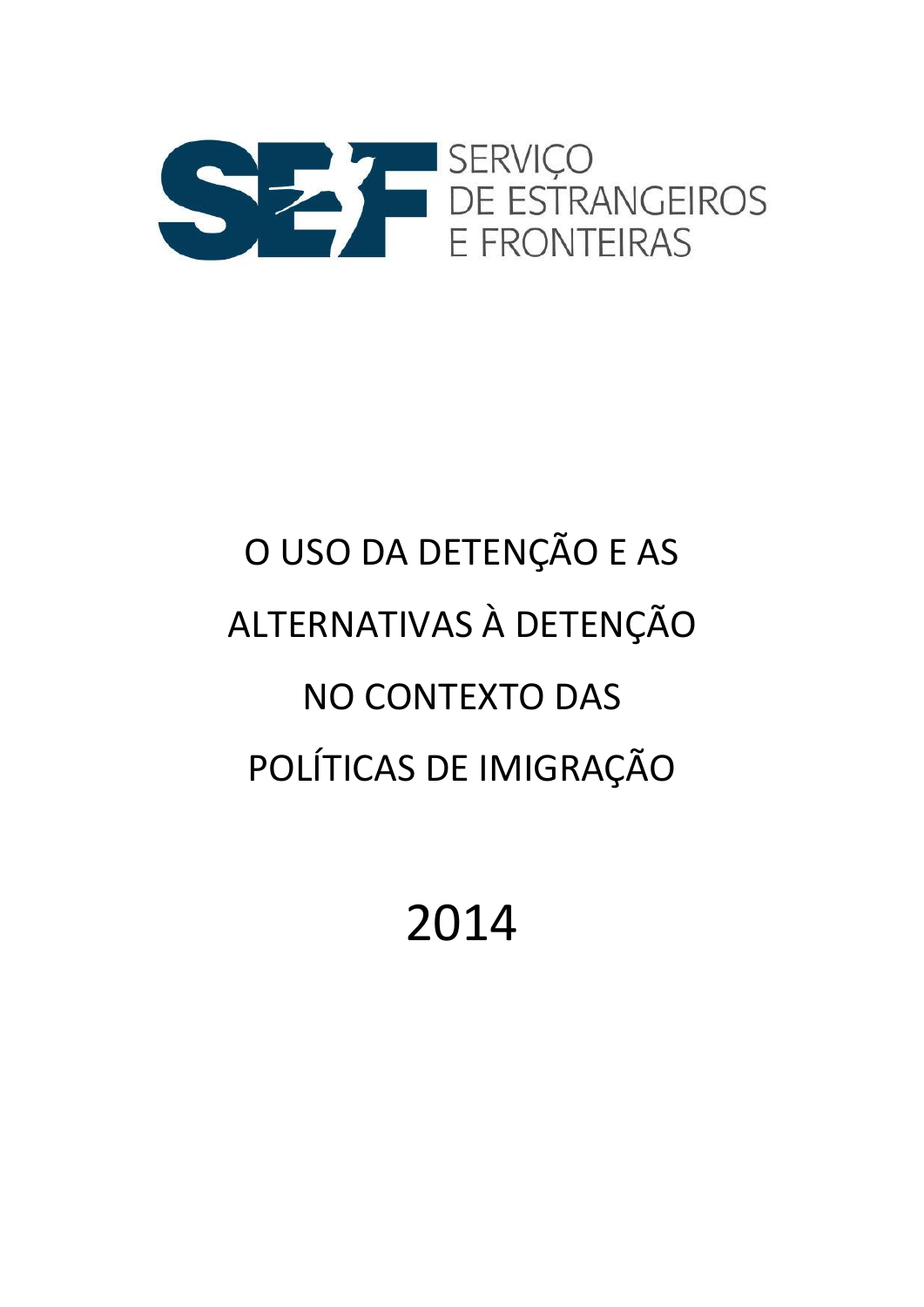

*Common Template of EMN Focussed Study 2014*

Final Version: 24<sup>th</sup> February 2014

**Subject**: Common Template for the EMN Focussed Study 2014 on *"The use of detention and alternatives to detention in the context of immigration policies.*

**Action:** EMN NCPs are invited to submit their completed Common Templates by 2<sup>nd</sup> May 2014. If needed, further clarifications can be provided by directly contacting the EMN Service Provider (ICF GHK-COWI) at [emn@ghkint.com](mailto:emn@ghkint.com)

# 1 STUDY AIMS AND RATIONALE

The aim of this focussed study is to identify similarities, differences and best practices with regard to the use of detention and alternatives to detention in the context of Member States' immigration policies. In particular, the study examines whether and the extent to which the use of different 'degrees' of coercive measures that restrict a person's freedom, adapted to the needs of individual cases, contribute to the effectiveness of return policies (in case the person is subject to a return decision) and international protection procedures (in case the person is ultimately allowed to stay in the Member State).

Immigration detention is a non-punitive administrative measure applied by the state to restrict the movement through confinement of an individual in order for another procedure to be implemented.<sup>1</sup> The EU asylum and migration *acquis* provides that detention is justified in a number of situations, such as preventing unauthorised entry into the territory of a Member State, preventing absconding in return procedures and in conjunction with applications for international protection.

In all cases, EU legislation provides for and encourages the use of alternatives to detention, entailing that detention should be used as a 'last resort'. Alternatives to detention are non-custodial measures that allow individuals to enjoy different degrees of freedom of movement, while agreeing to comply with specified conditions in order to resolve their migration status and/or while awaiting removal from the territory. The alternatives can include regular reporting, the surrender of a financial guarantee or travel documents, electronic monitoring, community management programmes, residence requirements, etc.

l

 $<sup>1</sup>$  See EMN Glossary V.02</sup>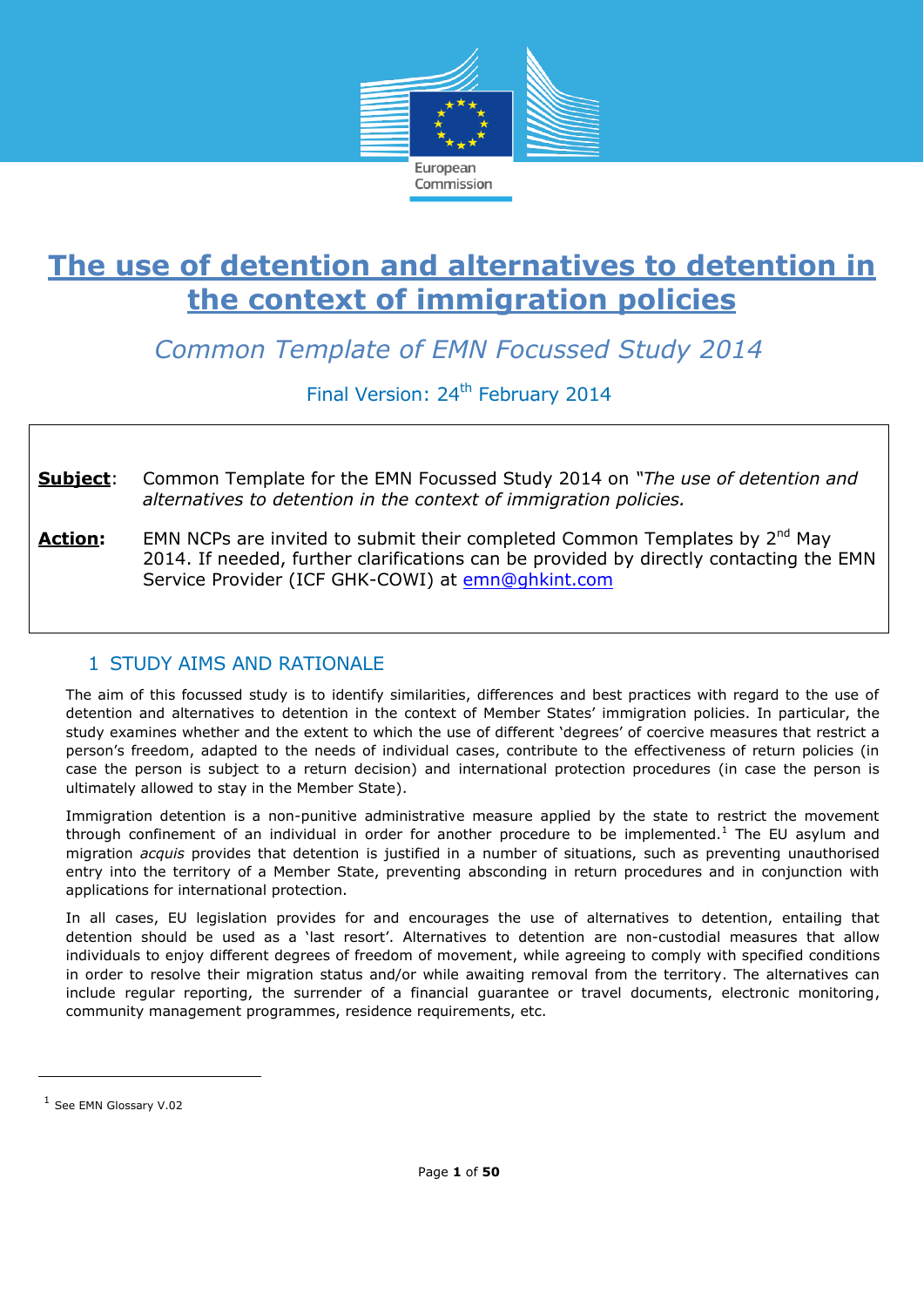In practice, the procedures concerning detention and alternatives to detention vary greatly among (Member) States. While existing information suggests that many (Member) States do not make the best use of alternatives, little is known about the extent to which such alternatives are used and the extent to which detention and alternatives to detention contribute to the effectiveness of return policies and international protection procedures. By analysing Member State policy, legislation and practices in relation to the use of detention and alternatives to detention, the study will help to identify and compare best practices and possibly contribute to the further development of common standards.

More specifically the study aims to:

- Provide information on the scale of detention and alternatives to detention in each Member State by collecting statistics available on the number of third-country nationals (by category) that are subject to these measures;
- Identify the categories of third-country nationals (e.g. applicants for international protection, rejected international protection applicants, rejected family reunification applicants, persons that have been issued a return decision, other persons found to be illegally present on the territory of (Member) States) that can be subject to detention and/or provided an alternative to detention;
- Compare and contrast the grounds for placing third-country nationals in detention and / or providing alternatives to detention outlined in national legal frameworks, as well as the assessment procedures and criteria used to reach decisions in individual cases;
- Identify and describe the different types of detention facilities and alternatives to detention available and used in (Member) States;
- Collect any evidence of the way detention and alternatives to detention contribute to the effectiveness of return policies and international protection procedures, and identify examples of good practice in this regard.

# 2 SCOPE OF THE STUDY

The study will therefore provide a mapping of categories of third-country nationals who can be detained and/or provided alternatives to detention in (Member) States. This includes, *inter alia*, international protection applicants, including those in Dublin procedures and accelerated procedures. Other categories of third-country nationals included in the scope of the study are persons who have been issued a return decision, rejected applicants for international protection, rejected family reunification applicants and persons found to be illegally present on the territory of the (Member) States. The study gives special attention to the possibility of detaining and/or providing alternatives to detention to vulnerable persons such as minors, family units with children, pregnant women or persons with special needs. The study focuses on detention for immigration purposes only and does not include in its scope detention of third-country nationals who have committed a criminal offence.

The study compares and contrasts the grounds for placing third-country nationals in detention and/or providing them alternatives to detention as outlined in national legal or policy frameworks. However, the study also has an important practical dimension and seeks to understand the extent to which detention and alternatives to detention are used in practice; the assessment procedures that (Member) States use in order to decide on the placement of third-country nationals in detention, and/or providing an alternative to detention; and the impact which detention and alternatives to detention have on the effectiveness of return policies and international protection procedures, with specific attention given to the identification of best practices.

In order to compare the effectiveness of detention and alternatives to detention in the context of (Member) States' return policies and international protection procedures, it is important to provide a clear picture of the types of detention facilities that exist in each (Member) State, as well as the types of alternatives that exist. The study therefore provides a comparative overview of the material detention conditions of third-country nationals that are placed in detention, including visitation rights and the number of detainees placed in one room. However, the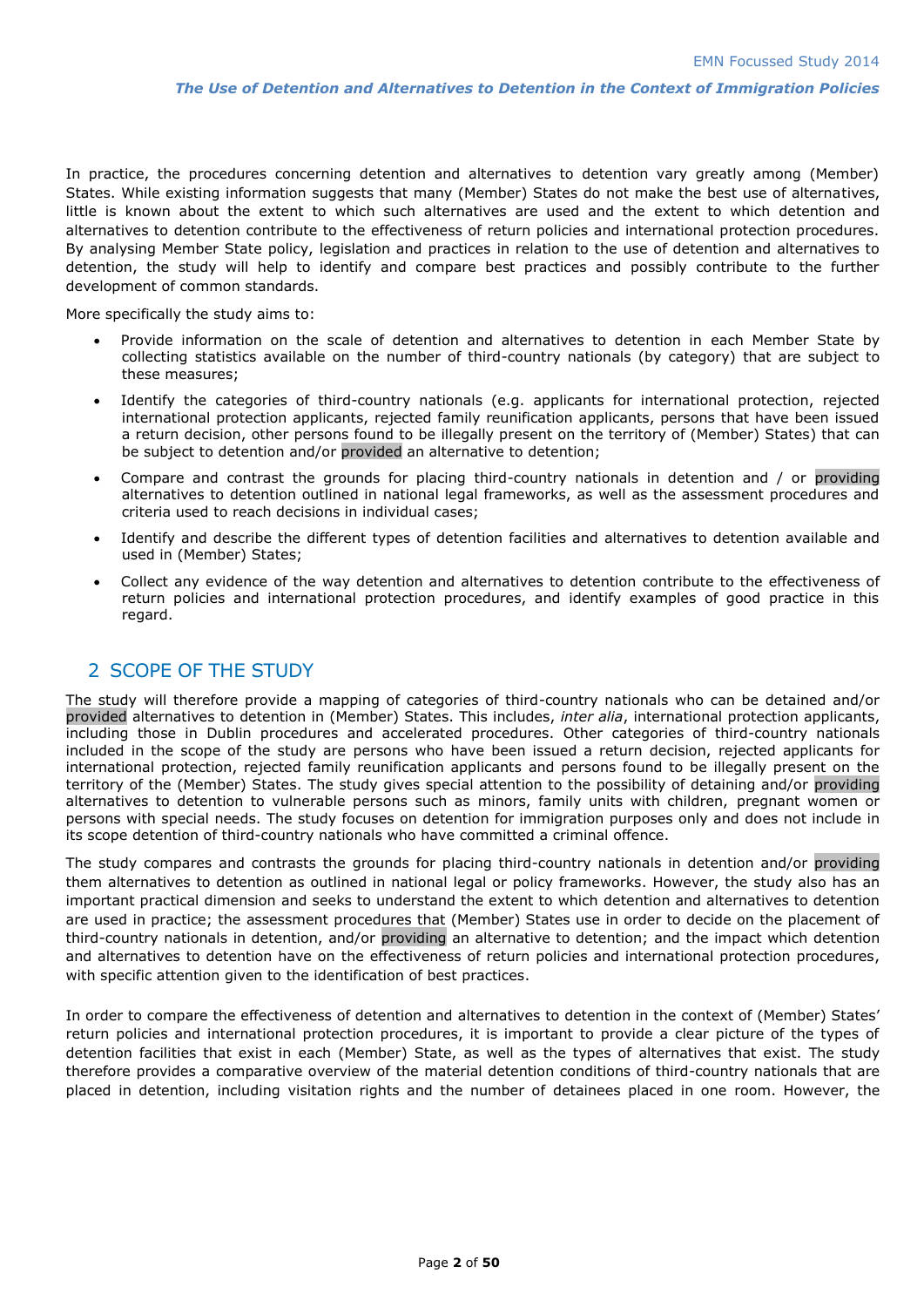study stops short of comparing the 'quality' of detention centres in terms of broader human rights considerations in the different (Member) States as this aspect has been the subject of recent studies. $2$ 

# 3 EU LEGAL AND POLICY CONTEXT

EU provisions concerning detention stipulate a number of grounds when third country nationals in different migration situations can be detained, as reviewed below. They also identify a variety of procedural guarantees which must be observed by Member States<sup>3</sup> when implementing detention. However, Member States have discretion to decide how to transpose the EU provisions and there are no common guidelines on the operationalization of alternatives to detention. The design, selection, codification and implementation of alternatives to detention are left to EU Member States.

#### **Detention of applicants for international protection**

According to Article 18 of the Asylum Procedures Directive (2005/85/EC), it is not acceptable to detain a person solely for the reason that s/he has lodged an asylum application. The EU legal framework has recently been strengthened and consolidated in view of ensuring better and more harmonised protection of fundamental rights with the adoption of the recast of the Reception Conditions Directive (Directive 2013/33/EU). To ensure the nonarbitrariness of detention and the respect of fundamental rights of applicants for international protection, the Directive introduced an exhaustive list of detention grounds (Article 8). A number of procedural guarantees were also put in place, such as the principles of brevity, due diligence and judicial review (Article 9). Further, the recast of the Directive regulates the conditions in detention facilities, such as access to fresh air and communication with lawyers, NGOs and family members (Article 10).<sup>4</sup>

#### **Detention in order to prevent unauthorised entry into the territory of the Member State**

The Schengen Borders Code (Regulation 562/2006) requires that third-country nationals who do not fulfil the entry conditions are refused entry into the EU. Article 13(4) stipulates that border guards should prevent irregular entry on the territory of the Member States. To that effect, national provisions in some Member States allow for the short-term detention at the border-crossing point, such as in a transit area of an airport. In addition, the recast of the Reception Conditions Directive (2013/33/EU) provides that an applicant for international protection can be detained upon entry in the territory of the Member State in order to determine the applicant's identity.

#### **Detention of irregular migrants involved in return proceedings**

The Return Directive provides common standards for EU Member States to follow in return and removal procedures. According to Article 15 (1) of the Return Directive, detention is permitted in particular in two cases – i.e. when there is a risk of absconding or the third-country national concerned avoids or hampers the preparation of return or removal process. According to the Directive (Recital 16, Article 15(1)), "detention is justified only to prepare the return or carry out the removal process and if the application of less coercive measures would not be sufficient". Article 15(6) allows Member States to extend detention for an additional 12 months based on either a lack of cooperation by the person concerned or difficulties in obtaining documents from a third State (the latter is a ground that is not related to the behaviour of the person concerned, as opposed to the others).

#### **Detention of applicants for international protection subject to Dublin procedures**

 $<sup>2</sup>$  European Parliament Committee on Civil Liberties (December 2007), "The conditions in centres for third country national (detention camps, open</sup> centres as well as transit centres and transit zones) with a particular focus on provisions and facilities for persons with special needs in the 25 EU member states", Available at: [http://www.libertysecurity.org/IMG/pdf\\_eu-ep-detention-centres-report.pdf](http://www.libertysecurity.org/IMG/pdf_eu-ep-detention-centres-report.pdf)

Jesuit Refugee Service-Europe (2010), "Becoming vulnerable in detention", Available at: http://www.jrseurope.org/publications/JRS-<br>Europe Becoming%20Vulnerable%20In%20Detention June%202010 PUBLIC updated%20on%2012July10.pd [Europe\\_Becoming%20Vulnerable%20In%20Detention\\_June%202010\\_PUBLIC\\_updated%20on%2012July10.pdf](http://www.jrseurope.org/publications/JRS-Europe_Becoming%20Vulnerable%20In%20Detention_June%202010_PUBLIC_updated%20on%2012July10.pdf)<br><sup>3</sup> Ireland and the United Kingdom do not participate in some of the Directives outlined in this section

<sup>4</sup> Member States are required to transpose the Directive by 20 July 2015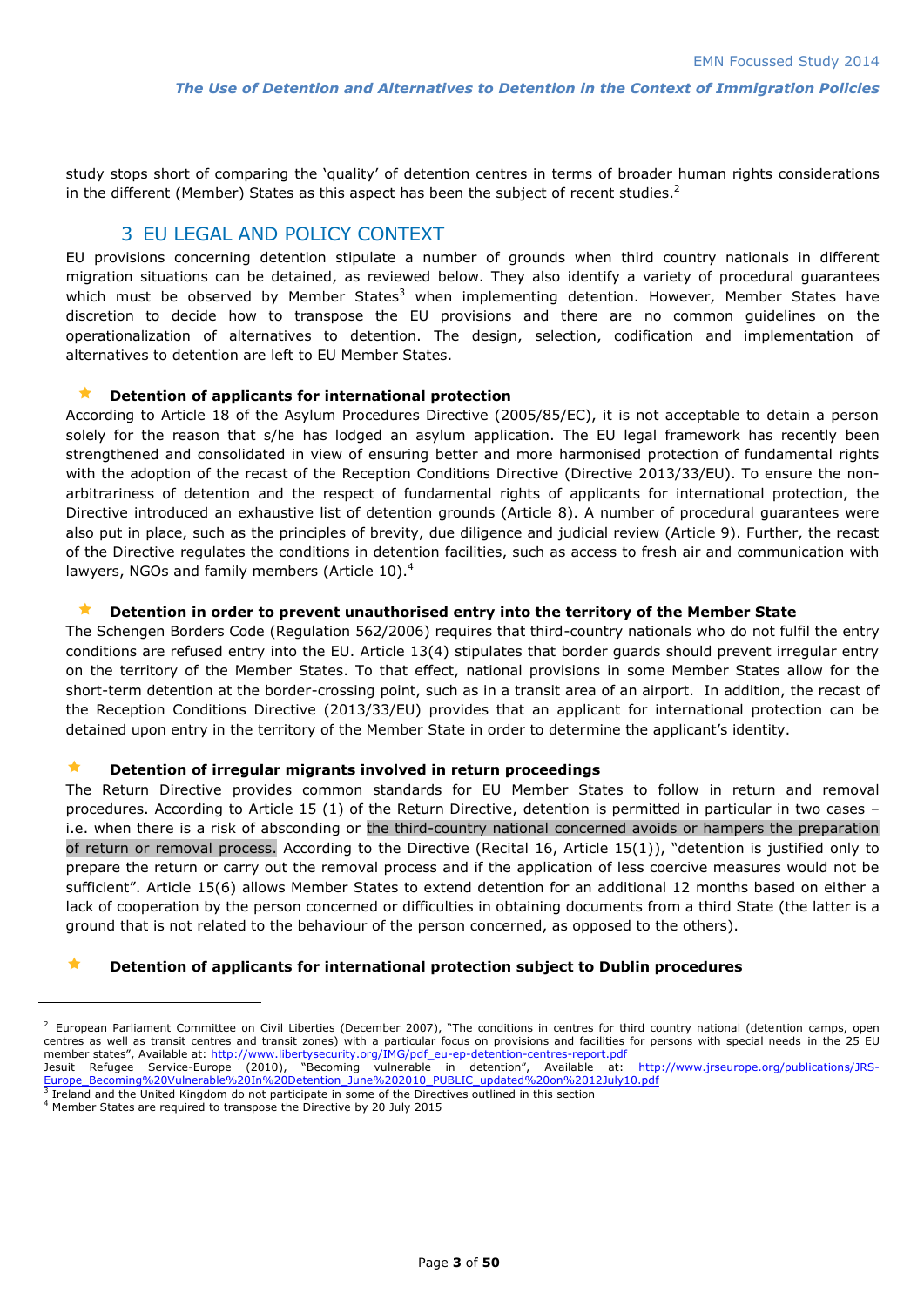Article 28 of new Dublin Regulation No 604/2013**,** applicable from 1st January 2014, regulates detention for the purpose of transfer. According to the Regulation (Article 28), "when there is a significant risk of absconding, Member States may detain the person concerned in order to secure transfer procedures in accordance with this Regulation, on the basis of an individual assessment and only in so far as detention is proportional and other less coercive alternative measures cannot be applied effectively." A single ground for detention, "significant risk of absconding" and a strict time limit for detention are introduced.

#### **Detention of vulnerable persons, minors and persons with specific needs**

Under EU law, Article 11 of the Recast of the Reception Conditions Directive provides for the detention of vulnerable persons and persons with special needs. Specific provisions regulate the detention of unaccompanied minors, families, female applicants. Article 17 of the Return Directive provides for the detention of minors and families stipulating that detention of these categories should be a measure of last resort. Detention of (potential) victims of trafficking in human beings is also outlined in Article 11 of Trafficking Directive (2011/36/ EU).

# 4 PRIMARY QUESTIONS TO BE ADDRESSED

The Study will focus on the following questions:

- What is the EU legal framework in the domain of immigration detention and how does it relate to the broader international provisions on immigration detention?
- Which categories of third-country nationals can be detained in (Member) States?
- What are the grounds for detention for each category of third-country national and is there an exhaustive list of grounds in national legal frameworks?
- **Notat the set of detention facilities exist in (Member) States and what are the conditions of detention in these** detention facilities?
- Which alternatives to detention are available in (Member) States?
- What is the practical organisation of alternatives to detention?
- What is the assessment procedure to determine whether a person should be placed in detention or provided an alternative?
- ★ To what extent do detention and alternatives to detention contribute to the effectiveness of (Member) State return policies and international protection procedures?
- How effectively do Member States ensure fundamental rights are respected during periods of detention or where alternatives are applied?

# 5 RELEVANT SOURCES AND LITERATURE

#### **EMN Ad-Hoc Queries**

-

Twelve EMN Ad-Hoc Queries on detention have been launched in the period 2010-2013. In the context of return, two Ad-Hoc Queries were concerned with access of non-governmental organisations and other bodies to detention facilities pursuant to Article 16 of the Return Directive.<sup>5</sup> Further aspects covered in EMN Ad-Hoc Queries in the context of return include: national systems for legal assistance for migrants in detention pending return<sup>6</sup>; access to cell phones in detention pending deportation<sup>7</sup>; responsibility of education institutions for covering the costs of administrative expulsion and/or detention<sup>8</sup> and organisation of detention facilities<sup>9</sup>. In the context of asylum

<sup>5</sup> No. 483 Ad-Hoc Query on Access of access of non-governmental organisations and other bodies to detention centres, Launched by FR EMN NCP on 11th June 2013 and No. 472 Ad-Hoc Query on Article 16(4) of the Return Directive (2008/115/EC) on the possibility of competent national, international and non-governmental organizations and bodies to visit detention facilities, Requested by LV EMN NCP on 13 May 2013

<sup>6</sup> No. 462 Ad-Hoc Query on Provision of legal assistance in detention centres, Requested by FR EMN NCP on 1st March 2013

<sup>7</sup> No.382 Ad-Hoc Query on access to cell phones in detention pending deportation, Requested by AT EMN NCP on 21st February 2012

<sup>8</sup> No.447 Ad-Hoc Query on responsibility of education institutions for covering the costs of administrative expulsion and/or detention, Requested by CZ EMN NCP on 5th December 2012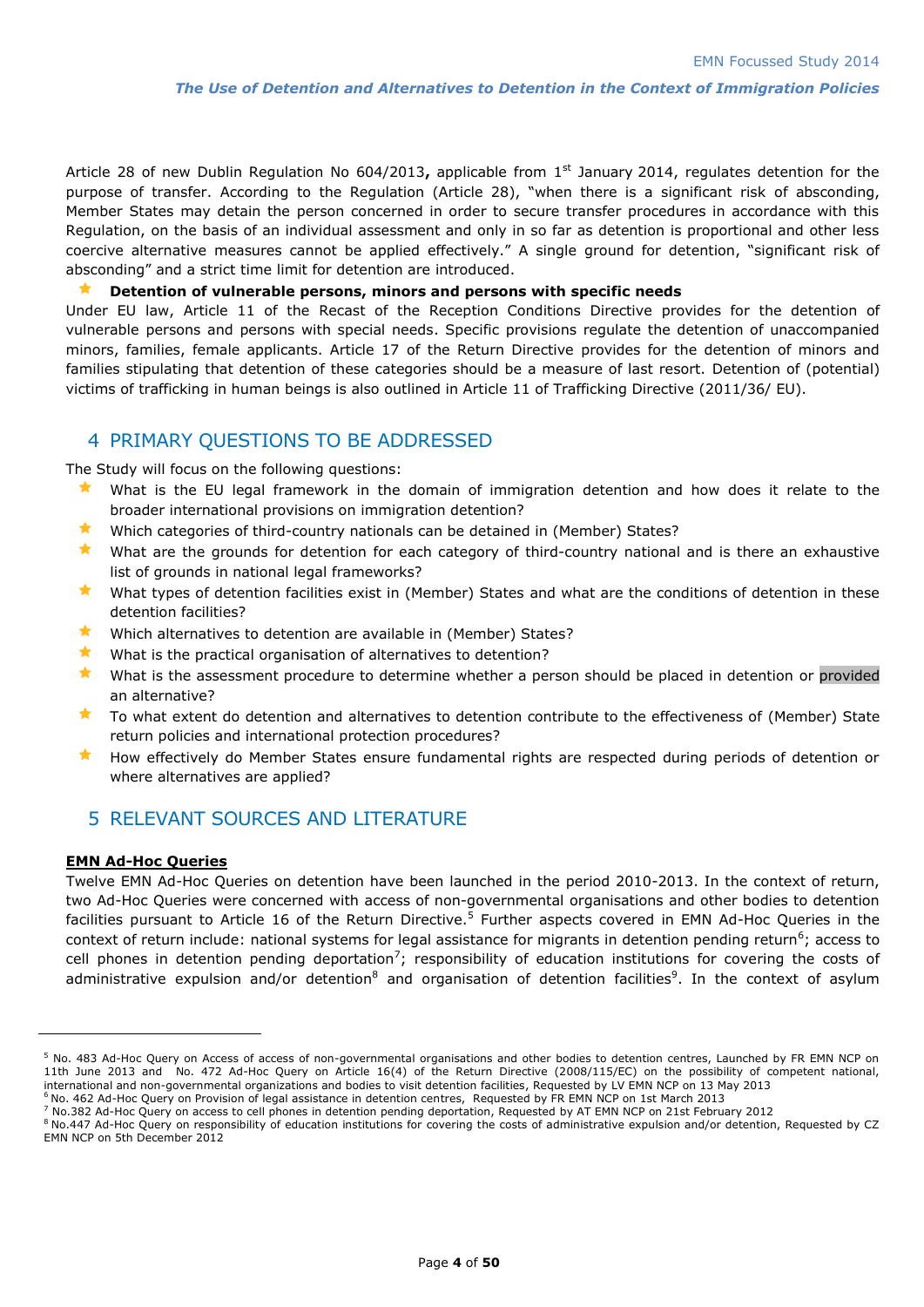proceedings, three Ad-Hoc Queries have been launched.<sup>10</sup> A further three Ad-Hoc Queries focused on vulnerable groups and minors.<sup>11</sup> The Ad-Hoc Queries are presented in this section as an overview of relevant sources. However, the study does not aim at covering or updating these ad-hoc queries.

#### **Studies and reports**

1

A number of European and national level studies have addressed various aspects of detention and alternatives to detention. The comparative study *"Detention of third-country nationals in return procedures"* carried out by the Fundamental Rights Agency in 2010 provided a EU-wide comparative overview on detention and procedural safeguards provided in detention in the context of return procedures.<sup>12</sup> A number of studies focused on the EU and international legislative frameworks in the field of detention.<sup>13</sup> A study undertaken by the European Parliament on the jurisprudence of European Court of Justice and the European Court of Human Rights also includes information on detention and the right to liberty.<sup>14</sup> A further set of studies were concerned with the conditions and rights in detention centres. They have shown that detention can adversely affect the health and well-being of persons placed in detention.<sup>15</sup>

Several national level studies have shed light on the use of alternatives to detention at national level. The study *"From Deprivation to Liberty: Alternatives to Detention in Belgium, Germany and the United Kingdom"* prepared by the Jesuit Refugee Service Europe, based on data gathered from interviews of third-country nationals, concluded that alternatives to detention pose few restrictions to physical movement, and allow migrants to live in the community and access local services. A number of factors that contribute to the well-functioning of alternatives to detention include *inter alia* the provision of holistic support, dignified living conditions and regular, up-do-date information on the immigration status of the person. The study **"***Steps to Freedom. Monitoring detention and promoting alternatives to detention of asylum seekers in the Czech Republic, Estonia, Latvia, Lithuania,*  **and Slovakia"** was completed under the project "Steps to Freedom" and aimed at assessing whether national legislation and practices fully comply with the European Union (EU) *acquis* and international standards. The study also looks at the implementation of alternatives to detention and puts forward policy recommendations with regard to further strengthening the measures that are currently being developed.<sup>16</sup>

A study conducted by Matrix – *"An economic analysis of alternatives to long-term detention"* commissioned by the UK Border Agency in 2012 showed that the scope of risk assessment could be extended in order to identify those individuals who cannot be deported within a reasonable and lawful period of detention, and who will,

 $12$  European Union Agency for Fundamental Rights (2013), Detention of third-country nationals in return procedures, Available at:

<http://fra.europa.eu/en/node/1220><br><sup>13</sup> European Union Agency for Fundamental Rights (2013), Handbook on European law relating to asylum, borders and immigration, Chapter 6: Detention and Restrictions of Freedom of Movement, Available at: [http://fra.europa.eu/en/publication/2013/handbook-european-law-relating-asylum](http://fra.europa.eu/en/publication/2013/handbook-european-law-relating-asylum-borders-and-immigration)[borders-and-immigration](http://fra.europa.eu/en/publication/2013/handbook-european-law-relating-asylum-borders-and-immigration)

British Institute of International and Comparative Law (2013), "Immigration Detention and the Rule of Law: Safeguarding Principles", Available at: [http://www.biicl.org/files/6559\\_immigration\\_detention\\_and\\_the\\_rol\\_-\\_web\\_version.pdf](http://www.biicl.org/files/6559_immigration_detention_and_the_rol_-_web_version.pdf)<br>14\_European Deliament\_"Impact de la jurispeudence de la CEL et de la CENH en matiera

<sup>14</sup> European Parliament, "Impact de la jurisprudence de la CEJ et de la CEDH en matiere d'asile et d'immigration", Available at:

[http://www.europarl.europa.eu/RegData/etudes/etudes/join/2012/462438/IPOL-LIBE\\_ET\(2012\)462438\\_FR.pdf](http://www.europarl.europa.eu/RegData/etudes/etudes/join/2012/462438/IPOL-LIBE_ET(2012)462438_FR.pdf)<br>15\_European\_Rediament\_Ceremittee\_et\_Chill Ultertius (Democratic Transmittee)

<sup>&</sup>lt;sup>9</sup> No. 319 Ad-Hoc Query on facilities for detention of a third-country national who is the subject of return procedures and asylum seekers, Requested by

EE EMN NCP on 4 May 2011<br><sup>10</sup> No. 457 Ad-Hoc Query on detention of asylum seekers, Requested by HU EMN NCP on 30 January 2013;No. 417 Ad-Hoc Query on Asylum Proceedings and Detention, Requested by HU EMN NCP on 31st July 2012 and No 52 Detention of Asylum Applicants requested by NL EMN NCP on 15<sup>th</sup> May 2008

<sup>&</sup>lt;sup>11</sup> No. 355 Ad-Hoc Query on the age limit for capacity to perform legal acts for the purpose of administrative expulsion and detention, Requested by CZ EMN NCP on 29th November 2011, No. 332 Ad-Hoc Query on detention of families with minors, Requested by PL EMN NCP on 28th June 2011 and No 55 Possible detention of minors who are refused access at the border requested by BE EMN NCP on 4th June 2008

<sup>15</sup> European Parliament Committee on Civil Liberties (December 2007), "The conditions in centres for third country national (detention camps, open centres as well as transit centres and transit zones) with a particular focus on provisions and facilities for persons with special needs in the 25 EU member states", Available at: [http://www.libertysecurity.org/IMG/pdf\\_eu-ep-detention-centres-report.pdf](http://www.libertysecurity.org/IMG/pdf_eu-ep-detention-centres-report.pdf)<br>Jesuit Refugee Service-Europe (2010), "Becoming vulnerable in detention", Available at: http://www.jrseurope.org/publi

Jesuit Refugee Service-Europe (2010), "Becoming vulnerable in detention", Available at: [http://www.jrseurope.org/publications/JRS-](http://www.jrseurope.org/publications/JRS-Europe_Becoming%20Vulnerable%20In%20Detention_June%202010_PUBLIC_updated%20on%2012July10.pdf)[Europe\\_Becoming%20Vulnerable%20In%20Detention\\_June%202010\\_PUBLIC\\_updated%20on%2012July10.pdf](http://www.jrseurope.org/publications/JRS-Europe_Becoming%20Vulnerable%20In%20Detention_June%202010_PUBLIC_updated%20on%2012July10.pdf)  $\frac{1}{16}$ 

"Steps to Freedom. Monitoring detention and promoting alternatives to detention in Latvia, Lithuania, Estonia, Slovakia and the Czech Republic", Available at: <http://goo.gl/G3lESC>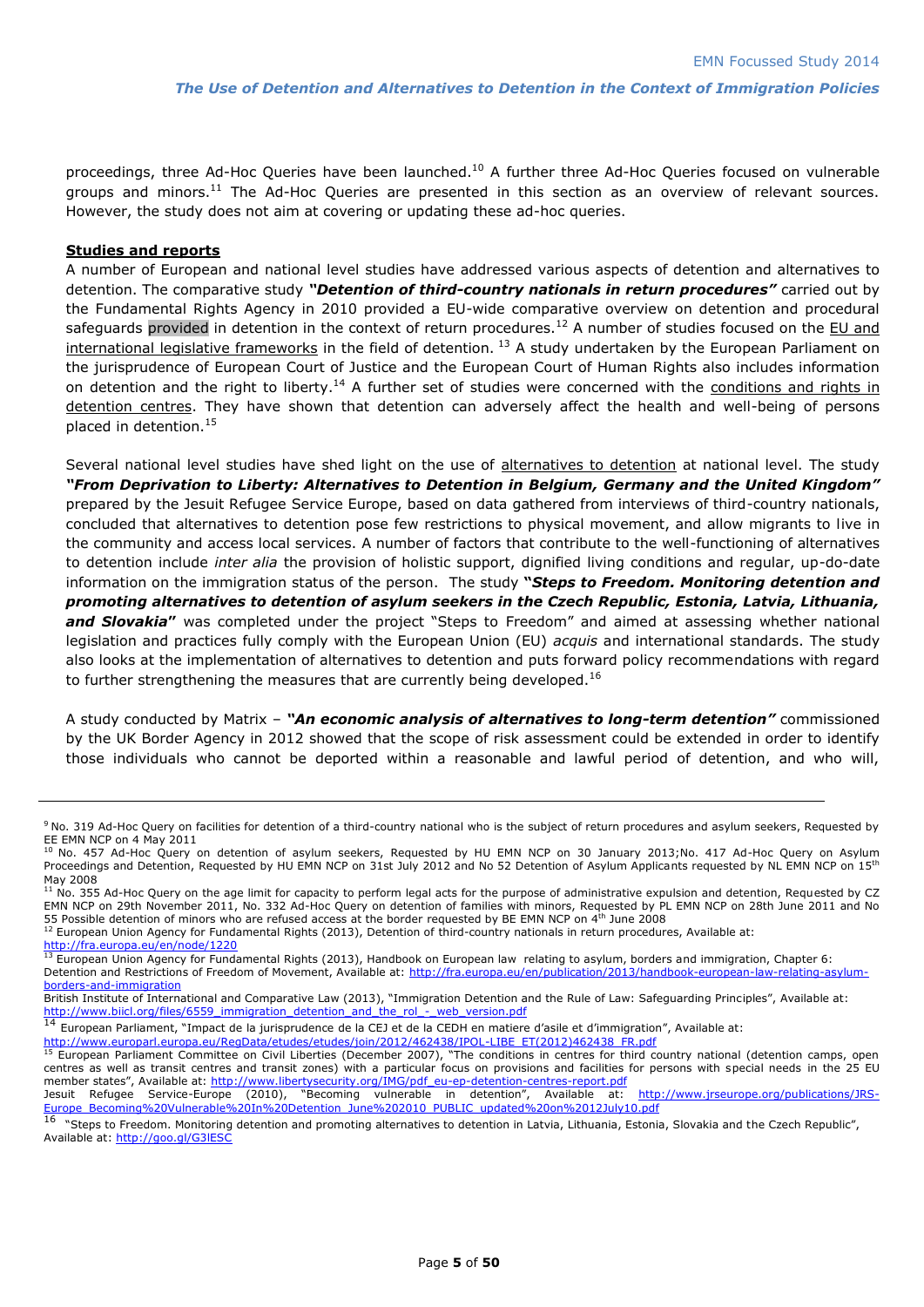therefore, eventually be released back into the community. Early identification and timely release of these individuals would save the cost of their protracted detention. The analysis estimated that an improved risk assessment could result in cost savings of £377.4 million over a 5-year time period.<sup>17</sup> *A study undertaken by the Swedish Red Cross* identified that there is an under-use of alternatives to detention in Sweden due to a lack of a comprehensive assessment of the "risk of absconding".<sup>18</sup> A forthcoming study by the Odysseus network *"Making Alternatives to Detention in Europe a Reality by Exchanges, Advocacy and Learning"* will aim to address the knowledge and implementation gap concerning alternatives to detention for asylum seekers in the EU in conjunction with the transposition of the recast Reception Conditions Directive.<sup>19</sup>

# 6 AVAILABLE STATISTICS

#### *EU level*

There are no periodic data collection instruments on detention and alternatives to detention at EU or international level. Eurostat does not collect statistics on third-country nationals in detention or provided alternatives to detention. EASO will start collecting statistics on applicants for international protection in detention in April 2014. The EMN Service Provider will liaise with EASO to explore possibilities of including the statistics in the Synthesis Report.

Several studies have collected primary data based on interviews carried out with third-country nationals in immigration detention.<sup>20</sup>

#### *National level*

At national level, statistics on detention are likely to be available from immigration authorities and other competent authorities responsible for the assessment and decision on detention.

Statistics on alternatives to detention are likely to be available from national authorities responsible for the deciding on the provision of alternatives to detention or authorities responsible for administering these measures: such as the police, immigration authority, local authority, NGOs or private contractors within community supervision arrangements)

*The EMN Statistics Working Group is kindly invited to comment on the inclusion of statistics in the Common Specifications and to trial the collection of statistics in their (Member) State.*

## 7 DEFINITIONS

-

*'Accelerated international protection procedure'* refer to a significantly faster examination procedure of an application for international protection than an ordinary examination of an international protection procedure (Source: based on Recast of Asylum Procedures Directive 2013/32/EU, Preamble (20))

*'Alternatives to detention'* refer to non-custodial measures that allow individuals to reside in the community subject to a number of conditions or restrictions on their freedom of movement. The alternatives can include regular reporting, the surrender of a financial guarantee or travel documents, electronic monitoring, community management programmes. As some alternatives to detention also involve various restrictions on movement on liberty, they must also be subject to human rights standards (adapted based on UNHCR 2012 Revised Guidelines

 $17$  Matrix (2012), "An economic analysis of alternatives to long-term detention"

<sup>&</sup>lt;sup>18</sup> Forced Migration Review (issue 44, September 2013), "Detention, alternatives to detention

and deportation", Available at: <http://www.fmreview.org/detention>

<sup>&</sup>lt;sup>19</sup> <http://www.ulb.ac.be/assoc/odysseus/MADEREALuk.html><br><sup>20</sup> locuit, Refugee, Service Furence (2010), "Becoming <sup>20</sup> Jesuit Refugee Service-Europe (2010), "Becoming vulnerable in detention", Available at: [http://www.jrseurope.org/publications/JRS-](http://www.jrseurope.org/publications/JRS-Europe_Becoming%20Vulnerable%20In%20Detention_June%202010_PUBLIC_updated%20on%2012July10.pdf)[Europe\\_Becoming%20Vulnerable%20In%20Detention\\_June%202010\\_PUBLIC\\_updated%20on%2012July10.pdf;](http://www.jrseurope.org/publications/JRS-Europe_Becoming%20Vulnerable%20In%20Detention_June%202010_PUBLIC_updated%20on%2012July10.pdf) Jesuit Refugee Service-Europe (2011), From Deprivation to Liberty, Alternatives to detention in Belgium, Germany and the United Kingdom,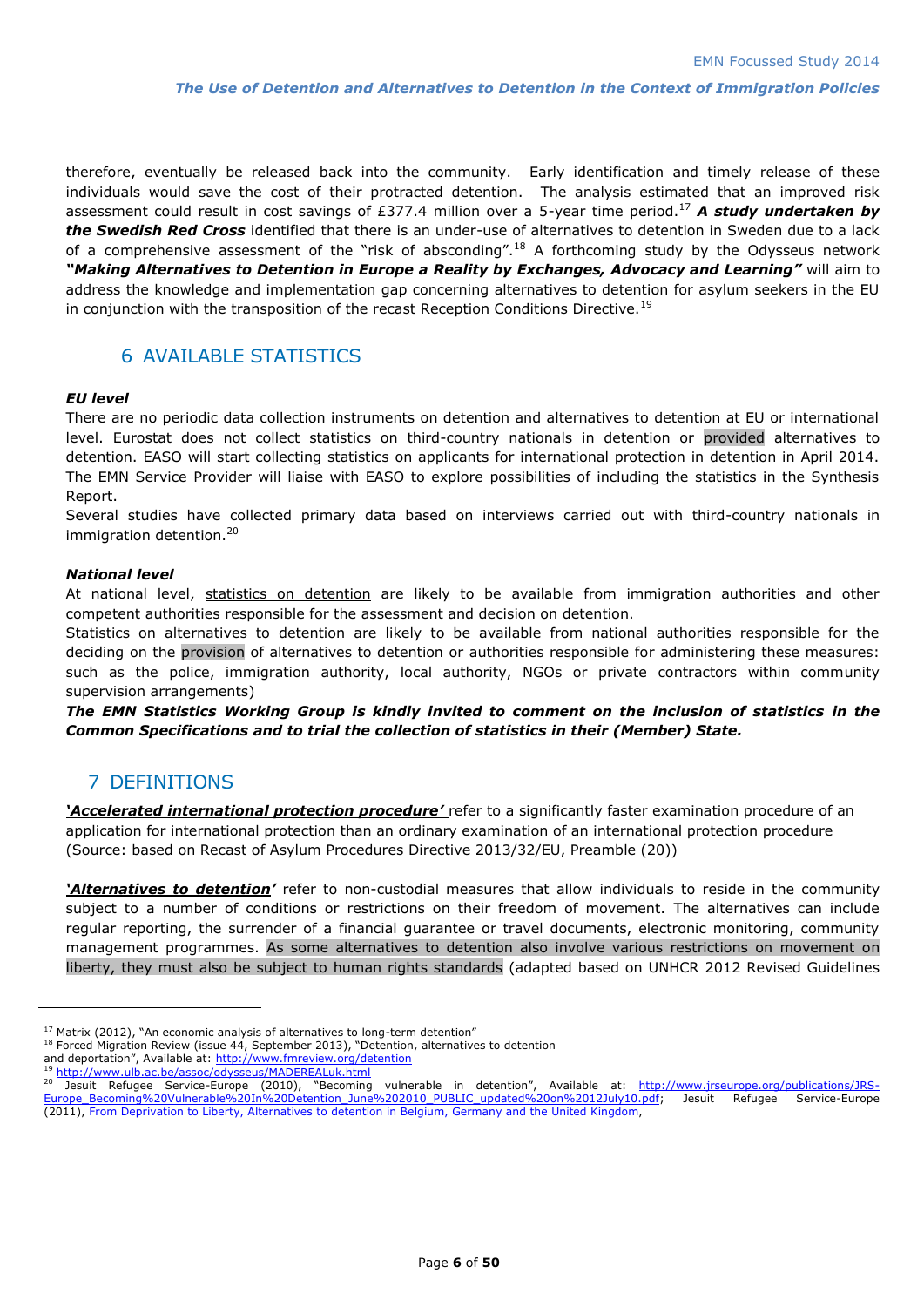on Detention). Reception facilities can be considered an alternative to detention only in cases where the individual concerned has to report regularly to the competent authorities, or if there are residency requirements.

*'Detention'* is defined as "restriction on freedom of movement through confinement that is ordered by an administrative or judicial authority(ies) in order that another procedure may be implemented." (Source: EMN Glossary 2.0).

*'Detention facility'* is defined as a "specialised facility used for the detention of a third-country national in accordance with national law. In context of the EU's Return Directive (2008/115/EC), a facility to keep in detention a third-country national who is the subject of return procedures in order to prepare the return and/or carry out the removal process, in particular when: (a) there is a risk of absconding; or (b) the third-country national concerned avoids or hampers the preparation of return or the removal process." (Adapted from EMN Glossary 2.0)

*'Dublin procedure'* is defined as "the process of determining the Member State responsible for examining an asylum application lodged in one of the Member States by a third-country national under Council Regulation (EC) No 343/2003". (Source: Article 4(1) of the Regulation)

*'Dublin transfer'* is defined as (i) The transfer of responsibility for the [examination of an asylum application](http://emn.intrasoft-intl.com/Glossary/viewTermByName.do?name=Asylum%20application%20%28Examination%20of%20an%29) from one Member State to another Member State; and (ii) the transfer of an applicant to the Member State responsible for examining the application following a Dublin procedure (Source: Part (i) is taken from the EMN Glossary 2.0 and part (ii) is derived from Article 19(1) of Council Regulation 343/2003).

*'Forced return'* is defined as "the compulsory return of an individual to the country of origin, transit or third country [i.e. country of return], on the basis of an administrative or judicial act". Synonym: Removal (UK) (Source: EMN Glossary 2.0)

*'International protection'* is defined, "in the EU context, as encompassing the refugee and subsidiary protection status as defined in Article 2 (d) and (f) of Council Directive 2004/83/EC: Article 2d) "refugee status" means the recognition by a Member State of a third country national or a stateless person as a refugee; and Article 2f) "subsidiary protection status" means the recognition by a Member State of a third country national or a stateless person as a person eligible for subsidiary protection". (Source: EMN Glossary 2.0)

*'Reception centre'* refers to an open centre with facilities for receiving, processing and attending to the immediate needs of refugees or applicants for international protection as they arrive in the Member State where they have received / are applying for protection. (Source: adapted from the definition of 'reception centre' in EMN Glossary 2.0)

*'Tolerated stay'* refers to the right to stay granted to persons whose removal is impossible either for practical reasons (such as lack of documents or the country of origin's refusal to accept the person) or because their removal would be tantamount to *refoulement.* Tolerated stay status is granted in a number of Member States with differing definitions and regulated by different legal instruments. (Source: adapted based on the Journal of Forced Migration Review and review of national provisions on tolerated stay)

In addition, the following definitions of non-custodial alternatives to detention are used in the study. They are taken from the UNHCR's 'Guidelines on the applicable criteria and standards relating to the detention of asylumseekers and alternatives to detention':

**'Reporting obligations'** An individual may be released from detention on the condition that s/he reports regularly to a monitoring authority. Reporting obligations can include periodic reporting or reporting scheduled around particular appointments, such as asylum hearings. A monitoring authority can be the police, immigration authority, local authority, NGOs or private contractors within community supervision arrangements. (UNHCR 2012 Revised Guidelines on Detention)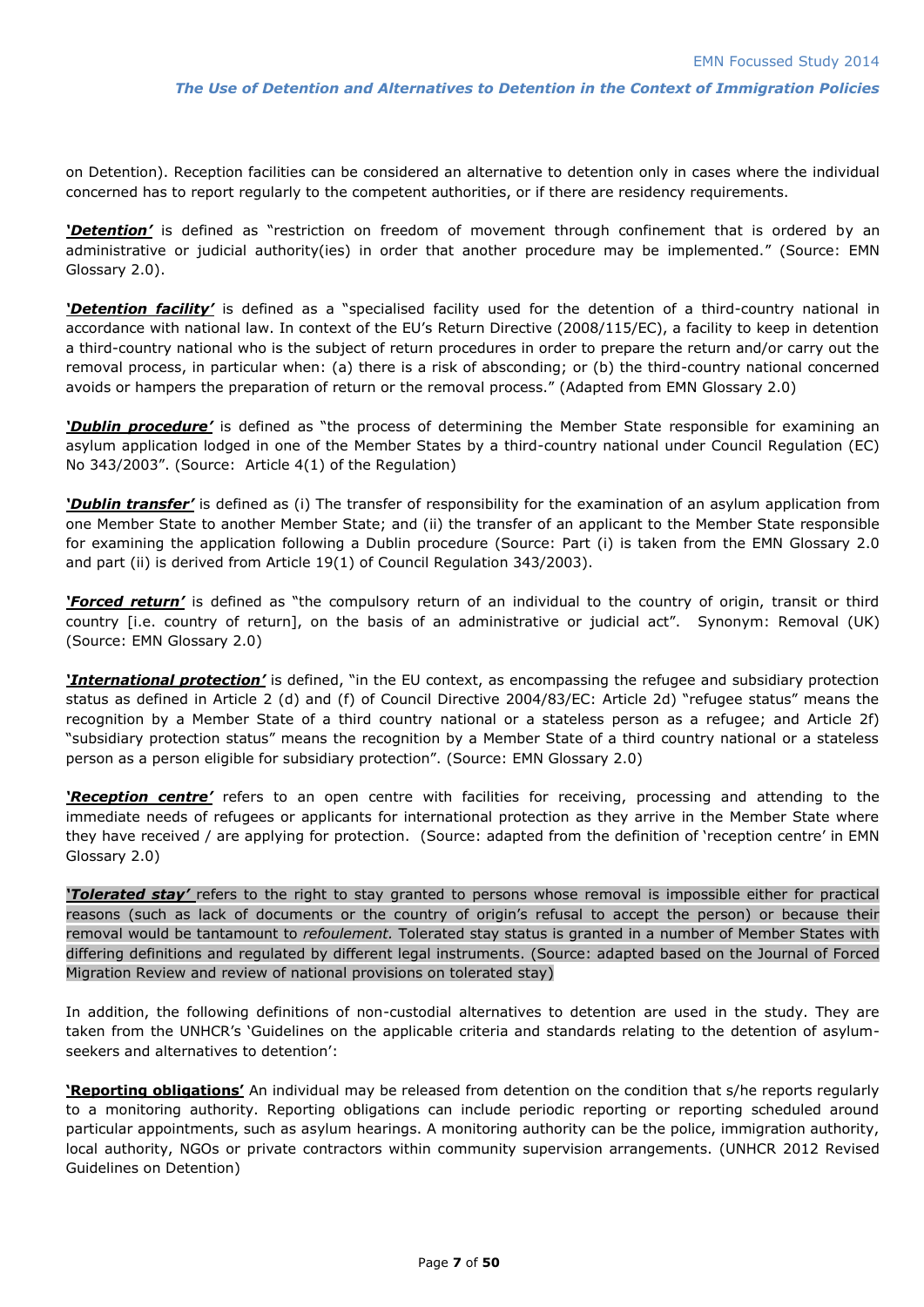**'Obligation to surrender a passport or a travel document'** This measure involves the obligation on the part of an individual to deposit or surrender identity and/or travel documentation (such as passports). In such cases, individuals need to be issued with substitute documentation that authorises their stay in the territory and/or release into the community. (UNHCR 2012 Revised Guidelines on Detention)

**'Residence requirements' (directed residence)** An individual may be released from detention on the condition that s/he resides at a specific address or within a particular administrative region. The individual may also be required to obtain prior approval if they wish to move out of the designated administrative region or to inform the authorities if they change address within the same administrative region. (UNHCR 2012 Revised Guidelines on Detention)

**'Residence at open or semi-open reception centres'** This involves an individual being released into an open or semi-open reception centre with the condition to reside at that address. Also termed "directed residence". Semiopen centres may impose some regulations of movement, such as curfews and/or signing in or out of the centre. (UNHCR 2012 Revised Guidelines on Detention)

**'Release on bail/bond'** Release from detention is granted if the individual can pay a specified bail sum. A guarantor/surety may also need to be provided. (UNHCR 2012 Revised Guidelines on Detention)

**'Electronic monitoring'** An individual could be subject to electronic monitoring (such as tagging) in order to monitor his/her movements. (UNHCR 2012 Revised Guidelines on Detention)

**'Guarantor/surety requirements'** This requires an individual to provide a guarantor who would take responsibility for ensuring attendance at hearings, official appointments and meetings. Failure to do so could result in a fine against the guarantor. A guarantor, for example, could be a family member, NGO or community group. (UNHCR 2012 Revised Guidelines on Detention)

**'Community management programme'** Community supervision arrangements could include a wide range of practices in which individuals live independently in the community and are attached to a case manager, who follows their case and helps them to seek resolution. (UNHCR 2012 Revised Guidelines on Detention)

#### 8 ADVISORY GROUP

For the purpose of providing support to EMN NCPs while undertaking this focussed study and for developing the Synthesis Report, an "Advisory Group" has been established. The members of the advisory group for this study, in addition to COM and EMN Service Provider (ICF GHK), are the BE, HU, IE, LV, LU, NL, SE,UK and NO EMN NCPs. EMN NCPs are thus invited to send any requests for clarification or further information on the study to the following "Advisory Group" members:

- BE EMN NCP: ina.vandenberghe@ibz.fgov.be, [peter.vancostenoble@ibz.fgov.be](mailto:peter.vancostenoble@ibz.fgov.be) and [GVerbauwhede@ibz.fgov.be](mailto:GVerbauwhede@ibz.fgov.be)
- $\star$  FI EMN NCP: [emn@migri.fi](mailto:emn@migri.fi)
- ★ HU EMN NCP: [zoltan.doczi@bm.gov.hu](mailto:zoltan.doczi@bm.gov.hu)
- **THE FAN NCP:** [EMN.Ireland@esri.ie](mailto:EMN.Ireland@esri.ie) and [corona.joyce@esri.ie](mailto:corona.joyce@esri.ie)
- **LV EMN NCP:** [Zane.Rozenberga@pmlp.gov.lv](mailto:Zane.Rozenberga@pmlp.gov.lv)
- ★ LU EMN NCP: [Fabienne.becker@uni.lu](mailto:Fabienne.becker@uni.lu) and [lisa.li@uni.lu](mailto:lisa.li@uni.lu)
- NL EMN NCP: [EMN@ind.minvenj.nl](mailto:EMN@ind.minvenj.nl)
- SE EMN NCP: [emn@migrationsverket.se](mailto:emn@migrationsverket.se)
- ★ UK EMN NCP: **Bwalya.Kankulu@homeoffice.gsi.gov.uk** and [Carolyne.Tah@homeoffice.gsi.gov.uk](mailto:Carolyne.Tah@homeoffice.gsi.gov.uk)
- NO EMN NCP: [ree@udi.no](mailto:ree@udi.no)
- ★ COM: [Magnus.OVILIUS@ec.europa.eu](mailto:Magnus.OVILIUS@ec.europa.eu)
- **European Parliament:** [rosa.raffaelli@europarl.europa.eu](mailto:rosa.raffaelli@europarl.europa.eu) and [sarahsalome.sy@europarl.europa.eu](mailto:sarahsalome.sy@europarl.europa.eu)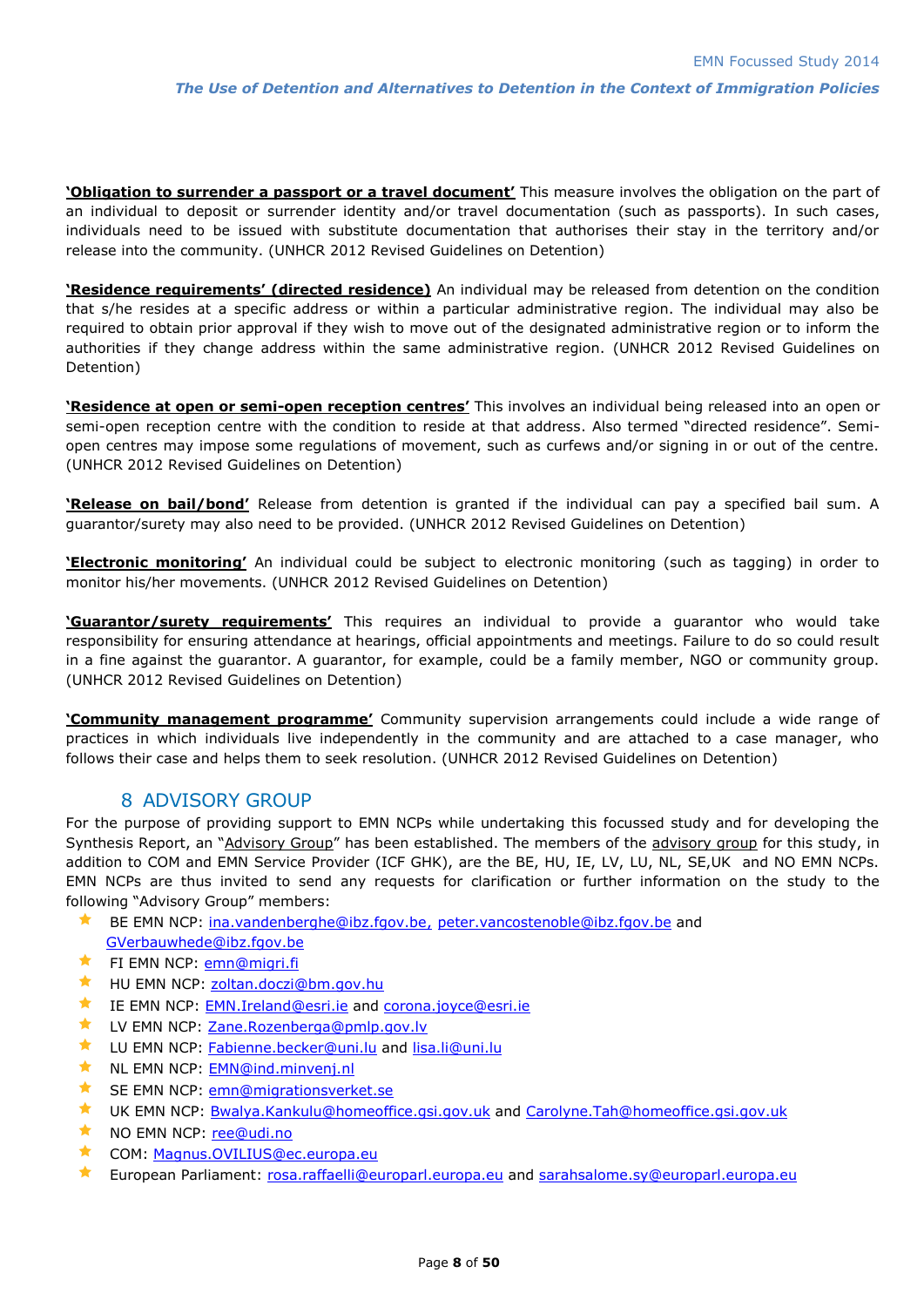**K** EMN Service Provider (ICF-GHK): **emn@ghkint.com** 

#### 9 TIMETABLE

-

| Date                                           | <b>Action</b>                                                          |  |  |  |  |  |
|------------------------------------------------|------------------------------------------------------------------------|--|--|--|--|--|
| $13th$ December 2013                           | Workshop to discuss Concept Paper and agree next steps for Common      |  |  |  |  |  |
|                                                | Template (on occasion of 63 <sup>rd</sup> EMN NCP meeting)             |  |  |  |  |  |
| December/January                               | Begin work on the Concept Paper                                        |  |  |  |  |  |
| 15 <sup>th</sup> January 2014                  | Advisory Group Meeting to discuss Concept Paper                        |  |  |  |  |  |
| $15th$ - 28 <sup>th</sup> January 2014         | Begin work on the Common Template                                      |  |  |  |  |  |
| $29th$ January – 6 <sup>th</sup> February 2014 | Circulation of Version 1 of the Common Template to EMN NCPs to provide |  |  |  |  |  |
|                                                | comments                                                               |  |  |  |  |  |
| Week commencing 17 <sup>th</sup> February 2014 | Finalisation of the Common Template and official launch of the study   |  |  |  |  |  |
| $2nd$ May 2014                                 | Completion of the National Reports by EMN NCPs.                        |  |  |  |  |  |
| $16th$ May 2014                                | First draft of the Synthesis Report <sup>21</sup>                      |  |  |  |  |  |
| Week commencing 9 <sup>th</sup> June 2014      | Finalisation of the Synthesis Report and of National Contributions for |  |  |  |  |  |
|                                                | publication.                                                           |  |  |  |  |  |

# 10 TEMPLATE FOR NATIONAL CONTRIBUTIONS

The template outlines the information that should be included in the National Contributions to this focussed study. The indicative number of pages to be covered by each section is provided in the guidance note. For national contributions, the total number of pages should **not exceed 32 pages**, including the questions and excluding the statistical annex. A limit of 35 pages will apply to the Synthesis Report, in order to ensure that it remains concise and accessible.

<sup>&</sup>lt;sup>21</sup> Provided that a sufficient number of EMN NCPs submit their National Contribution in time for the Synthesis stage.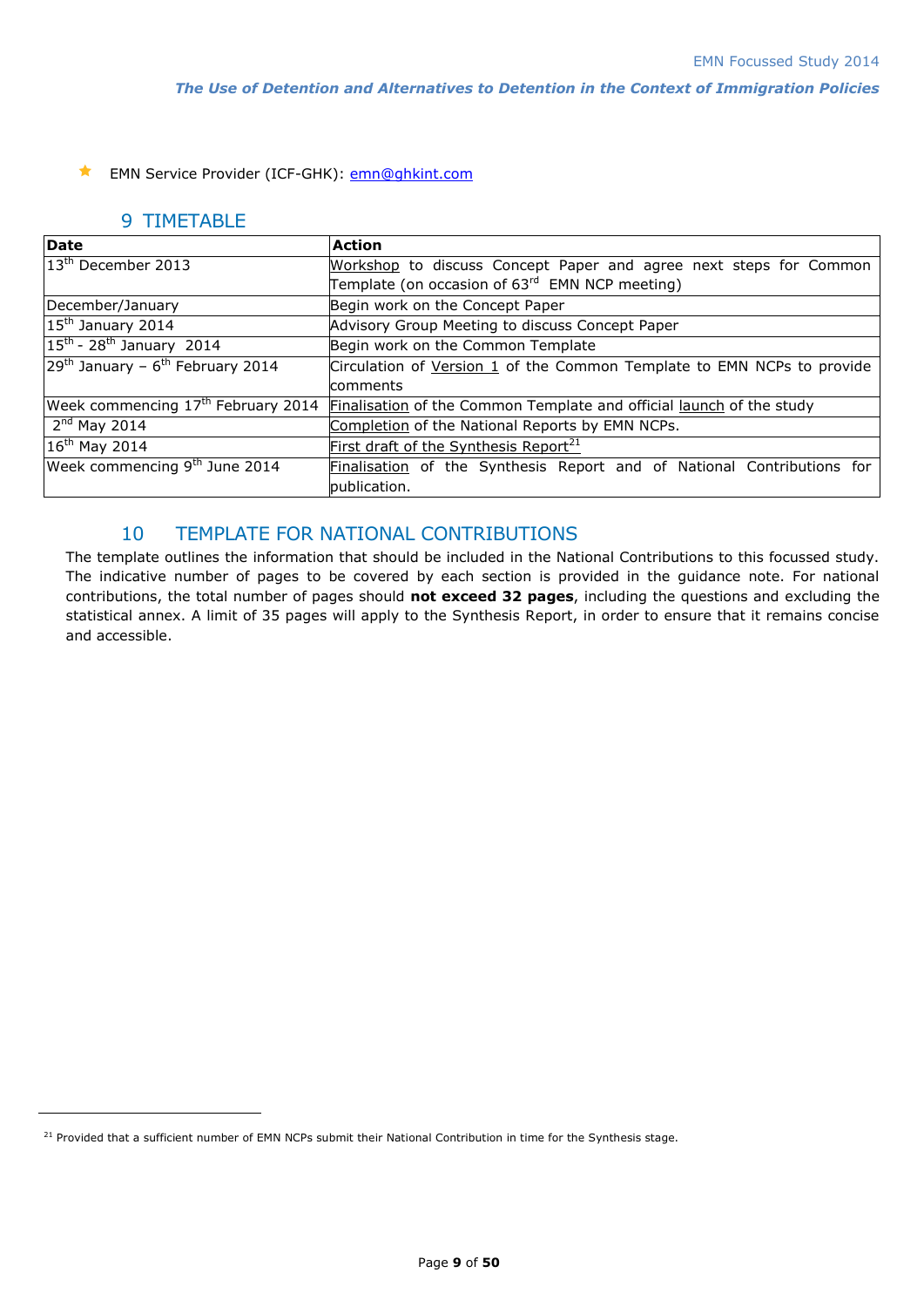# **EMN FOCUSSED STUDY 2014**

# **The use of detention and alternatives to detention in the context of immigration policies**

# Top-line "Factsheet" (National Contribution)

#### *National contribution (one page only)*

*Overview of the National Contribution – introducing the study and drawing out key facts and figures from across all sections of the Focussed Study, with a particular emphasis on elements that will be of relevance to (national) policymakers.*

O presente estudo pretende identificar o enquadramento legal e as práticas nacionais em matéria de detenção e alternativas à detenção, de forma a verificar semelhanças, diferenças e boas práticas entre os Estadosmembros da União Europeia. Assim, será possível continuar a desenvolver políticas migratórias integradas, respondendo adequadamente aos desafios socias, económicos e políticos atuais, apoiando a integração e/ou o regresso voluntário dos nacionais de países terceiros, contribuindo para a redução da imigração irregular.

No caso português, as medidas de coação a aplicar a nacionais de países terceiros em situação irregular estão estabelecidas na Lei de Imigração e no Código de Processo Penal.

Podem ser detidos, ou sujeitos a medidas alternativas, os nacionais de países terceiros que entrem ou permaneçam de forma irregular no território nacional, que estejam a aguardar a execução de decisão de afastamento ou que tenham desobedecido à mesma; não podem ser detidos, nem sujeitos a medidas de coação alternativas, os requerentes de proteção internacional, exceto após recusa do pedido ou resposta negativa àquele (secção 2).

A decisão sobre a medida a aplicar (detenção ou outras) baseia-se em procedimentos de avaliação individuais e num conjunto de critérios alargado, considerando-se a vulnerabilidade das pessoas e as evidências de fuga ou risco de fuga, de colocação de entraves à preparação do processo de afastamento e de ameaça à segurança e ordem pública.

Os principais responsáveis pela condução destes procedimentos e pela aplicação das medidas de coação são o Serviço de Estrangeiros e Fronteiras (Notificação para abandono voluntário) e os juízes (detenção, permanência na habitação e à vigilância eletrónica, caução, apresentações periódicas, termo de identidade e residência, entre outras). Estas entidades procedem à decisão sobre o afastamento de nacionais de países terceiros, sendo que a respetiva execução é conduzida exclusivamente pelo SEF (secções 3 e 6).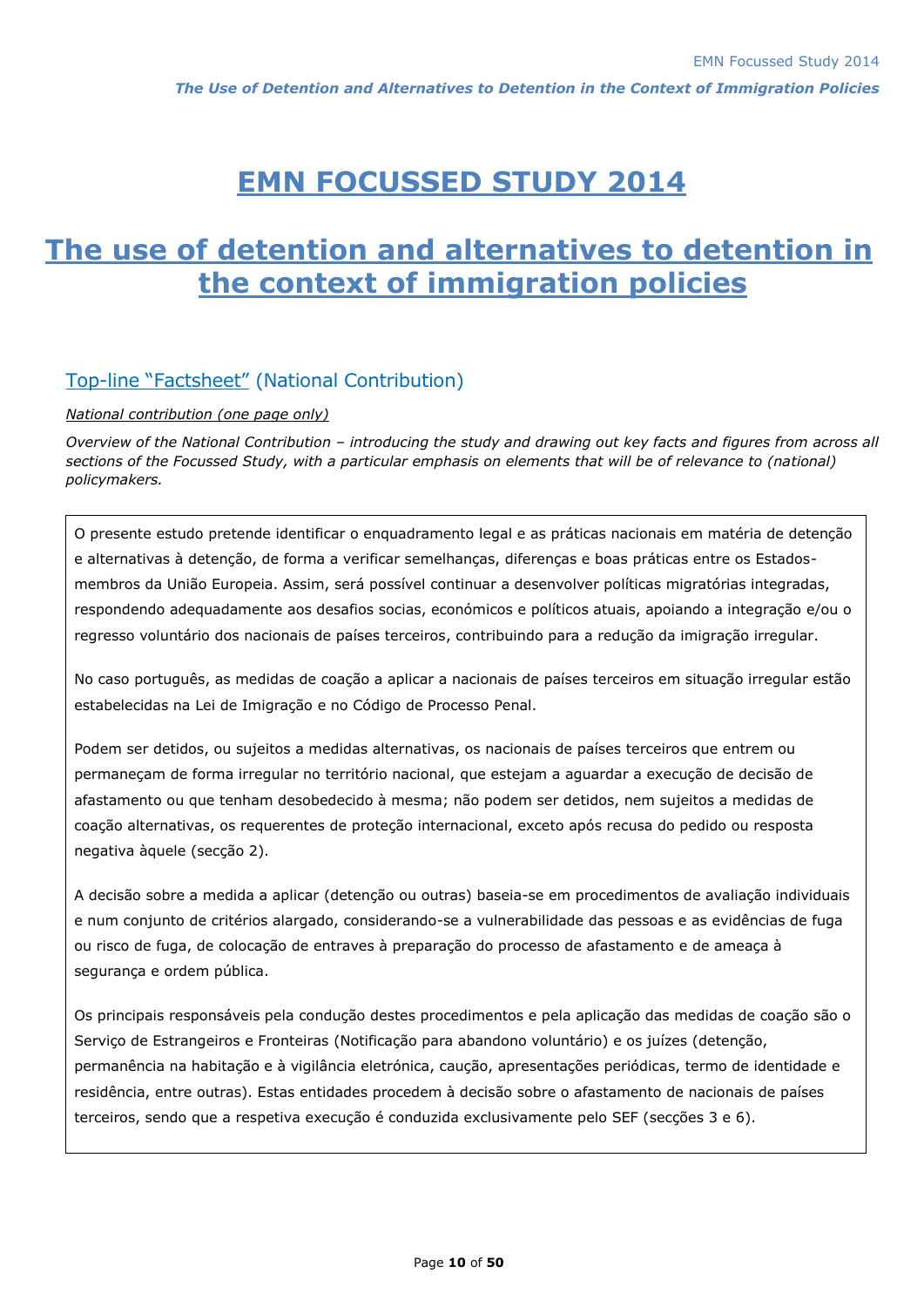Portugal conta com espaços próprios para detenção de estrangeiros em situação irregular, nomeadamente um Centro de Instalação Temporária e cinco espaços equiparados em aeroportos; estes espaços estão devidamente equipados e são regulamentados, garantindo o respeito pelos direitos fundamentais individuais e das famílias; o SEF promove a gestão dos mesmos, contando com a colaboração de outras entidades, designadamente Organização Internacional para as Migrações, Serviço Jesuíta aos Refugiados, Médicos do Mundo, ANA Aeroportos de Portugal e ANAM Aeroporto da Madeira (secção 4).

No que respeita a medidas alternativas praticadas em Portugal, são de considerar: Notificação para Abandono Voluntário, Termo de Identidade e Residência, apresentações periódicas, obrigação de permanência na habitação e monitorização eletrónica (secção 5).

Por fim, de referir a existência de alguns estudos nacionais e internacionais identificadores de boas práticas nacionais, tais como: adoção do princípio da proporcionalidade e preferência pela aplicação de medidas alternativas à detenção; estabelecimento de um período de detenção inferior ao permito pela Diretiva de Retorno (60 dias); impossibilidade legal da detenção de menores; e impossibilidade legal da colocação em estabelecimentos prisionais de estrangeiros apenas por situação irregular no país.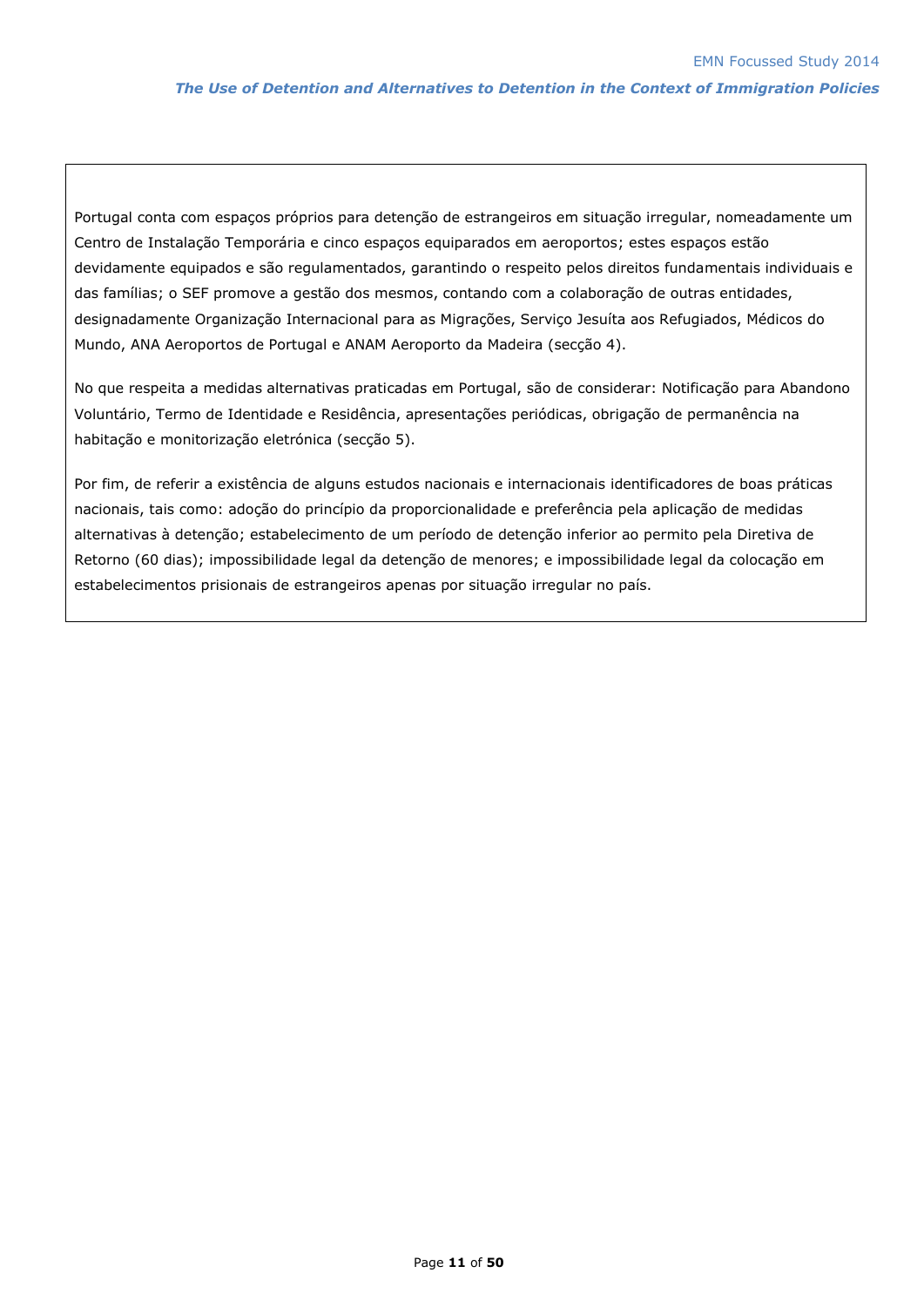# Executive Summary (Synthesis Report)

#### *Synthesis Report (up to three pages)*

*Executive Summary of Synthesis Report: this will form the basis of an EMN Inform, which will have EU and National policymakers as its main target audience.* 

O estudo que se apresenta, *O Uso da Detenção e das Alternativas à Detenção no Contexto das Políticas de Imigração: o Caso Português*, surge no âmbito da Rede Europeia das Migrações. O mesmo foi preparado pelo Ponto de Contacto Nacional, designadamente pelo Serviço de Estrangeiros e Fronteiras (SEF), através do Gabinete de Estudos, Planeamento e Formação. A pesquisa e redação estiveram a cargo de Elisa Alves e a revisão foi assegurada por Pedro Dias.

O estudo tem como principal objetivo a compreensão da realidade nacional no que respeita àquelas matérias. Por outro lado, procura contribuir para um entendimento alargado à União Europeia onde, em conjunto com os demais Estado-membros, se identifique i) as semelhanças, diferenças e boas práticas, ii) a aplicação de medidas coercivas e limitadoras da liberdade individual, iii) o contributo destas para a eficácia das políticas de retorno e iv) as oportunidades para desenvolvimentos futuros das políticas de imigração. De mencionar que o estudo possibilita também a [re]verificação da transposição e cumprimento da Diretiva de Retorno<sup>22</sup>.

Assim, dando resposta às especificações e apresentando a realidade nacional, é possível compreender que:

- A detenção e as medidas alternativas à detenção estão legalmente enquadradas na Lei de Imigração<sup>23</sup> e no Código de Processo Penal;
- No presente contexto, a detenção de nacionais de países terceiros em situação irregular é uma medida administrativa a qual, grosso modo, consiste na sua colocação em Centros de Instalação Temporária (CIT), ou espaços equiparados, de forma a preparar o seu afastamento do território nacional. Estes espaços são distintos dos estabelecimentos prisionais, onde aqueles não podem ser colocados;
- Em Portugal privilegia-se a aplicação de medidas alternativas à detenção, o que consiste numa boa prática (FRA, 2011; e JRS, 2010). São exemplos a Notificação para Abandono Voluntário, o Termo de Identidade e Residência e as apresentações periódicas ao SEF. Existe a possibilidade de obrigação de permanência na habitação, complementada pela monitorização eletrónica, prática pouco observada;
- Os nacionais de países terceiros requerentes de qualquer estatuto de proteção internacional não podem ser detidos, nem sujeitos a medidas coercivas alternativas enquanto aguardam resposta ao pedido. Durante este período permanecem em liberdade e, caso necessitem, podem beneficiar de

l

<sup>&</sup>lt;sup>22</sup> Diretiva 2008/115/CE, do Parlamento Europeu e do conselho, de 16 de dezembro de 2008, relativa a normas e procedimentos comuns nos Estados-membros para o regresso de nacionais de países terceiros em situação irregular.

 $^{23}$  Lei nº 23/2007, de 4 de julho, alterada pela Lei nº 29/2012, de 9 de agosto.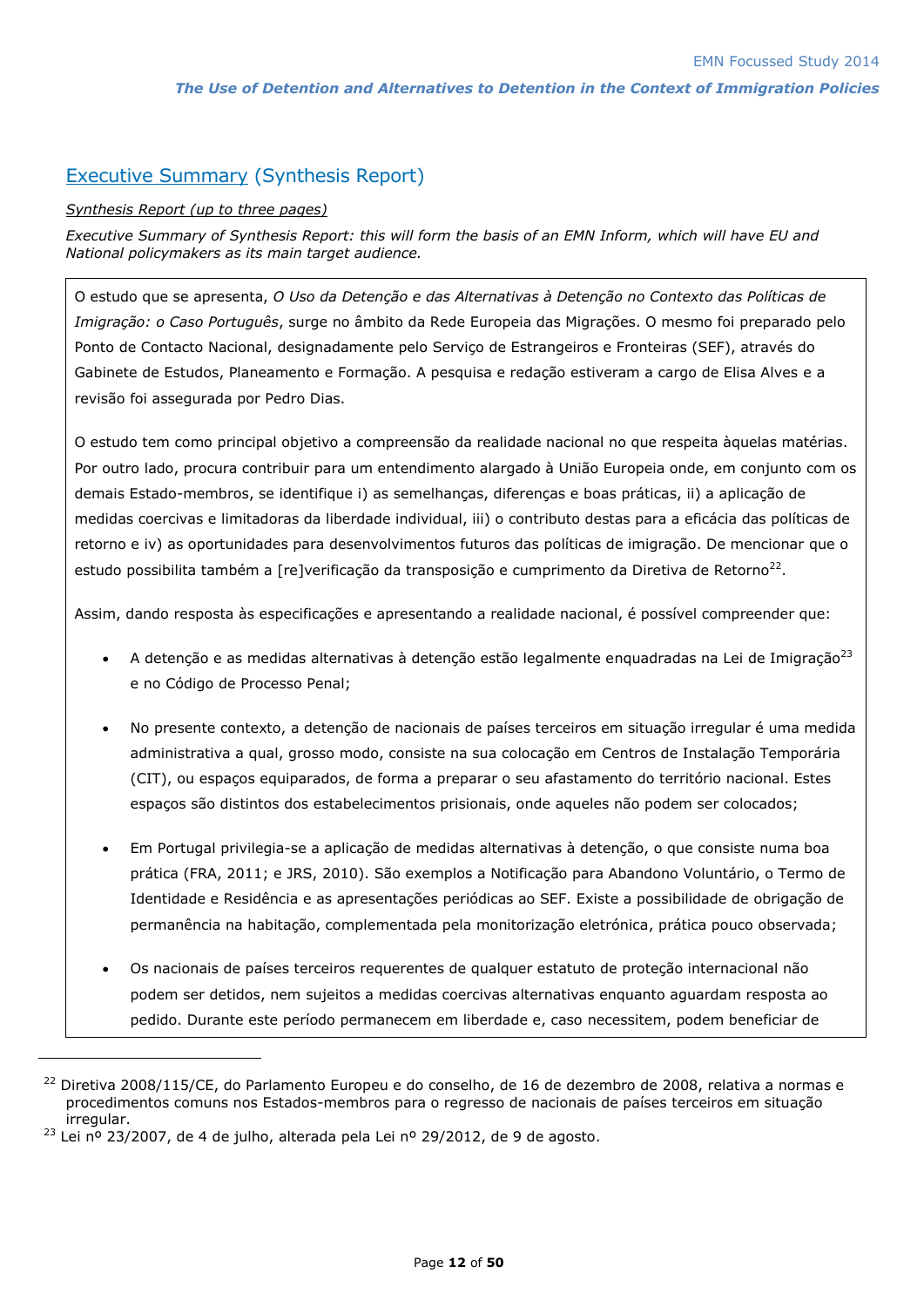apoio em Centros de Acolhimento próprios;

- Podem ser detidos, ou sujeitos a medidas alternativas, os nacionais de países terceiros que entrem ou permaneçam de forma irregular no território nacional, que estejam a aguardar a execução de decisão de afastamento ou que tenham desobedecido à mesma; não podem ser detidos, nem sujeitos a medidas de coação alternativas, os requerentes de proteção internacional, exceto após recusa do pedido ou resposta negativa àquele;
- A detenção pode durar até 60 dias, o que corresponde a um terço do período máximo estabelecido na Diretiva de Retorno. Findo aquele período, e ainda que se mantenha a situação de irregularidade, é restituída a liberdade à pessoa;
- O país conta com um Centro de Instalação Temporária Unidade Habitacional de Santo António, no Porto – e cinco espaços equiparados, localizados nos aeroportos de Faro, Lisboa, Porto, Funchal e Ponta Delgada. Os mesmos estão divididos em alas femininas e masculinas e instalações sanitárias próprias, servem várias refeições ao longo do dia, dispõem de espaços comuns de lazer, de salas individuais para consultas diversas ou visitas, entre outros aspetos que contribuem e garantem o respeito pelos direitos fundamentais;
- A legislação nacional dá especial atenção às pessoas vulneráveis e detidas, criando condições adequadas às suas necessidades. A título de exemplo, refira-se o respeito pelo direito à privacidade das famílias e a existência de espaços próprios para as mesmas, a possibilidade de as crianças acederem ao ensino, a facilitação de tratamentos médicos, etc.;
- Os menores não podem ser detidos (colocação em CIT ou espaço equiparado) salvo quando estejam a acompanhar a família e a mesma tenha sido sujeita àquela medida;
- A determinação da medida de coação a aplicar ao estrangeiro em situação irregular, detenção ou alternativa(s) à mesma, depende de procedimentos de avaliação individuais, os quais têm em consideração a eventual vulnerabilidade do cidadão e outros aspetos de índole social e profissional;
- Há recurso à detenção, em detrimento da aplicação de alternativas, perante evidências de fuga ou risco de fuga, de colocação de entraves à preparação do processo de afastamento e de ameaça à proteção da segurança nacional e da ordem pública;
- Os principais responsáveis pela condução dos procedimentos de avaliação individuais e pela aplicação das medidas de coação são o Serviço de Estrangeiros e Fronteiras (Notificação para abandono voluntário) e os juízes (detenção, permanência na habitação e à vigilância eletrónica, caução, apresentações periódicas, termo de identidade e residência, entre outras);
- A tomada de decisão de afastamento e a sua execução é exclusivamente da responsabilidade do SEF.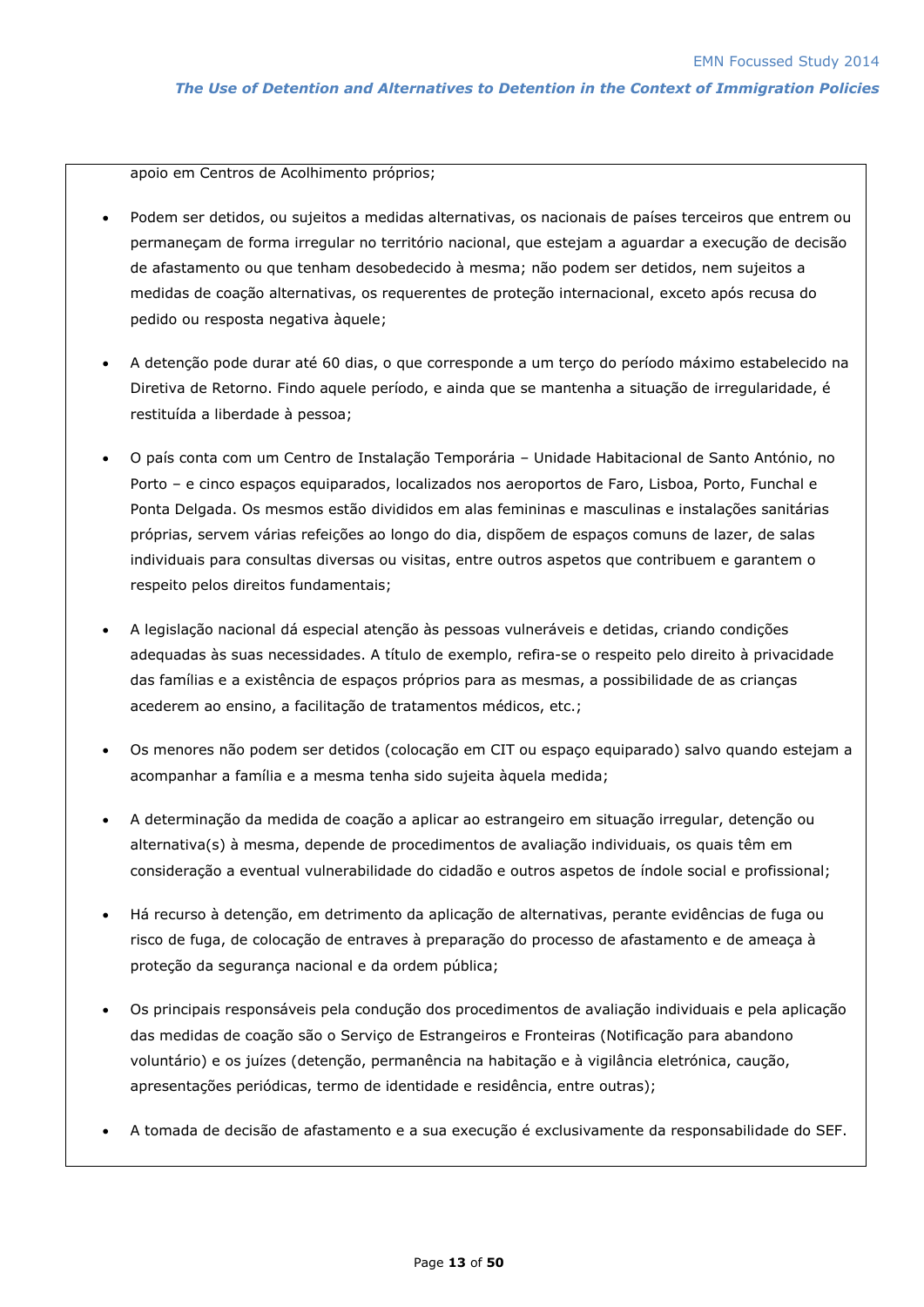Importa, por último, destacar um estudo nacional sobre a instalação temporária de estrangeiros não admitidos em Portugal, ou em processo de afastamento (Provedor de Justiça, 2011), e dois estudos internacionais, um sobre a detenção em processos de retorno (FRA, 2011) e outro sobre a vulnerabilidade dos requerentes de asilo e dos imigrantes irregulares detidos, os quais contribuem para compreender a realidade nacional e a comparar com a de outros países. Os mesmos identificam algumas boas práticas em Portugal, como a adoção do princípio da proporcionalidade e a preferência pela aplicação de medidas alternativas à detenção, o estabelecimento de um período máximo de detenção reduzido (60 dias) e inferior ao permitido pela Diretiva de Retorno (6 meses), bem como a ilegalidade da colocação de estrangeiros em situação irregular em estabelecimentos prisionais.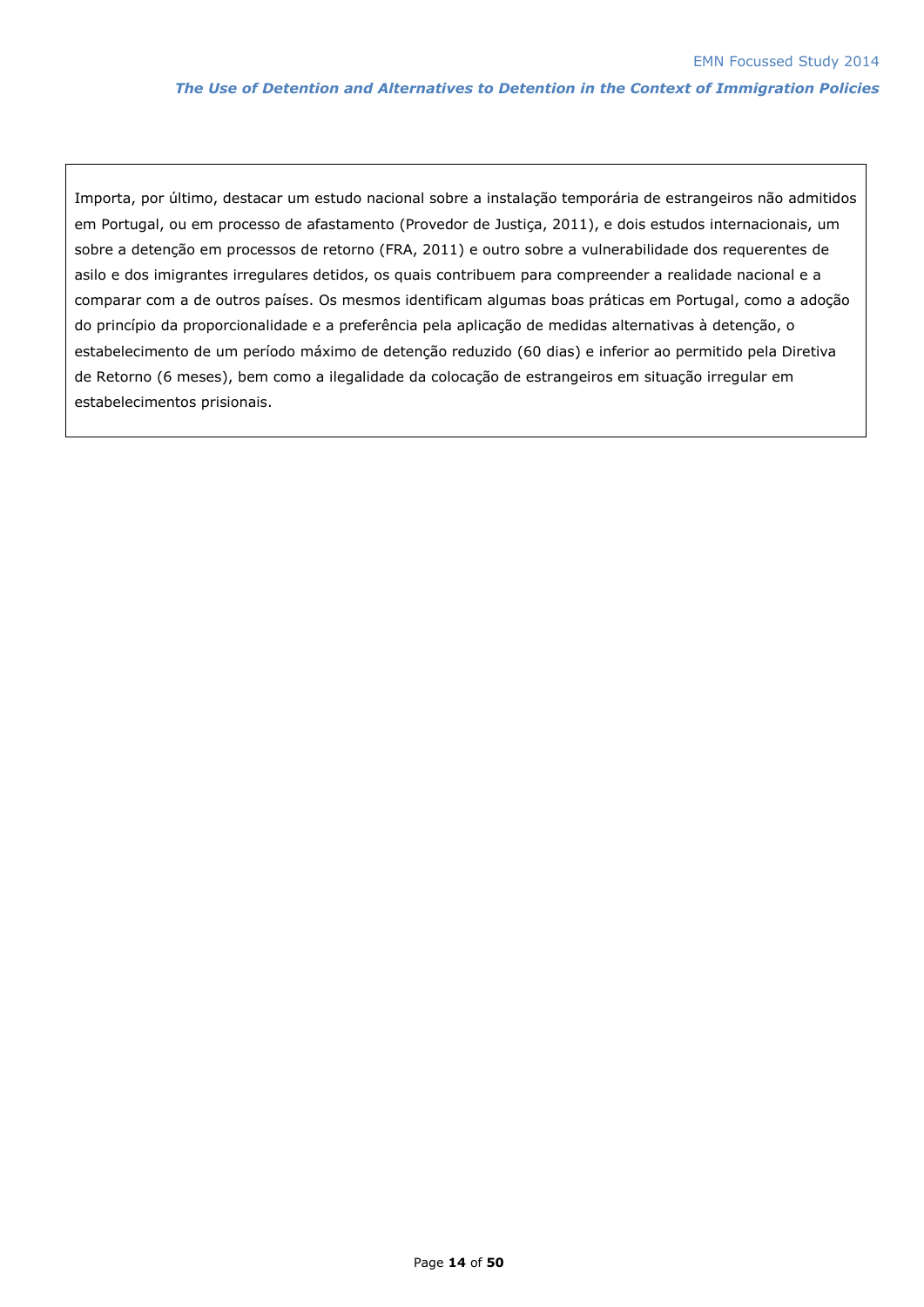# Section 1: Overview of EU acquis (Maximum 2 pages)

*This section of the Synthesis Report will briefly outline the EU legal framework guiding national legislation in relation to detention and alternatives to detention. It will provide a mapping of the substantive and procedural provisions in the EU acquis that regulate immigration detention and apply to different migration situations. The section will also highlight how the EU acquis relates to the broader international legal framework on immigration detention.*

*This section will be developed by the EMN Service Provider and no input from the EMN NCPs is required.*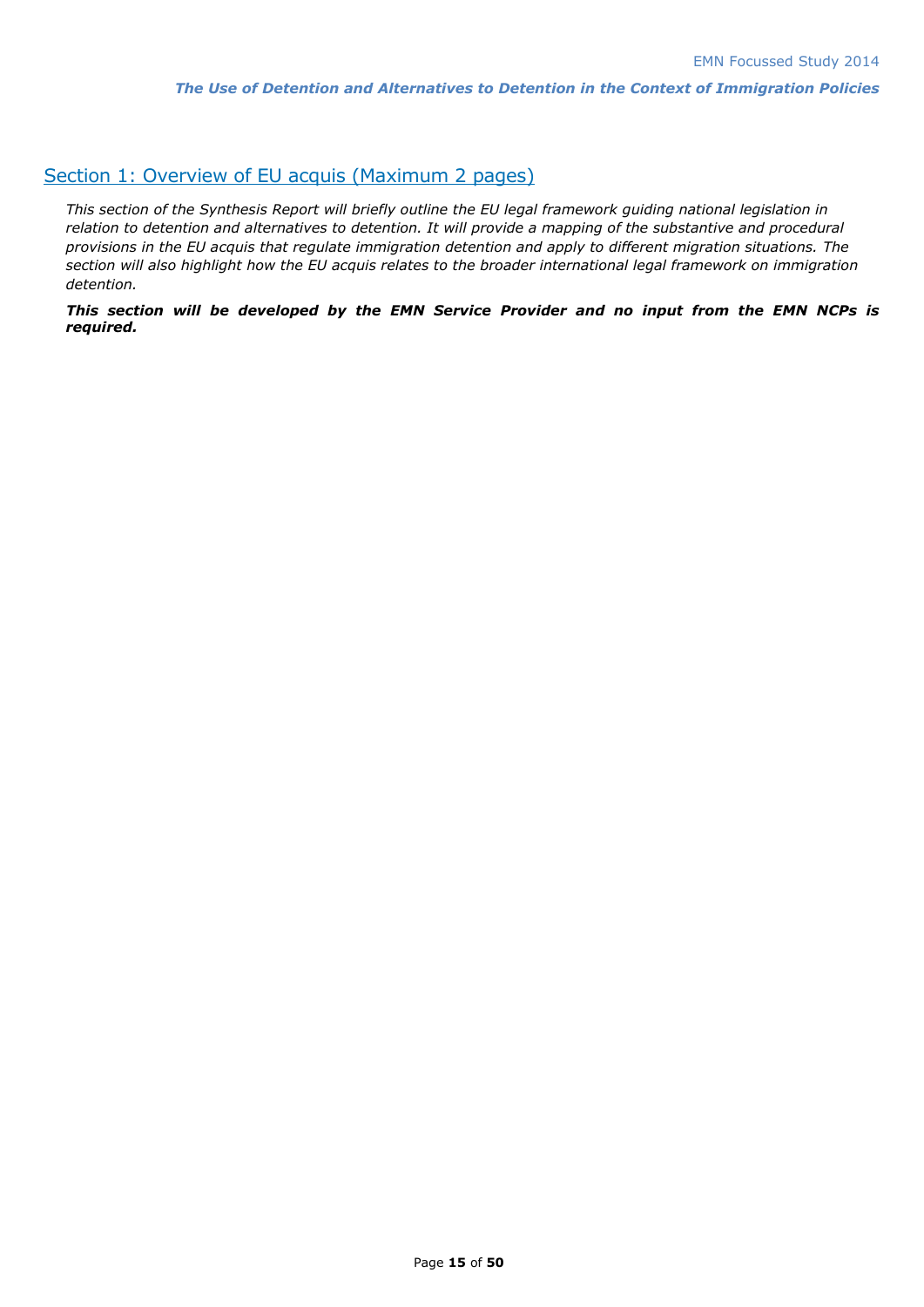# Section 2: Categories of third-country nationals that can be detained, national provisions and grounds for detention (*Maximum 3 pages)*

*This section aims at providing an overview of the categories of third-country nationals that can be placed in detention in (Member) States according to national law and practice. The section also examines whether the possibility to detain each category of third-country national is enshrined in national legislation, the grounds for detention that apply and whether national legal frameworks include an exhaustive list of grounds. EMN NCPs are asked to provide their answers to these questions in the table provided overleaf. The section considers whether special provisions regarding detention are in place for persons belonging to vulnerable groups, including minors, families with children, pregnant women or persons with special needs. Finally, the section examines national provisions on (release) of detention of persons who cannot be returned and/or are granted tolerated stay.*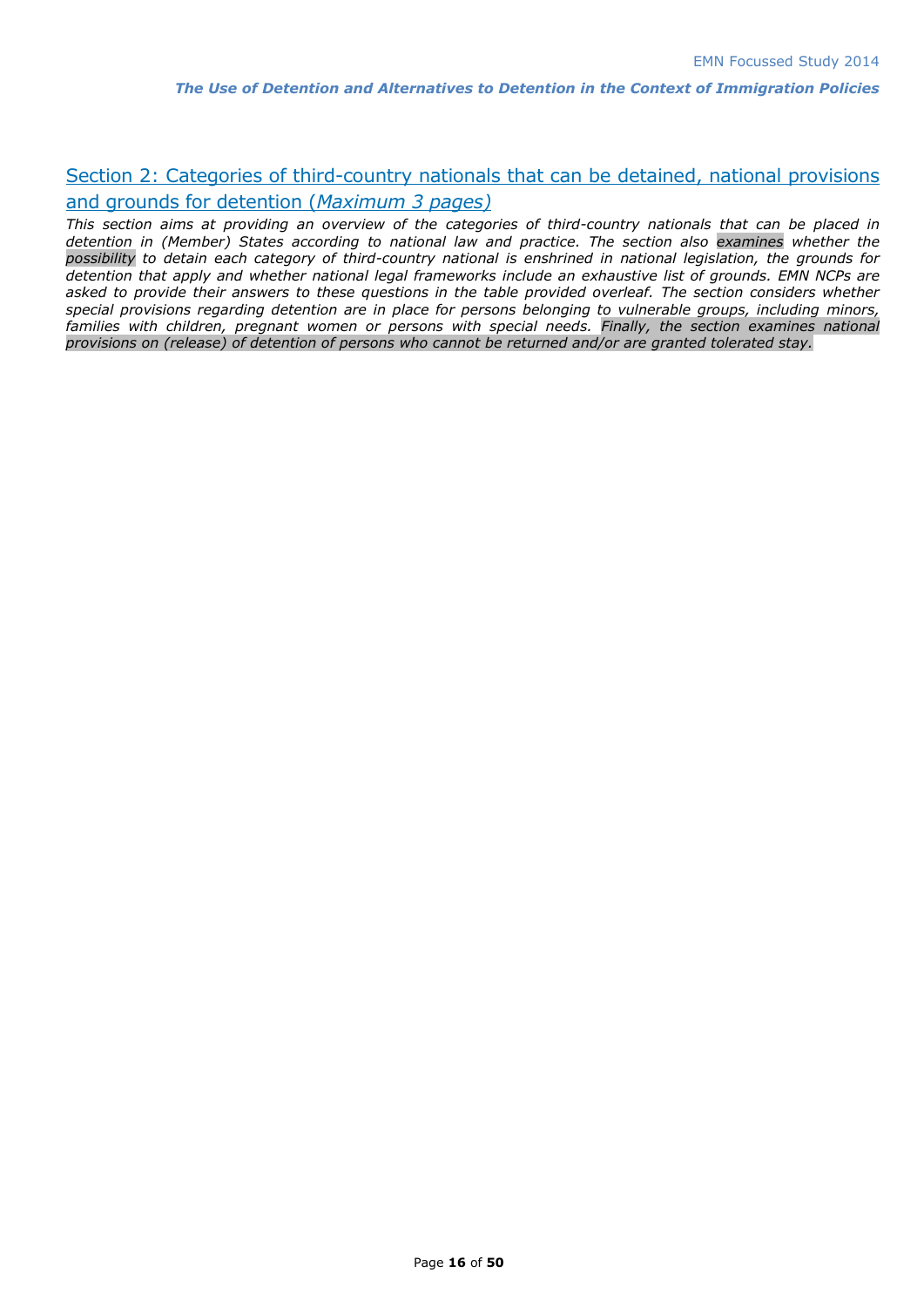| <b>Categories of third-country</b><br>nationals                                             | Can third-<br>country<br>nationals<br>under this<br>category be<br>detained $^{24}$ ?<br>(Yes/No) | If yes, is<br>the<br>possibility<br>to detain<br>laid down in<br>legislation?<br>(Yes/No) | If the possibility to detain<br>third-country nationals<br>exists in your (Member)<br>State but is not laid out in<br>national legislation, please<br>explain whether it is<br>outlined in 'soft law' or<br>policy guidelines | Please list the grounds for detention for each category of migrant that<br>can be detained in your (Member) State.<br>Is there an exhaustive list of grounds outlined in your national<br>framework? |
|---------------------------------------------------------------------------------------------|---------------------------------------------------------------------------------------------------|-------------------------------------------------------------------------------------------|-------------------------------------------------------------------------------------------------------------------------------------------------------------------------------------------------------------------------------|------------------------------------------------------------------------------------------------------------------------------------------------------------------------------------------------------|
| <b>Applicants for international</b><br>protection in ordinary<br>procedures                 | Não.                                                                                              | n.a.                                                                                      | n.a.                                                                                                                                                                                                                          | n.a.                                                                                                                                                                                                 |
| <b>Applicants for international</b><br>protection in fast-track<br>(accelerated) procedures | Não.                                                                                              | n.a.                                                                                      | n.a.                                                                                                                                                                                                                          | n.a.                                                                                                                                                                                                 |
| <b>Applicants for international</b><br>protection subject to Dublin<br>procedures           | Não.                                                                                              | n.a.                                                                                      | n.a.                                                                                                                                                                                                                          | n.a.                                                                                                                                                                                                 |
| <b>Rejected applicants for</b><br>international protection                                  | Sim.                                                                                              | Sim.                                                                                      | n.a.                                                                                                                                                                                                                          | Entrada e/ou permanência irregular no país <sup>25</sup> ;<br>Cumprimento da decisão de afastamento <sup>26</sup> ; e<br>Desobediência à decisão de afastamento <sup>27</sup> .                      |

*Q1. Please complete the table below with regard to the categories of third-country nationals that can be detained in your Member State. Children and other vulnerable groups are not included in this table as they are a cross-cutting category; instead, they are dealt with in a separate question (Q2) after the table.*

<sup>24</sup> Entendimento do Ministério Público sobre o conceito *Detenção*: "É a privação da liberdade de uma pessoa por um período máximo de quarenta e oito horas, com as seguintes finalidades: o detido ser submetido a julgamento ou ser presente ao juiz competente para interrogatório judicial ou aplicação de uma medida de coacção; ou para assegurar a presença imediata do detido perante o juiz em acto processual." [https://www.pgdporto.pt/proc-web/faq.jsf?ctxId=85&subCtxId=94&faqId=455&show=&offset=](https://www.pgdporto.pt/proc-web/faq.jsf?ctxId=85&subCtxId=94&faqId=455&show=&offset)

<sup>&</sup>lt;sup>25</sup> Alínea a), do nº 1, do art. 134º, e nº 1, do art. 146<sup>o</sup>, da Lei de Imigração.

<sup>&</sup>lt;sup>26</sup> Nº 2, do art. 160º, da Lei de Imigração.

 $27$  Nº 1, do art. 161<sup>o</sup>, da Lei de imigração.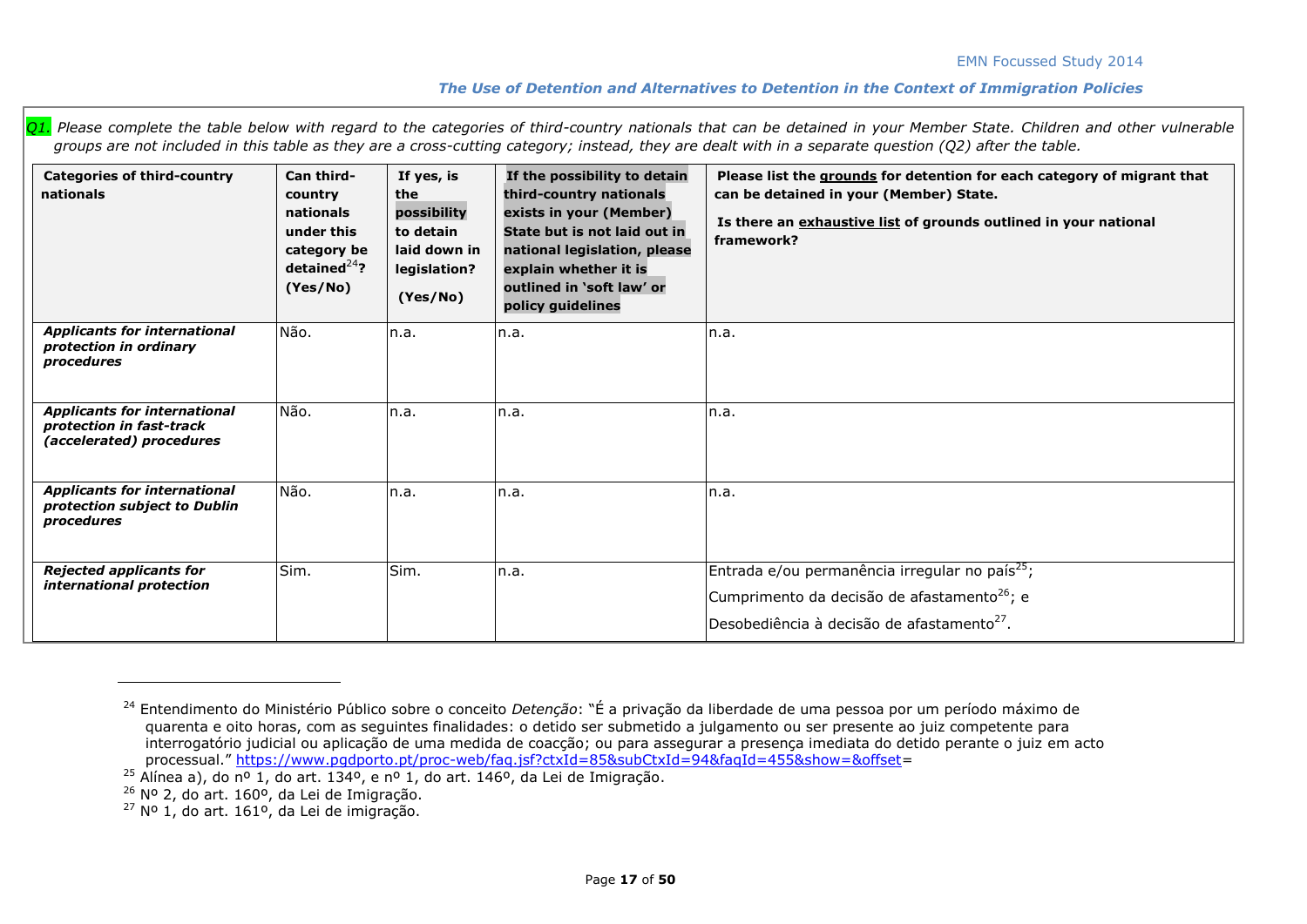| <b>Rejected family reunification</b><br>applicants                                                   | Sim. | Sim. | In.a. | Entrada e/ou permanência irregular no país;                                                                                                                                                                                   |  |  |
|------------------------------------------------------------------------------------------------------|------|------|-------|-------------------------------------------------------------------------------------------------------------------------------------------------------------------------------------------------------------------------------|--|--|
|                                                                                                      |      |      |       | Cumprimento da decisão de afastamento; e                                                                                                                                                                                      |  |  |
|                                                                                                      |      |      |       | Desobediência à decisão de afastamento.                                                                                                                                                                                       |  |  |
| Other rejected applicants for                                                                        | Sim. | Sim. | In.a. | Entrada e/ou permanência irregular no país;                                                                                                                                                                                   |  |  |
| residence permits on basis<br>other than family reunification                                        |      |      |       | Cumprimento da decisão de afastamento; e                                                                                                                                                                                      |  |  |
| (Please provide details)                                                                             |      |      |       | lDesobediência à decisão de afastamento.                                                                                                                                                                                      |  |  |
| Persons detained at the<br>border to prevent illegal entry<br>(e.g. airport transit zone)            | Sim. | Sim. | In.a. | Não preenchimento dos requisitos legais de entrada (documentos de<br>viagem e documentos que os substituam, visto de entrada, meios<br>de subsistência, termo de responsabilidade, finalidade e condições<br>da estada); e    |  |  |
|                                                                                                      |      |      |       | Indicação para efeitos de não admissão no Sistema de Informação<br>Schengen ou no Sistema Integrado de Informações do SEF<br>(decisões de afastamento coercivo, expulsões judiciais, interdições<br>de entrada, etc.) $^{28}$ |  |  |
| <b>Persons found to be illegally</b><br>present on the territory of the                              | Sim. | Sim. | In.a. | Entrada e/ou permanência irregular no país;                                                                                                                                                                                   |  |  |
| (Member) State who have not                                                                          |      |      |       | Cumprimento da decisão de afastamento; e                                                                                                                                                                                      |  |  |
| applied for international<br>protection and are not (yet)<br>subject to a return decision            |      |      |       | lDesobediência à decisão de afastamento.                                                                                                                                                                                      |  |  |
| Persons who have been issued<br>a return decision                                                    | Sim. | Sim. | In.a. | Cumprimento da decisão de afastamento; e                                                                                                                                                                                      |  |  |
|                                                                                                      |      |      |       | lDesobediência à decisão de afastamento.                                                                                                                                                                                      |  |  |
| Other categories of third-<br>country nationals (Please<br>specify the categories in your<br>answer) | n.a. | n.a. | In.a. | n.a.                                                                                                                                                                                                                          |  |  |

<sup>28</sup> Arts. 32º e 33º, da Lei de Imigração.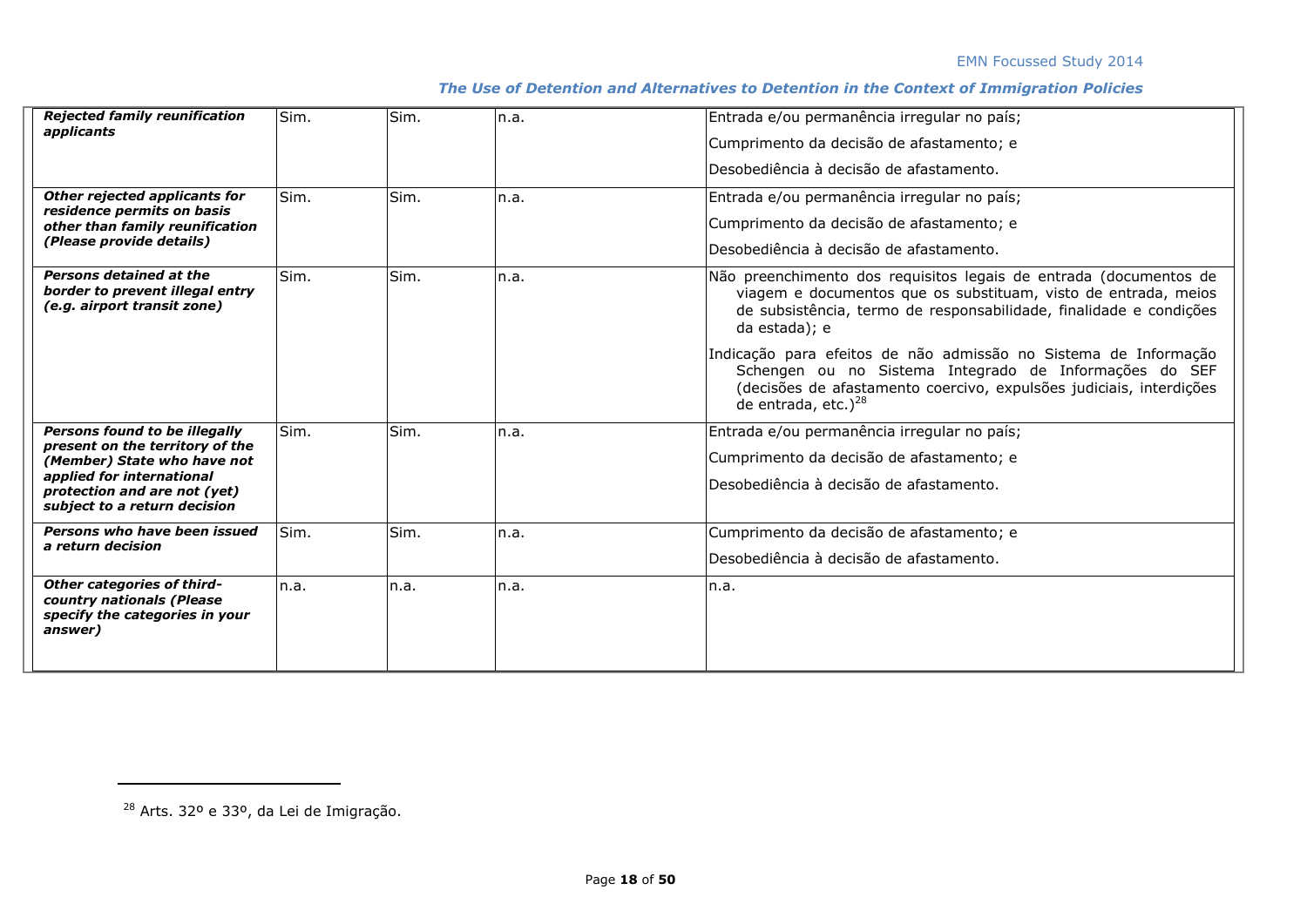*Q2. Is it possible, within the national legal framework of your (Member) State, to detain persons belonging to vulnerable groups, including minors, families with children, pregnant women or persons with special needs? Please indicate whether persons belonging to these vulnerable groups are exempt from detention, or whether they can be detained in certain circumstances. If yes, under which conditions can vulnerable persons be detained? NCPs are asked in particular to distinguish whether children can be detained who are (a) accompanied by parents and (b) unaccompanied.*

A legislação portuguesa permite a colocação em Centros de Instalação Temporária (CIT), ou espaços equiparados, de nacionais de países terceiros em situações consideradas vulneráveis, tais como famílias com crianças, mulheres grávidas e pessoas com necessidades especiais. De acordo com a Lei da Imigração (Lei nº 23/2007, de 4 de julho, alterada pela Lei nº 29/2012, de 9 de agosto), deve ser dada especial atenção a estes grupos, para além dos cuidados de saúde urgentes e do tratamento básico de doenças<sup>29</sup>.

Quando ocorre a colocação de menores em CIT, em conjunto com a sua família, estes são instalados em espaço próprio e separado dos demais detidos, devidamente equipado, garantido a privacidade da família e as necessidades dos menores. De acordo com a legislação, os menores acompanhados colocados em CIT devem poder participar em atividades próprias da sua idade e, consoante a duração da permanência no Centro, aceder ao ensino<sup>30</sup>.

*Q3. Concerning persons, who cannot be removed and/or are granted tolerated stay, please provide information on any provisions in your (Member) State regulating the release from detention of this category of third-country nationals. <sup>31</sup>*

Nos casos em que um estrangeiro atinja o período máximo de permanência em CIT, ou em espaço equiparado, e onde não seja possível executar a decisão de afastamento, é restituída a liberdade ao mesmo – cumprimento da Diretiva sobre o Regresso<sup>32</sup>.

 $29$  Nº 3, do art. 146º-A, e nº 4, do art. 160º, da Lei de Imigração.

<sup>30</sup> Nº 6 e nº 7, do art. 146º-A, da Lei da Imigração.

<sup>&</sup>lt;sup>31</sup>According to Article 15(4) of the Return Directive, in situations when it appears that a reasonable prospect of removal no longer exists for legal or other considerations detention ceases to be justified and the person concerned shall be released immediately.<br><sup>32</sup> Nº 4, do art. 15º, da Diretiva 2008/115/CE, de 16 de dezembro.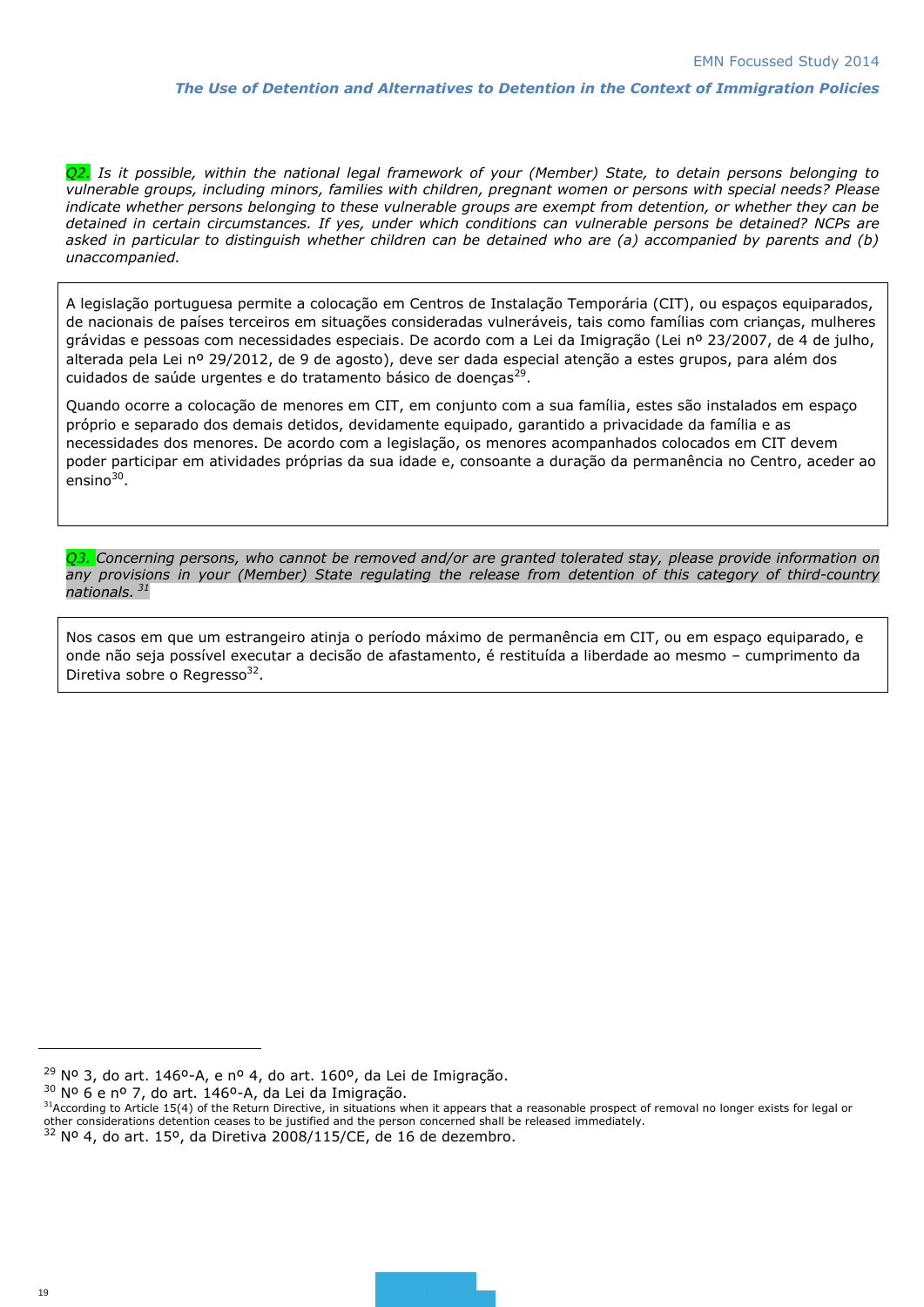# Section 3: Assessment procedures and criteria for the placement of third-country nationals in detention (*Maximum 5 pages)*

*This section examines the assessment procedures and criteria/benchmarks that are used by (Member) States in order to decide whether detention is justified in individual cases. It begins with a series of questions which explore the extent to which individual assessment procedures (e.g. interviews) are used in all cases before placing thirdcountry nationals in detention, or whether individual assessment procedures are only used in the case of certain categories of third-country national. Where individual assessments are used, EMN NCPs are asked to describe the procedures involved and whether they include an assessment of the vulnerability of the individual in question. Finally, EMN NCPs are asked to provide information on the challenges associated with the assessment procedures in their Member States and to identify any elements of good practice.*

*Q1. Please indicate whether an individual assessment procedure is used to determine the appropriateness of detention in the case of any of the categories of third-country nationals selected in Section 2 (Table Q1). Yes/No.*

*If yes, please list the categories of third-country nationals where individuals are subject to individual assessments.*

*If individual assessment procedures are not used, please indicate the mechanism used to determine the appropriateness of detention e.g. are all individuals within a particular category of third country national automatically placed in detention?*

Em Portugal existem procedimentos de avaliação individuais para verificar a validade da detenção e para aplicação das devidas medidas de coação. Estes procedimentos são aplicados a todas as categorias de nacionais de países terceiros passíveis de serem detidos (cf. categorias assinaladas na tabela da secção 2).

*Q2. Where individual assessment procedures are used, and specific criteria exist to help the competent authorities decide whether particular grounds for detention apply, please indicate the legal basis on which these individual assessment procedures are exercised (for example legislation, soft law/guidelines).*

Os procedimentos de avaliação individuais que verificam a validade da detenção são promovidos por juízes do juízo de pequena instância criminal ou por juízes do tribunal da comarca<sup>33</sup>, considerando o estabelecido na Lei da Imigração, bem como no Código de Processo Penal.

De acordo com o Código de Processo Penal, devem ser considerados os seguintes princípios: o princípio da legalidade, de acordo com o qual a liberdade só pode ser limitada, total ou parcialmente, em função de exigências processuais de natureza cautelar<sup>34</sup>; e os princípios da necessidade, adequação e proporcionalidade, que estabelecem que as medidas de coação devem ser as necessárias e adequadas à exigências processuais, bem como proporcionais à gravidade do crime<sup>35</sup>.

<sup>33</sup> Nº 1, do art. 146º, da Lei de Imigração.

<sup>34</sup> Art. 191º, do Código de Processo Penal.

<sup>35</sup> Art. 193º, do Código de Processo Penal.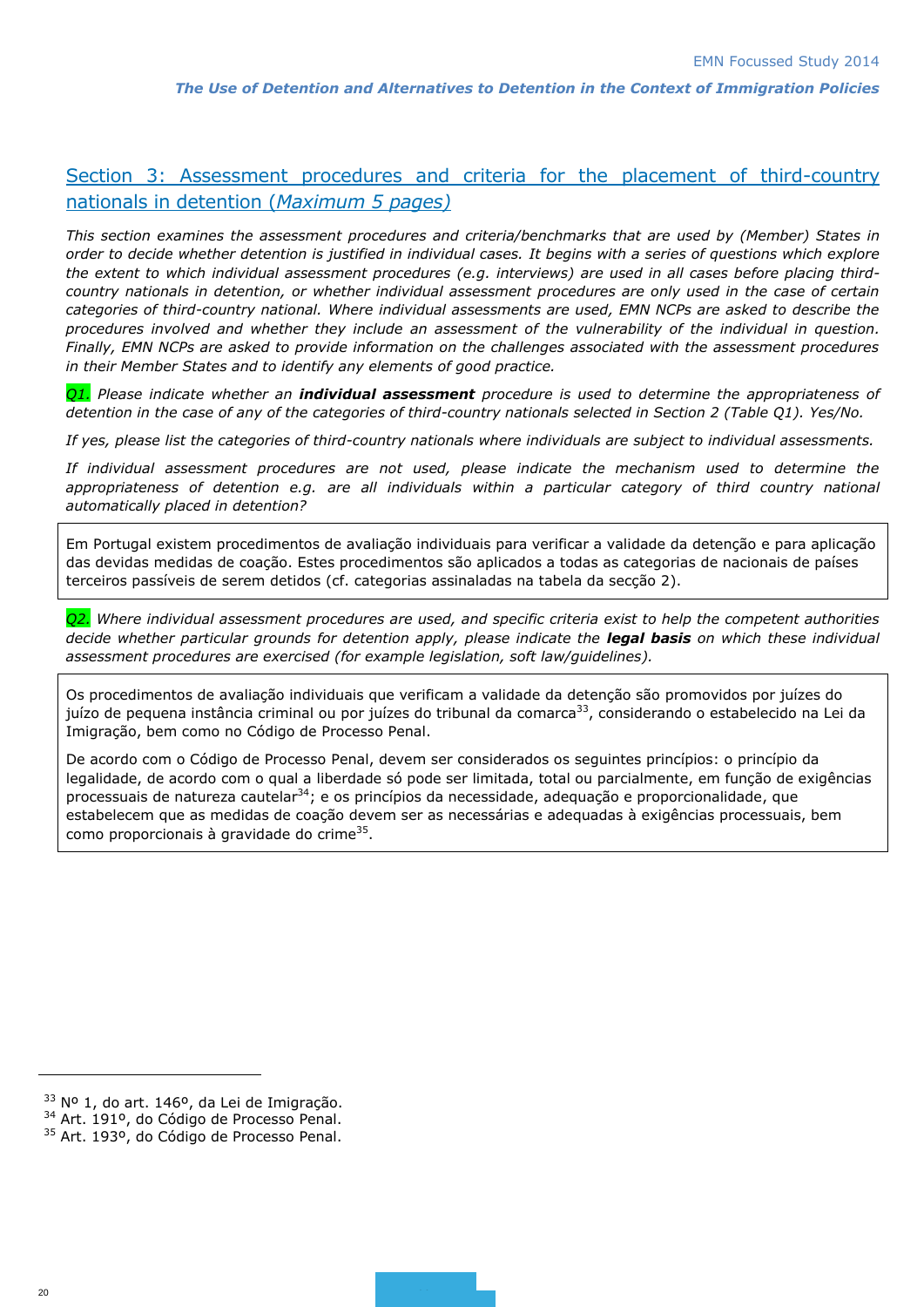*Q3. Where individual assessments are used, does the third-country national receive detailed information on the*  consequences of the interview before the individual assessment procedure? If yes, is there an emphasis on all *possible options/outcomes of the assessment?*

Os procedimentos de avaliação individuais, isto é, os primeiros interrogatórios judiciais<sup>36</sup>, iniciam-se com um conjunto de questões pessoais, tais como nome, filiação, naturalidade, data de nascimento, estado civil, profissão, residência, local de trabalho e, quando necessário, com pedido de exibição de documento de identificação. Nesta altura, o juiz deve avisar o nacional de país terceiro de que a falta de resposta àquelas perguntas, ou a falsidade das respostas, o pode fazer incorrer em responsabilidade penal.

Após este procedimento, o juiz informa o nacional de país terceiro sobre os seus direitos e deveres processuais. De entre estes, são de salientar o dever de responder com verdade, sem prejuízo do direito ao silêncio (possibilidade de não resposta, sendo que o silêncio não o desfavorece). De seguida, o mesmo é informado sobre as consequências das suas declarações, nomeadamente serem levadas em consideração no processo, bem como sujeitas à livre apreciação da prova.

No início deste interrogatório judicial, e antes de começarem a prestar declarações, o nacional de país terceiro é também informado sobre os motivos da detenção (na aceção do artigo 254º do Código de Processo Penal, para assegurar a presença do mesmo perante juiz para efeitos de detenção, ou aplicação ou execução de medida de coação) e as provas que a fundamentam.

*Q4. Where individual assessments are used, please indicate whether the procedure includes an assessment of the vulnerability of the individual in question. (Yes/No) If yes, please describe the vulnerability assessment procedure used.*

Os procedimentos de avaliação individuais têm em consideração diversos factos e condições inerentes à entrada e permanência no país, por parte do nacional de país terceiro. De entre os mesmos, destacam-se os objetivos da vinda, a situação profissional, a existência de uma rede social de apoio (familiares, amigos, filhos, etc.), entre outras informações.

Aquando do primeiro interrogatório judicial, o detido pode revelar circunstâncias importantes para a determinação da medida de coação<sup>37</sup>.

Considerando estes dois pontos, entende-se haver uma avaliação às eventuais vulnerabilidades do detido.

<sup>&</sup>lt;sup>36</sup> Art. 141º, do Código de Processo Penal.

<sup>37</sup> Nº 5, do art. 141º, do Código de Processo Penal.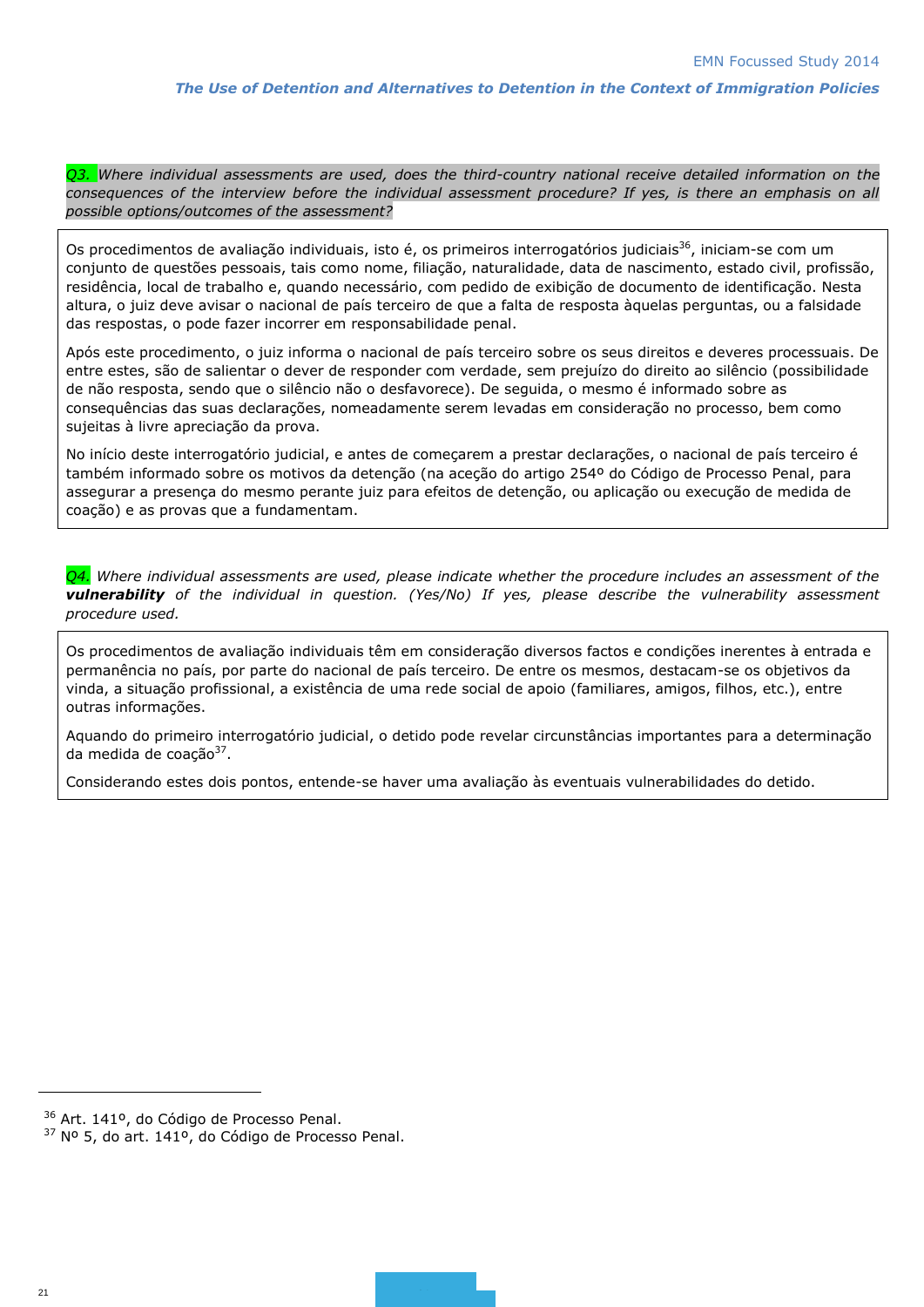*Q5. Please provide more detailed information on the criteria /indicators used to decide whether particular grounds for detention apply in individual cases. EMN NCPs are asked to answer this question by listing the criteria / indicators that are used to determine the circumstances in which the following grounds for detention, permitted in EU law, apply. However, if the grounds for detention are not applicable in your (Member) State, EMN NCPs may identify the criteria/indicators that are used to determine the circumstances in which other grounds for detention apply.*

- *a) Ground 1: If there is a risk of absconding*
- *b) Ground 2: If the third-country national avoids or hampers the preparation of a return or removal process*
- *c) Ground 3: If required in order to protect national security or public order*
- *d) Ground 4: Please indicate any other ground(s) and the respective criteria/indicators considered in the assessment*
- *a), b), c) e d)*

A detenção constitui uma medida de coação, a qual é ponderada perante: a) fuga ou risco de fuga, b) colocação de entraves à preparação do processo de afastamento e c) ameaça à proteção da segurança nacional e da ordem pública. E as mesmas são impostas por um juiz, no seguimento do primeiro interrogatório judicial<sup>38</sup>.

Para que o juiz possa aferir a existência de algum dos riscos acima referidos, e decidir sobre a medida de coação mais adequada, procede a um alargado conjunto de questões e observações.

As questões colocadas, bem como toda a apreciação feita sobre aqueles riscos, não obedecem a um conjunto de critérios/indicadores exaustivamente listados para cada um dos riscos. Os critérios são tratados de uma forma global no primeiro interrogatório judicial. Isto significa que este interrogatório permite avaliar conjuntamente os três riscos, tendo em conta as respostas do detido a questões sobre:

- $\checkmark$  Datas relevantes (de entrada no país, de mudança de residência, etc.);
- Objetivos da vinda e da movimentação;
- Existência, autenticidade e validade da documentação de identificação;
- Situação profissional;
- $\checkmark$  Existência de familiares no país ou de outras redes de apoio;
- $\checkmark$  Veracidade das declarações prestadas; e
- $\checkmark$  Informações policiais, entre outras.

Segundo Ferreira Dias (s.a.), não se deve presumir a fuga ou o risco de fuga para aplicação de medidas de coação, mas considerar situações concretas e reais. Assim, e de acordo com a jurisprudência nacional<sup>39</sup>:

São basicamente situações de cidadãos de nacionalidade estrangeira, sem vínculo ao território nacional, arguidos sem documentos de identificação pessoal, com ocupação indefinida e utilizando, com

<sup>38</sup> Art. 204, do Código de Processo Penal.

<sup>&</sup>lt;sup>39</sup> De acordo com Ana Gil, "Não existe muita jurisprudência dos tribunais superiores portugueses sobre detenção de imigrantes." (Gil, 2011: 138)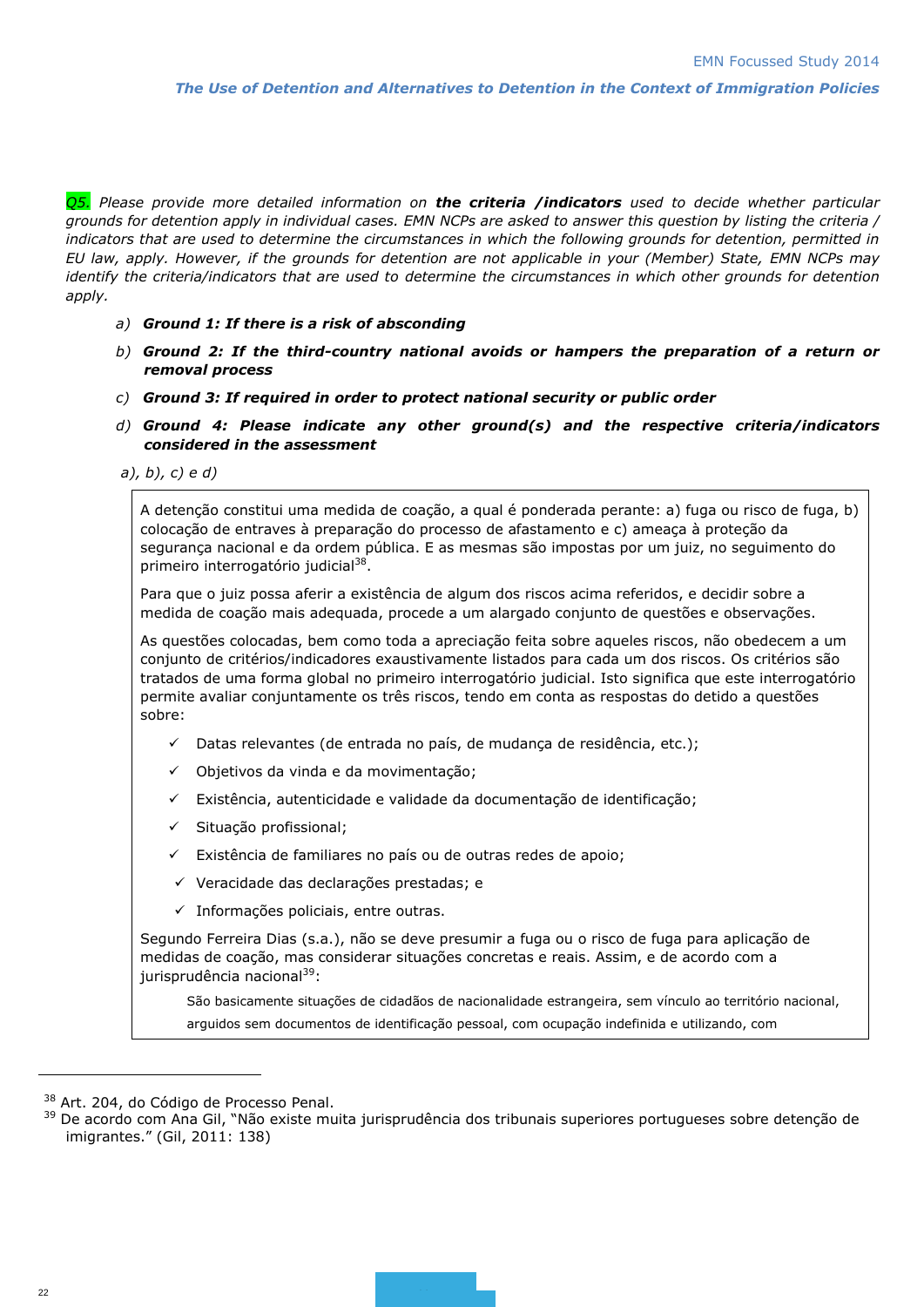regularidade, veículos automóveis de proveniência ignorada, cidadãos que também já tenham residido no estrangeiro ou que tenham vínculos familiares ou de outra natureza em países estrangeiros, ou, então, pertencentes a minorias étnicas que por tradição e cultura levam, habitualmente, um modo de vida nómada.

No fundo, portanto, ausência de vínculos ao nosso país, ligações ao estrangeiro, falta de ocupação profissional estável, capacidade de grande movimentação e ainda existência de meios para poder subsistir em paragens mais ou menos longínquas. (Ferreira Dias, s.a.: 3)

Por fim, de referir que a legislação portuguesa estabelece o princípio da livre apreciação das provas, ou seja, as provas são apreciadas de acordo com as regras da experiência e a livre convicção do juiz, relevando para a decisão de determinação de medida de coação.

*Q6. Is the possibility to provide alternatives to detention systematically considered when assessing whether to place a person in detention in your (Member) State?* 

A detenção é uma medida de coação aplicada aquando de fuga ou risco de fuga, de colocação de entraves à preparação do processo de afastamento e de ameaça à proteção da segurança nacional e da ordem pública.

Atendendo ao direito de liberdade conferido constitucionalmente<sup>40</sup>, e considerando que a detenção é uma medida bastante restritiva da liberdade individual, a mesma apenas é considerada em última instância.

Assim, sempre que possível, é considerada a aplicação de medidas de coação alternativas $^{\rm 41}.$ 

*Q7. Please indicate which national authorities are responsible for (i) conducting individual assessment procedures (where these exist) and (ii) deciding on the placement of a third-country national in detention.*

Os primeiros procedimentos de avaliação individuais (correspondentes ao primeiro interrogatório judicial) são da competência do poder judicial, mais especificamente dos juízos de pequena instância ou de comarca.

Assim, cabe a estes juízes a realização dos primeiros procedimentos de avaliação individuais (i), a partir dos quais validam os pressupostos legais da detenção e aferem as medidas de coação a aplicar – detenção ou alternativas à detenção – (ii)<sup>42</sup>.

*Q8. Please indicate whether judicial authorities are involved in the decision to place a third-country national in detention, and if so, at which stage(s) of the decision-making process and in what capacity? (e.g. do judicial authorities make the final decision, do they only make a recommendation, do they only come in if the thirdcountry national appeals against a decision?)*

Cf. resposta anterior.

*Q9. Please identify any challenges associated with the implementation of existing assessment procedures in your (Member) State.*

<sup>40</sup> Nº 1, do art. 27º, da Constituição da República Portuguesa.

<sup>&</sup>lt;sup>41</sup> No entanto, cf. nº 2 e nº 3, do art. 194º, do Código de Processo Penal.

<sup>42</sup> Nº 1, do art. 146º, da Lei de Imigração.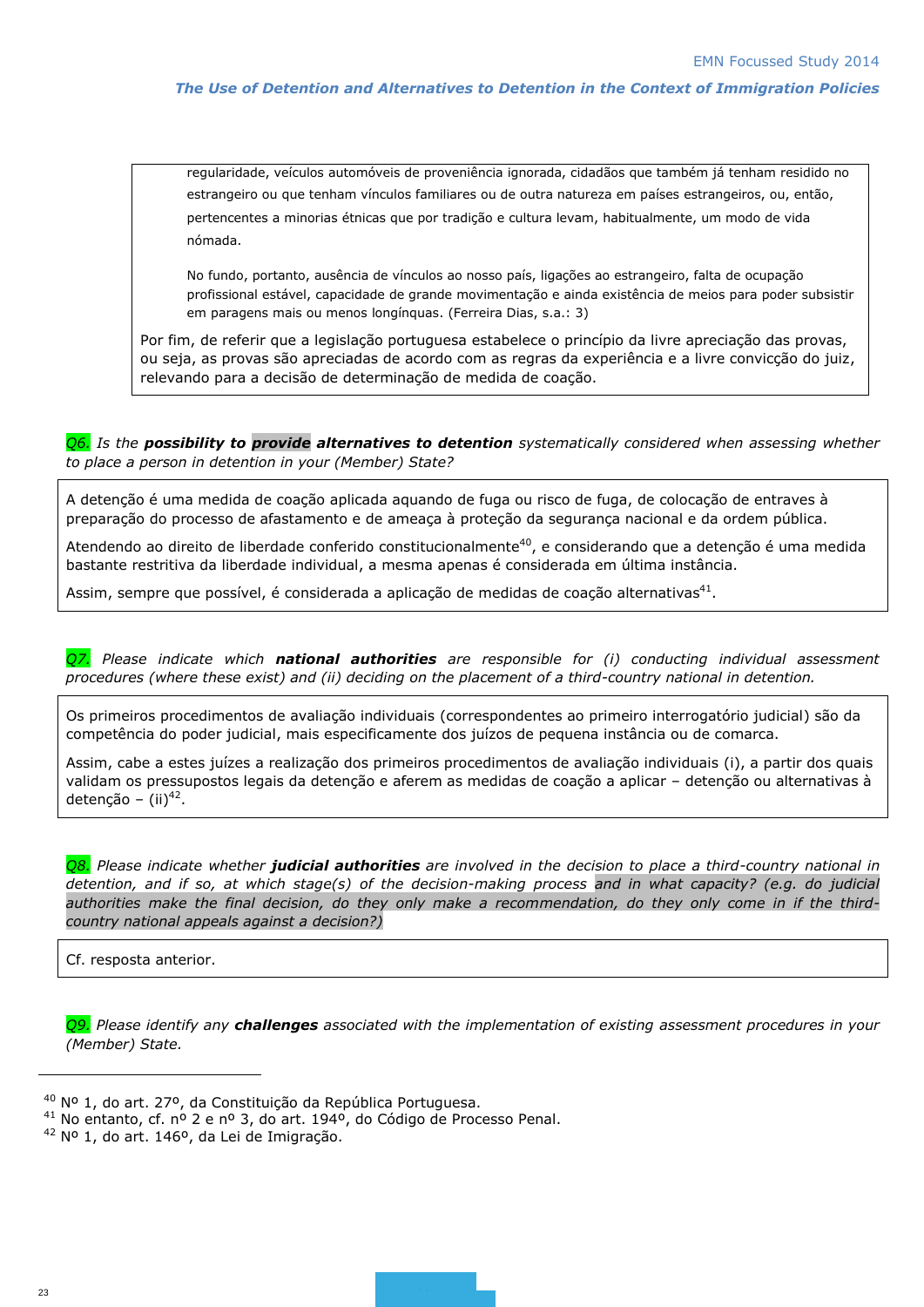Os procedimentos de avaliação que permitem decidir sobre a detenção, ou sobre a aplicação de medidas alternativas à detenção, sugerem duas questões importantes:

- A possibilidade de recurso dos estrangeiros perante a decisão e, portanto, ser possível uma nova avaliação em instância superior; e
- A decisão dos juízes estar subordinada ao princípio da "livre apreciação" das provas.

Perante esta combinação, existem algumas limitações quanto a uma possível avaliação à eficiência e à proporcionalidade das decisões e das medidas aplicadas.

De referir também que os últimos relatórios anuais de atividade do Provedor de Justiça (2009-2012), entidade pública dedicada à defesa e promoção dos direitos fundamentais dos cidadãos, não apresentam casos de queixas no âmbito da detenção.

| Q10. Please identify any good practices in relation to the implementation of assessment procedures (e.g. cited in |  |
|-------------------------------------------------------------------------------------------------------------------|--|
| existing evaluations/studies/other sources or based on information received from competent authorities)           |  |

No que respeita ao caso português e às práticas nacionais em matéria de detenção são de salientar as referências feitas em dois relatórios internacionais, nomeadamente o relatório *Becoming Vulnerable in Detention*, elaborado pelo Serviço Jesuíta aos Refugiados (JRS), e o relatório *Detention of Third-Country Nationals in Return Procedures*, preparado pela Agência dos Direitos Fundamentais da União Europeia (FRA).

No que respeita ao documento da JRS (2010), o mesmo dá conta de que em Portugal não é permitida a detenção de cidadãos menores de idade. É salientado o facto de que, numa situação de detenção, são prestados vários serviços sociais e médicos, devidamente regulamentados. O mesmo documento indica a prática de medidas alternativas, tais como a apresentação periódica, a obrigação de permanência na habitação até ao afastamento, o uso de meios de vigilância eletrónicos e o pagamento de cauções. Por outro lado, o período de detenção parece oscilar entre os 31 e os 60 dias (período inferior ao máximo permitido pela Diretiva 2008/115/CE), sendo que, a cada detido, é atribuído um espaço individual, onde pode estar sozinho, e é dada liberdade para se movimentar dentro do CIT (à exceção da área reservada aos funcionários do centro). Este relatório dá conta de que, em alguns casos, o CIT tem também contribuído para melhorias na saúde e na condição física dos detidos.

Relativamente ao relatório da FRA (2011), é salientado o facto de em Portugal não ser permitida a re-detenção, ou seja, é ilegal manter em CIT um estrangeiro em situação irregular que já tenha estado detido pelo tempo máximo permitido pela lei. O estudo revela também o facto de se assumir ser melhor para as crianças ficarem junto da família, e não separadas desta, desde que possam sem colocadas em instalações que respeitem as suas necessidades – conforme é assegurado pelos CIT, ou espaços equiparados. O documento indica um tempo médio de detenção de 35 dias.

Finalmente, de apontar uma avaliação nacional feita ao CIT "Unidade Habitacional de Santo António" e aos demais espaços equiparados, cujo relatório dá conta de um conjunto de boas práticas ao nível de direitos humanos e condições de alojamento (Provedor de Justiça, 2011). De acordo com este documento, o tempo de permanência no CIT variava entre 2 e 58 dias, com uma média de permanência de 7 dias.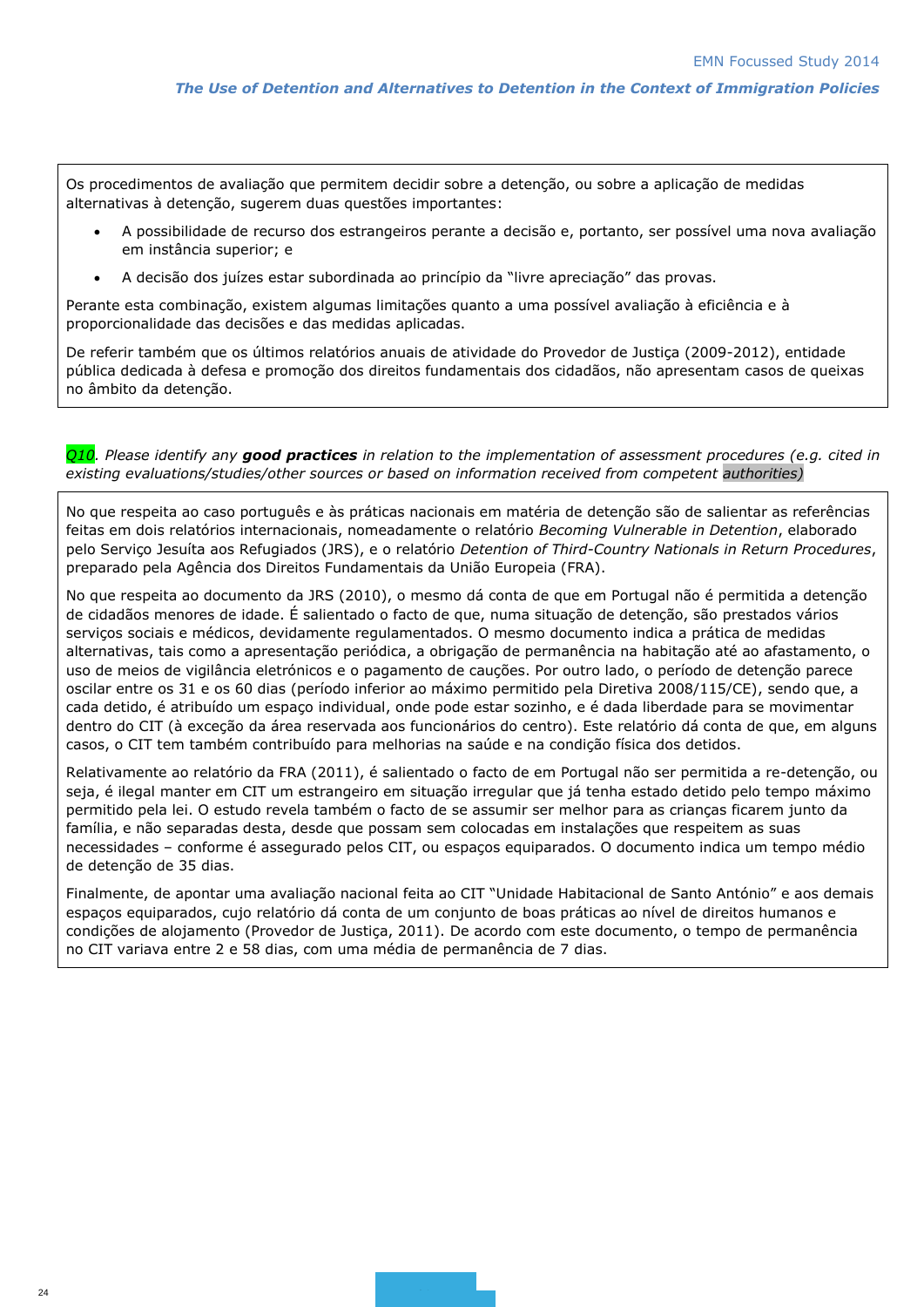## Section 4: Types of detention facilities and conditions of detention (*Maximum 5 pages)*

*This section of the Synthesis Report will provide a factual, comparative overview of the types of immigration detention facilities that exist in the EU and the conditions of detention associated with these. It examines whether there are specialised immigration detention facilities and explores whether different types of detention facilities are available for different categories of third-country national. The section also reviews the conditions of third country nationals in these detention facilities, including average surface per person, existence of separate facilities for families, visitation rights, access to medical care and legal assistance.*

*Q1. Are there specialised immigration detention facilities in your (Member) State, which are not prisons? (Yes/No) If yes, please indicate how many exist and how they are distributed across the territory of your (Member) State.*

Sim, os nacionais de países terceiros são detidos em Centros de Instalação Temporária (CIT) ou espaços equiparados e não em estabelecimentos prisionais.

Atualmente Portugal dispõe de um CIT, nomeadamente a Unidade Habitacional de Santo António (UHSA), no Porto, e de cinco espaços equiparados: aeroporto de Lisboa, aeroporto de Faro, aeroporto do Porto, aeroporto do Funchal e aeroporto de Ponta Delgada.

*Q2. Are there different types of specialised immigration detention facilities for third-country nationals in different circumstances (e.g. persons in return proceedings, applicants for international protection, persons who represent a security risk, etc.)? (Yes/No). If yes, please provide a brief overview of the different types of immigration detention facilities.*

De uma forma geral, existem dois tipos de instalações para nacionais de países terceiros:

- Centros de Instalação Temporária (CIT), ou espaços equiparados, que se destinam àqueles que aguardam decisão e/ou execução de decisão de afastamento. Em qualquer um destes sítios a liberdade individual está limitada, não sendo possível aos detidos entrarem e saírem de acordo com a sua vontade; e
- Centros de Acolhimento (CA) para requerentes de asilo, aquando ou após a entrada em território nacional<sup>43</sup>. Estes centros de acolhimento compreendem o Centro de Acolhimento da Bobadela (CAR), em Loures, destinado a adultos e famílias, e o Centro de Acolhimento de Crianças Refugiadas (CACR), em Lisboa, para menores desacompanhados. No CAR não existem limitações à liberdade individual.

l

<sup>43</sup> De acordo com um relatório do Provedor de Justiça, os requerentes de asilo colocados num centro de acolhimento "(…) são autorizados a permanecer em território nacional, para efeitos do procedimento de concessão de asilo, até à decisão sobre admissibilidade do pedido, mas este direito de permanência não os habilita à emissão de autorização de residência." (Provedor de Justiça, 2011: 73)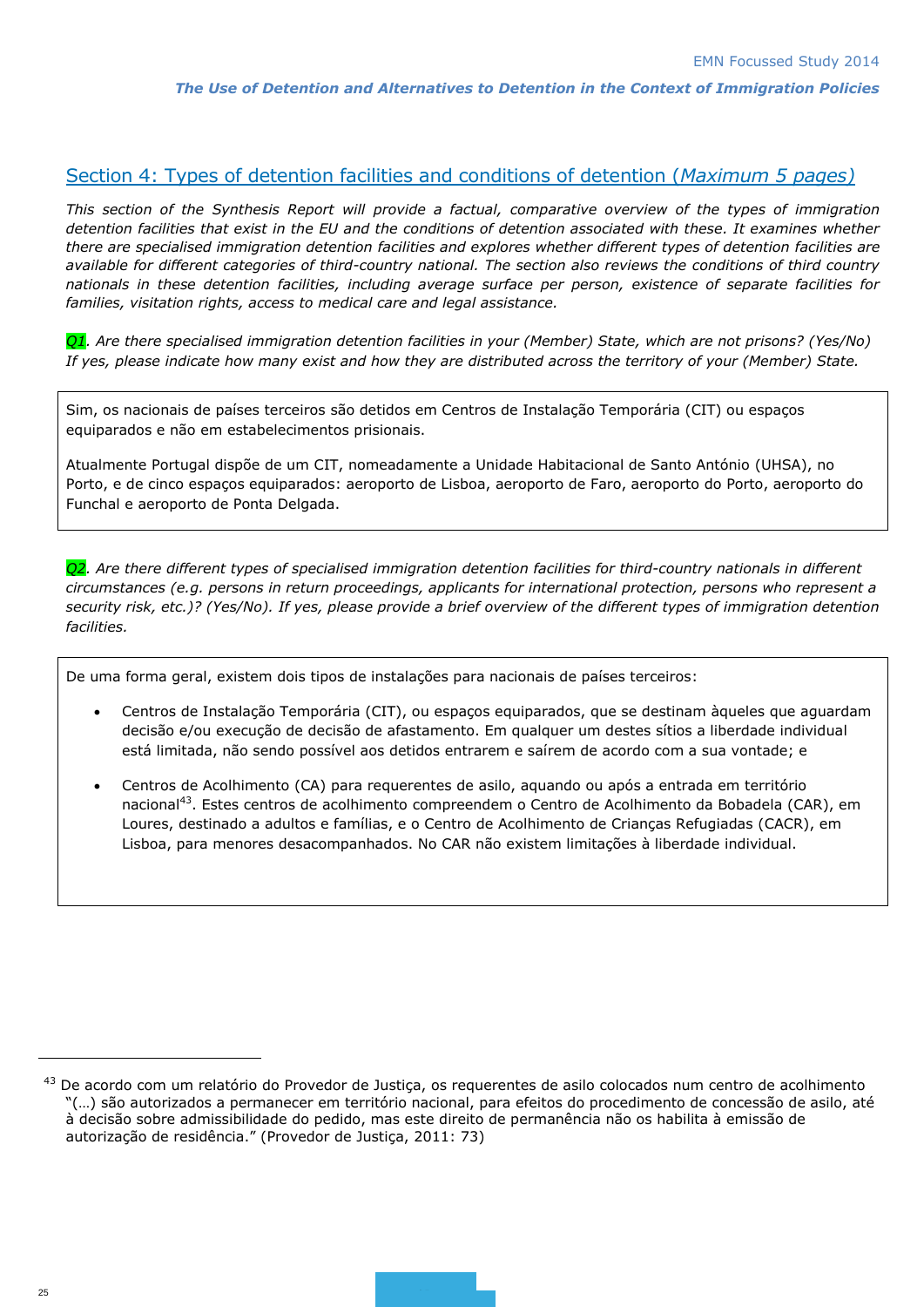**Q3**. Which authorities/organisations are responsible for the day-to-day running of the specialised immigration *detention facilities in your (Member) State?*

Considerando os dois tipos de instalações referidos anteriormente, são responsáveis pela sua gestão diária as seguintes entidades, nas seguintes áreas:

- CIT e espaços equiparados controlo de fronteira, manutenção e gestão das instalações a cargo do SEF, da ANA – Aeroportos de Portugal, da ANAM – Aeroportos da Madeira, e dos operadores de transportes aéreos (Provedor de Justiça, 2011).
- A UHSA é gerida pelo SEF, envolvendo outras entidades: Organização Internacional para as Migrações (OIM), Serviço Jesuíta aos Refugiados (JRS); *Médicos do Mundo* (cuidados de saúde).
- Centros de Acolhimento para requerentes de asilo (CAR e CACR)– responsabilidade do Conselho Português para os Refugiados (CPR)<sup>44</sup>.

*Q4. Please describe any measures taken by your (Member) State to deal with situations where the number of third country nationals to be placed in detention exceeds the number of places available in the detention facilities.*

Quando o número de nacionais de países terceiros detidos ultrapassa a capacidade do CIT ou do espaço equiparado, procede-se à sua transferência para outro(s) espaço(s) equiparado(s). Por exemplo, um estrangeiro detido no Algarve pode ser transferido para Lisboa, atendendo à incapacidade do espaço equiparado do aeroporto de Faro e à capacidade de acolhimento no espaço equiparado do aeroporto de Lisboa. De notar, no entanto, que estas situações são pouco frequentes.

#### *Q5. Are third-country nationals detained in prisons in your (Member) State? (Yes/No) If yes, under which circumstances?*

Apenas podem ser detidos em estabelecimentos prisionais os nacionais de países terceiros sujeitos a processos penais, decorrentes de delitos comuns de que sejam acusados e culpados.

*Q6. If third-country nationals are detained in prisons in your (Member) State, are they held separately from general prisoners? If yes, please provide information on the mechanisms to separate third-country nationals under immigration detention from general prisoners?*

Aquando da detenção de um nacional de país terceiro num estabelecimento prisional, o mesmo não é separado dos demais detidos atendendo à nacionalidade. Em processos criminais a nacionalidade dos arguidos não confere direito a um tratamento diferenciado, pelo que não existe separação dos mesmos aquando da detenção e da colocação em celas.

*Q7. Please provide the following information about the conditions of third-nationals who have been placed in an immigration detention facility in your (Member) State: (Please indicate if the facilities in question are prisons or specialised immigration detention facilities).*

<sup>&</sup>lt;sup>44</sup> Cf.<http://www.cpr.pt/>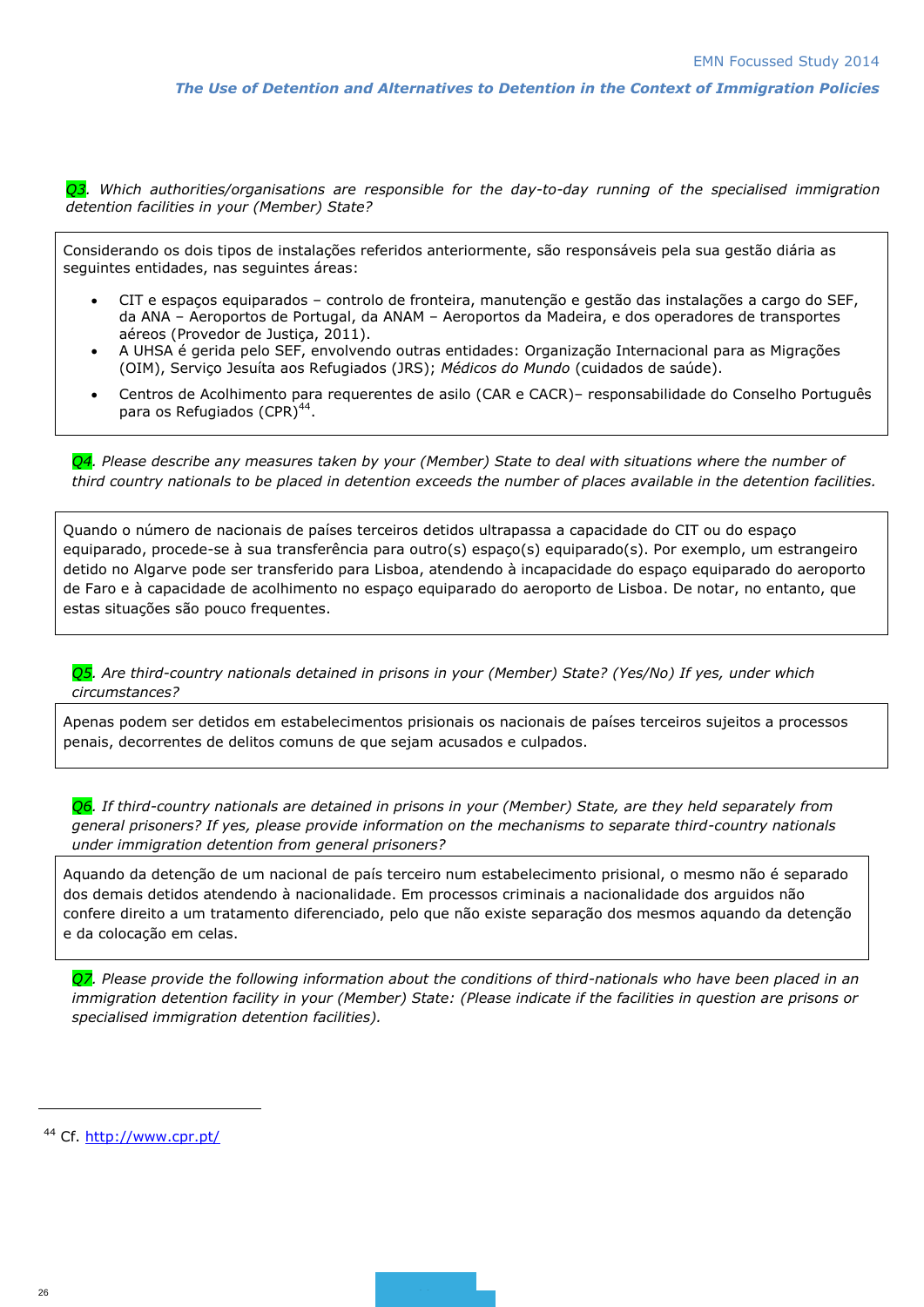Nota: Todas as respostas contidas na tabela abaixo são relativas a CIT, ou espaços equiparados.

| <b>Conditions of detention</b>                                                                                                          | <b>Statistics and/or comments</b>                                                                                                                                                                                                          |  |  |  |
|-----------------------------------------------------------------------------------------------------------------------------------------|--------------------------------------------------------------------------------------------------------------------------------------------------------------------------------------------------------------------------------------------|--|--|--|
| Please provide any statistics on the average available<br>surface area per detainee (in square meters)                                  | A UHSA e os cinco espaços equiparados dos<br>aeroportos dispõem de espaços exteriores e<br>interiores, com várias divisões, as quais cumprem<br>diferentes propósitos:                                                                     |  |  |  |
|                                                                                                                                         | A UHSA tem uma ampla área não construída,<br>$\bullet$<br>cimentada parcialmente de forma a possibilitar<br>a prática desportiva                                                                                                           |  |  |  |
|                                                                                                                                         | O espaço equiparado do aeroporto de Lisboa<br>dispõe de um pátio interior com cerca de 70<br>$m^2$ ;                                                                                                                                       |  |  |  |
|                                                                                                                                         | O espaço equiparado do aeroporto de Faro<br>dispõe de um berçário com cerca de 16 m2<br>(Provedor da Justiça, 2011).                                                                                                                       |  |  |  |
| Please provide any statistics on the average number of<br>detainees placed in one room per detention facility                           | A UHSA e o espaço equiparado do aeroporto de<br>Lisboa têm, cada um, capacidade para alojar 30<br>pessoas.                                                                                                                                 |  |  |  |
|                                                                                                                                         | Os restantes espaços equiparados, dos aeroportos<br>de Faro, Porto, Funchal e Ponta Delgada, têm<br>capacidade para alojar 7, 9, 2 e 3 pessoas,<br>respetivamente.                                                                         |  |  |  |
| Are families accommodated in separate facilities?                                                                                       | A UHSA e os EECIT de Lisboa, Porto e Faro dispõem<br>de berçários/espaços para alojar famílias (beliche,<br>berço e instalações sanitárias privativas), em<br>acordo com a legislação nacional e a salvaguarda<br>do direito à privacidade |  |  |  |
| Can children be placed separately from their parents? (e.g.<br>in a childcare facility). Under what circumstances might<br>this happen? | Não, as crianças podem ser colocadas em CIT<br>apenas quando a sua família seja detida na mesma<br>instalação                                                                                                                              |  |  |  |
| Are single women separated from single men?                                                                                             | Os CIT e espaços equiparados dos aeroportos estão<br>dotados de alas masculina e feminina.                                                                                                                                                 |  |  |  |
| Are unaccompanied minors separated from adults?                                                                                         | Em Portugal não existem evidências da existência<br>de menores não acompanhados fora do âmbito da<br>proteção internacional.                                                                                                               |  |  |  |
| Do detainees have access to outdoor space? If yes, how                                                                                  | Os detidos têm acesso a espaços exteriores.                                                                                                                                                                                                |  |  |  |
| often?                                                                                                                                  | No caso da UHSA os detidos têm acesso a um largo<br>espaço para atividades desportivas ao ar livre, bem<br>como a um pátio parcialmente coberto.                                                                                           |  |  |  |
|                                                                                                                                         | O espaço equiparado dos aeroportos de Lisboa, de                                                                                                                                                                                           |  |  |  |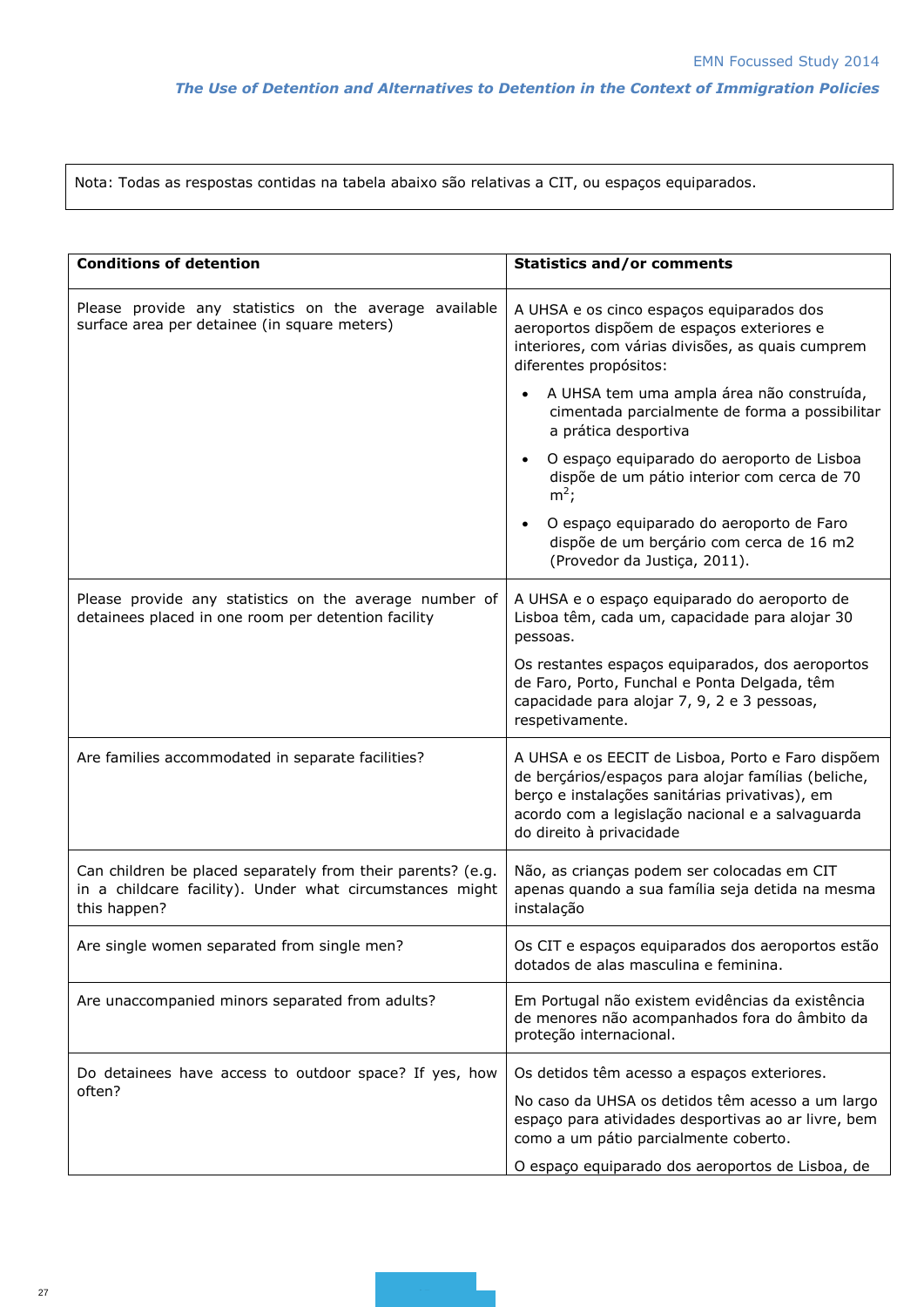|                                                                                                                                                                                                        | Faro e do Porto dispõem também de pátio.                                                                                                                                                                                                                                                                                                                                                                                                                                  |
|--------------------------------------------------------------------------------------------------------------------------------------------------------------------------------------------------------|---------------------------------------------------------------------------------------------------------------------------------------------------------------------------------------------------------------------------------------------------------------------------------------------------------------------------------------------------------------------------------------------------------------------------------------------------------------------------|
| Are detainees allowed to have visitors? If yes, which<br>visitors are allowed (for example, family members, legal<br>representatives, etc.) and how often?                                             | Os detidos em CIT ou espaços equiparados são<br>autorizados, sob pedido, a contactar os seus<br>representantes legais, os seus familiares e as<br>autoridades consulares competentes. Da mesma<br>forma, os detidos podem receber a visita daqueles<br>e de elementos de organizações de direitos<br>humanos. As visitas ocorrem em determinados<br>horários e divisões (em conformidade com<br>regulamentos internos), sendo os visitantes<br>devidamente identificados. |
| Are detainees allowed contact with the outside world via<br>telephone, mail, e-mail, internet? If yes, are in- and/or<br>out-coming messages screened in any way?                                      | A UHSA e os espaços equiparados dos aeroportos<br>dispõem de um telefone público, a partir do qual os<br>detidos podem estabelecer comunicações de forma<br>livre, mediante o pagamento com moedas ou<br>cartões, ou a cobrar no destinatário.                                                                                                                                                                                                                            |
| Are education programmes provided (e.g. school courses<br>for minors and language classes for adults)?                                                                                                 | É assegurado aos menores acompanhados acesso a<br>atividades adequadas à sua idade e, conforme a<br>duração da permanência, à educação.                                                                                                                                                                                                                                                                                                                                   |
| Do detainees have access to leisure activities? If yes, which<br>leisure activities are provided in the detention facility? And<br>if yes, how often?                                                  | A UHSA dispõe de uma sala de estar equipada com<br>televisões, aparelho de DVD e livros, oferecendo<br>também alguma imprensa escrita.<br>Os espaços equiparados dos aeroportos dispõem de<br>televisão e imprensa escrita.                                                                                                                                                                                                                                               |
| Can persons in detention leave the facility and if yes, under<br>what conditions? Can persons move freely within facility or<br>are their movements restricted to some parts/rooms of the<br>facility? | Os detidos não estão autorizados a sair das<br>instalações onde estão colocados. Dentro das<br>mesmas têm liberdade de movimentação nas áreas<br>definidas.                                                                                                                                                                                                                                                                                                               |
| Are detainees entitled to legal advice / assistance? If yes,<br>is it free of charge?                                                                                                                  | O detido tem o direito de comunicar com o seu<br>defensor jurídico. A assistência jurídica pode ser<br>providenciada com o apoio do Estado ou a<br>expensas próprias.                                                                                                                                                                                                                                                                                                     |
| Are detainees entitled to language support (translation /<br>interpretation services)? If yes, is it free of charge?                                                                                   | Os regulamentos internos da UHSA e dos espaços<br>equiparados dos aeroportos estão traduzidos em<br>algumas línguas, como inglês e francês.<br>Em situações em que seja necessário, podem ser<br>solicitados serviços de tradução ou interpretação.                                                                                                                                                                                                                       |
| Is medical care available to detainees inside the facilities?<br>Is emergency care covered only or are other types of<br>medical care included?                                                        | Os estrangeiros detidos têm direito a cuidados de<br>saúde urgentes e ao tratamento básico de doenças.<br>É dada especial atenção a pessoas em situações<br>vulneráveis, como os menores (acompanhados<br>pelos familiares), pessoas com deficiência, idosos,<br>grávidas, pessoas que tenham sido vítimas de<br>tortura, violação ou outras formas de violência                                                                                                          |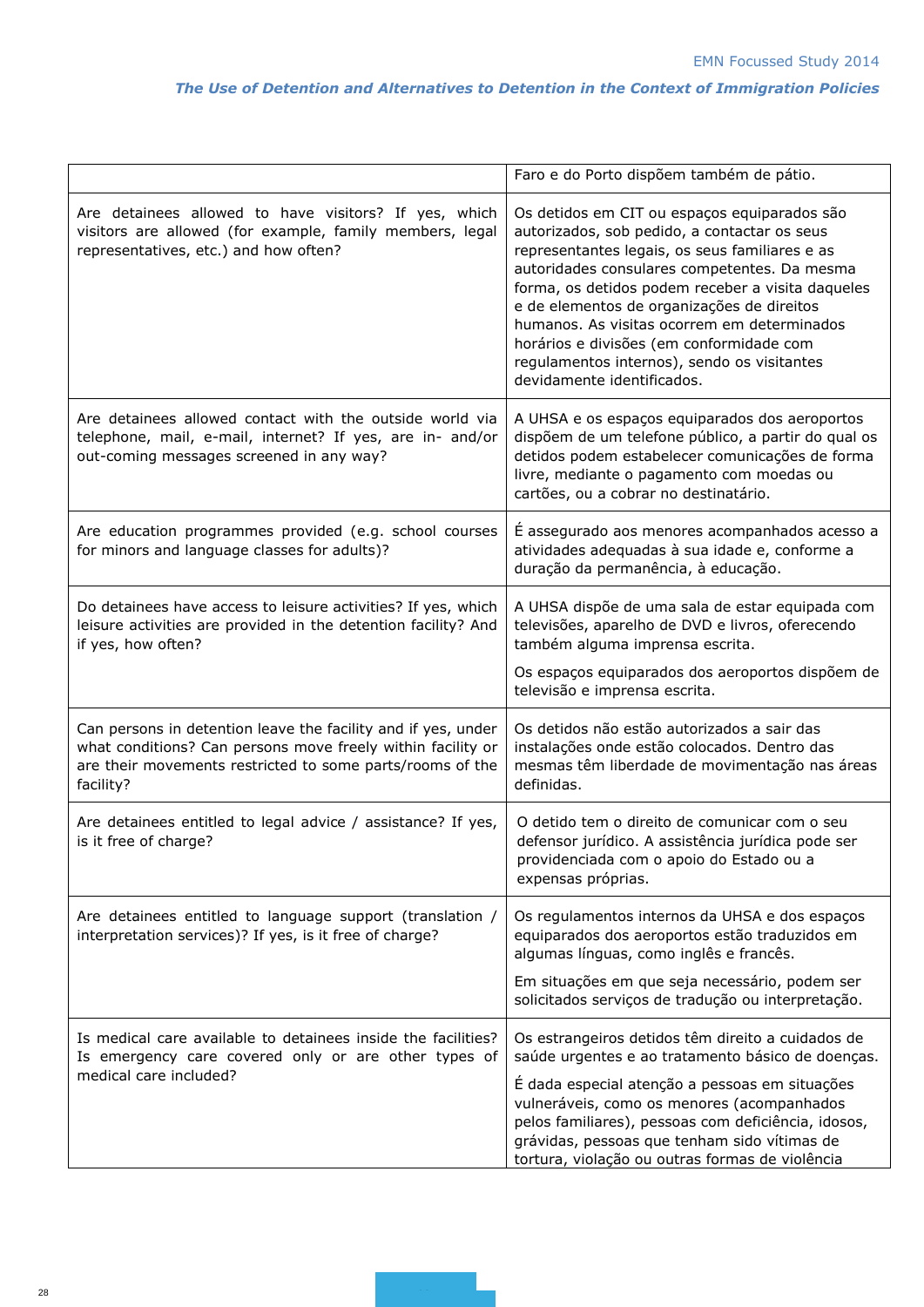|                                                                                                                                | psicológica, física ou sexual.<br>Na UHSA os cuidados médicos incluem consultas,<br>de rotina e urgentes, e prestação de cuidados de<br>saúde, mesmo ao nível psicoafectivo.                                                                                                                                            |
|--------------------------------------------------------------------------------------------------------------------------------|-------------------------------------------------------------------------------------------------------------------------------------------------------------------------------------------------------------------------------------------------------------------------------------------------------------------------|
| Are there special arrangements for persons belonging to<br>vulnerable groups? Please describe                                  | Embora não haja regimes especiais para grupos<br>vulneráveis, estão asseguradas algumas condições<br>que garantem um tratamento mais adequado aos<br>mesmos. É o caso das divisões exclusivas para<br>famílias, com berçários; e de quartos de<br>internamento individual, aquando de assistência<br>médica continuada. |
| Are there special arrangements for persons considered to<br>be security risks for others and/or themselves? Please<br>describe | Perante ameaça de risco, são avaliadas e tomadas<br>as medidas preventivas pertinentes em função do<br>caso concreto.                                                                                                                                                                                                   |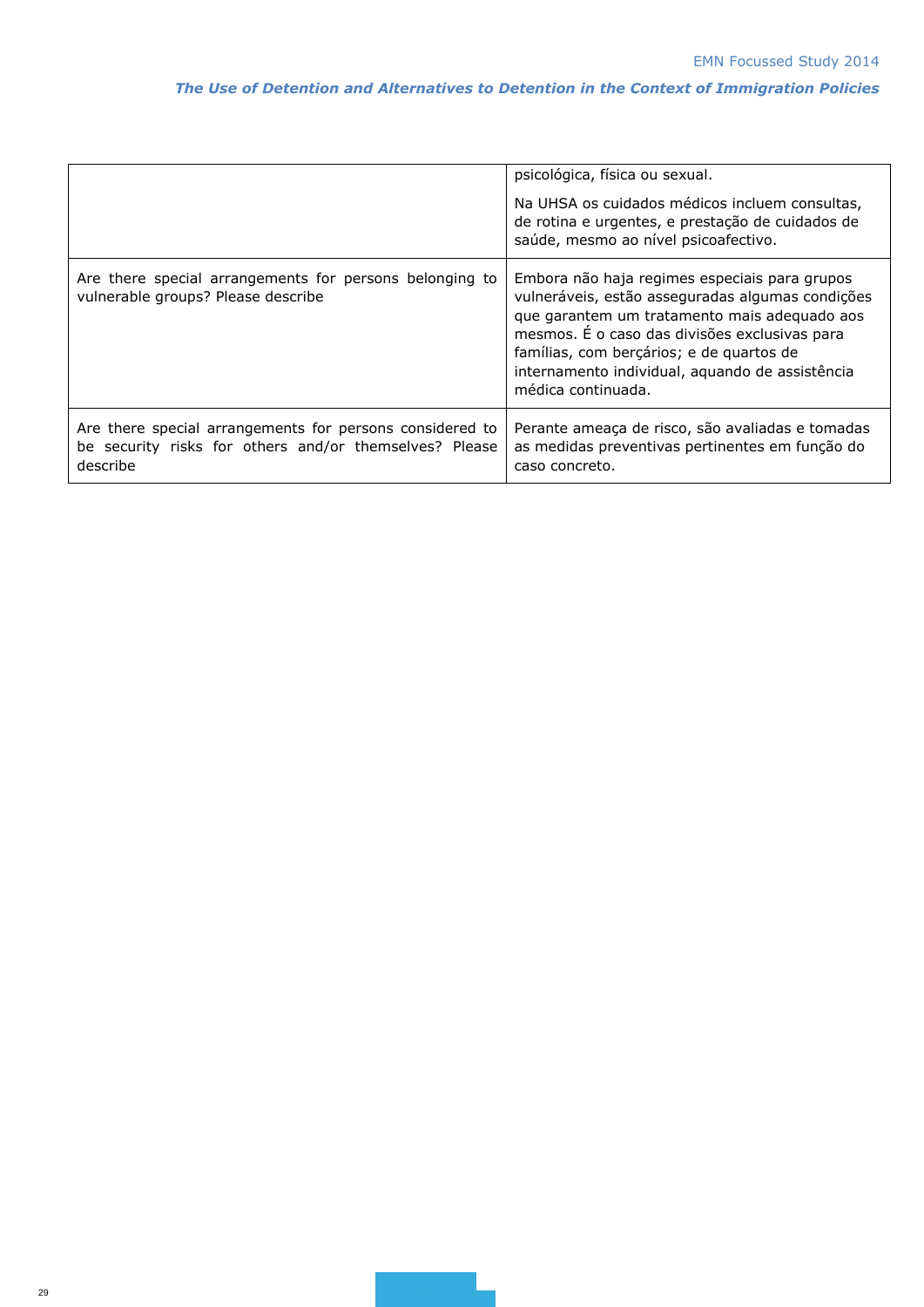# Section 5: Availability and practical organisation of alternatives to detention (*Maximum 6 pages)*

*This section explores the availability of different types of alternatives to detention for different categories of thirdcountry national. It further explores the practical organisation of the alternatives to detention, including*  information on the authorities/organisations responsible for administering the alternatives; the conditions that *must be met by the third-country national who has been provided an alternative to detention; and information on the mechanisms in place in order to monitor the third-country national's compliance with these conditions. EMN NCPs are further requested to provide information on the challenges associated with the implementation of the alternatives, and any examples of good practice in their (Member) State that they may wish to share.*

*Q1. Please indicate whether any alternatives to detention for third-country nationals are available in your (Member) State and provide information on the practical organisation of each alternative (including any mechanisms that exist to monitor compliance with/progress of the alternative to detention) by completing the table below.*

| <b>Alternatives to detention</b>                                                                           | Yes/ No (If yes, please provide a short description)                                                                                                                                                                |
|------------------------------------------------------------------------------------------------------------|---------------------------------------------------------------------------------------------------------------------------------------------------------------------------------------------------------------------|
| Reporting obligations (e.g. reporting to the<br>policy or immigration authorities at regular<br>intervals) | Sim <sup>45</sup> , as apresentações periódicas são feitas junto do SEF,<br>fixadas as datas e horas. Neste sentido, são tidas em<br>consideração as exigências profissionais e o local de residência<br>do detido. |
|                                                                                                            | Esta medida é cumulável com as demais, exceto com a<br>obrigação de permanência na habitação.                                                                                                                       |
| Obligation to surrender a passport or a travel<br>document                                                 | Não, o passaporte ou outro documento de viagem apenas fica<br>retido (e à guarda do SEF junto dos autos) quando existe<br>detenção e até à conclusão do processo de afastamento.                                    |
| Residence requirements (e.g. residing at a<br>particular address)                                          | Sim <sup>46</sup> , a obrigação de permanência na habitação é<br>complementada pelo uso de meios de vigilância à distância, de<br>forma a garantir o seu cumprimento.                                               |
| Release on bail (with or without sureties)                                                                 | Sim, embora o pagamento de caução seja uma medida pouco<br>aplicada.                                                                                                                                                |
| Electronic monitoring (e.g. tagging)                                                                       | Sim <sup>47</sup> , a monitorização eletrónica usada em complemento com a<br>obrigação de permanência na habitação.                                                                                                 |
| Guarantor requirements                                                                                     | Não.                                                                                                                                                                                                                |
| Release to care worker or under a care plan                                                                | Não.                                                                                                                                                                                                                |
| Community management programme                                                                             | Não.                                                                                                                                                                                                                |
| Other alternative measure available in your                                                                | Notificação para Abandono Voluntário do território nacional                                                                                                                                                         |

<sup>45</sup> Art. 198º, do Código de Processo Penal.

<sup>46</sup> Art. 201º, do Código do Processo Penal.

<sup>47</sup> Nº 3, do art. 201º, do Código do Processo Penal.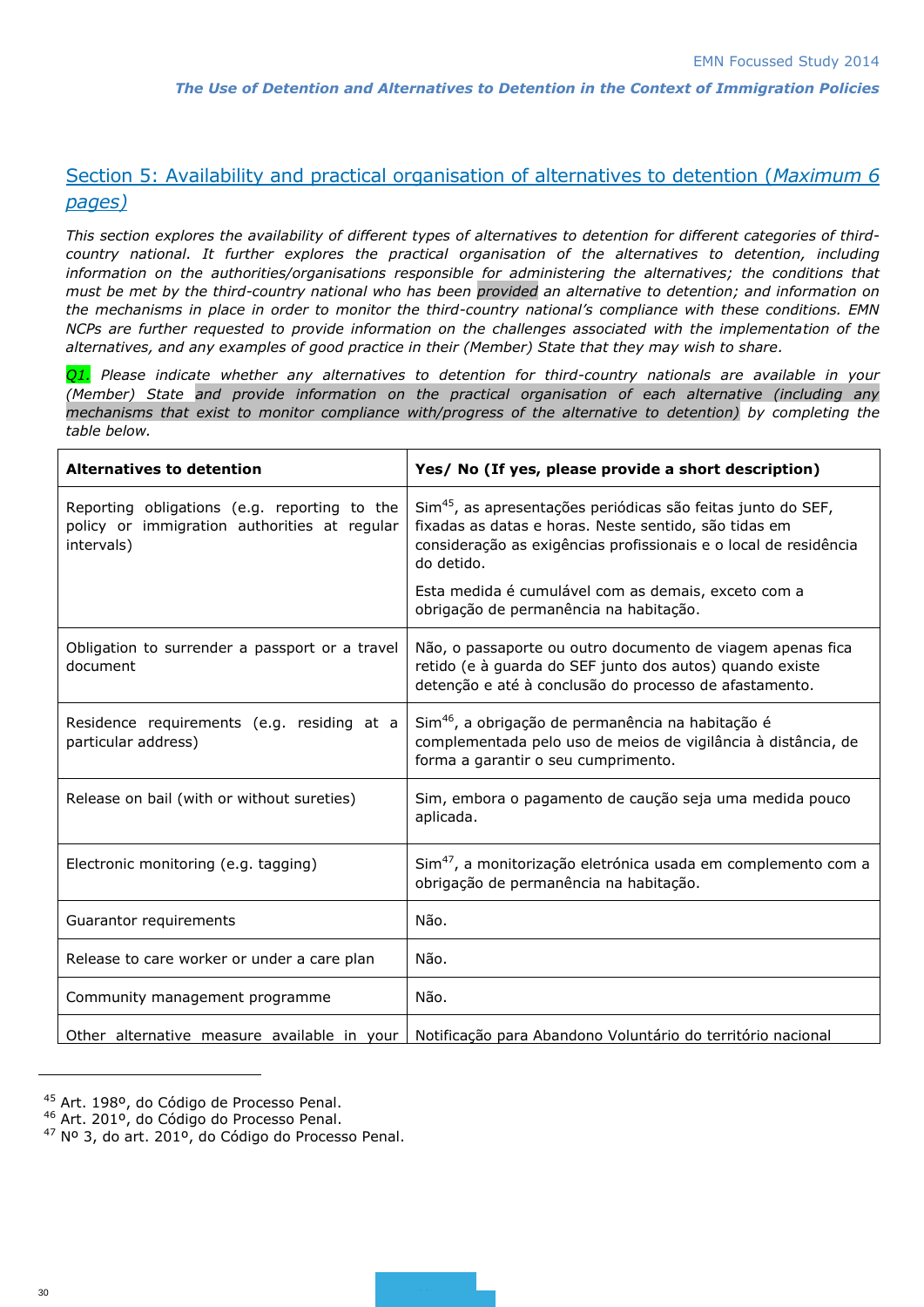| (Member) State. Please specify. | (NAV): Em caso de deteção de um nacional de país terceiro com<br>permanência irregular no país, este é notificado pelo SEF para<br>abandonar o território nacional de modo voluntário num prazo<br>entre 10 e 20 dias. Após este prazo, não tendo o notificado<br>abandonado o país, poderá ser conduzido a juiz para aplicação<br>de medida de coação e instauração de processo de afastamento<br>coercivo. Neste sentido, a NAV é uma medida alternativa à<br>detenção.                                                                                                                                                      |  |  |
|---------------------------------|--------------------------------------------------------------------------------------------------------------------------------------------------------------------------------------------------------------------------------------------------------------------------------------------------------------------------------------------------------------------------------------------------------------------------------------------------------------------------------------------------------------------------------------------------------------------------------------------------------------------------------|--|--|
|                                 | Termo de Identidade e Residência (TIR): constitui uma<br>alternativa à detenção quando o juiz assim o decide, podendo<br>ser cumulável com as demais medidas <sup>48</sup> . Com a prestação de<br>TIR, o estrangeiro é informado sobre: obrigação de comparecer<br>ou estar à disposição de dada autoridade; obrigação de não<br>mudar de residência (nem dela se ausentar por mais de 5 dias<br>sem comunicar a mudança ou ausência); futuras notificações<br>serem enviadas via postal para a morada por si indicada; e da<br>legitimação da sua representação por defensor perante o<br>incumprimento daquelas obrigações. |  |  |

<sup>48</sup> Art. 196º, do Código de Processo Penal.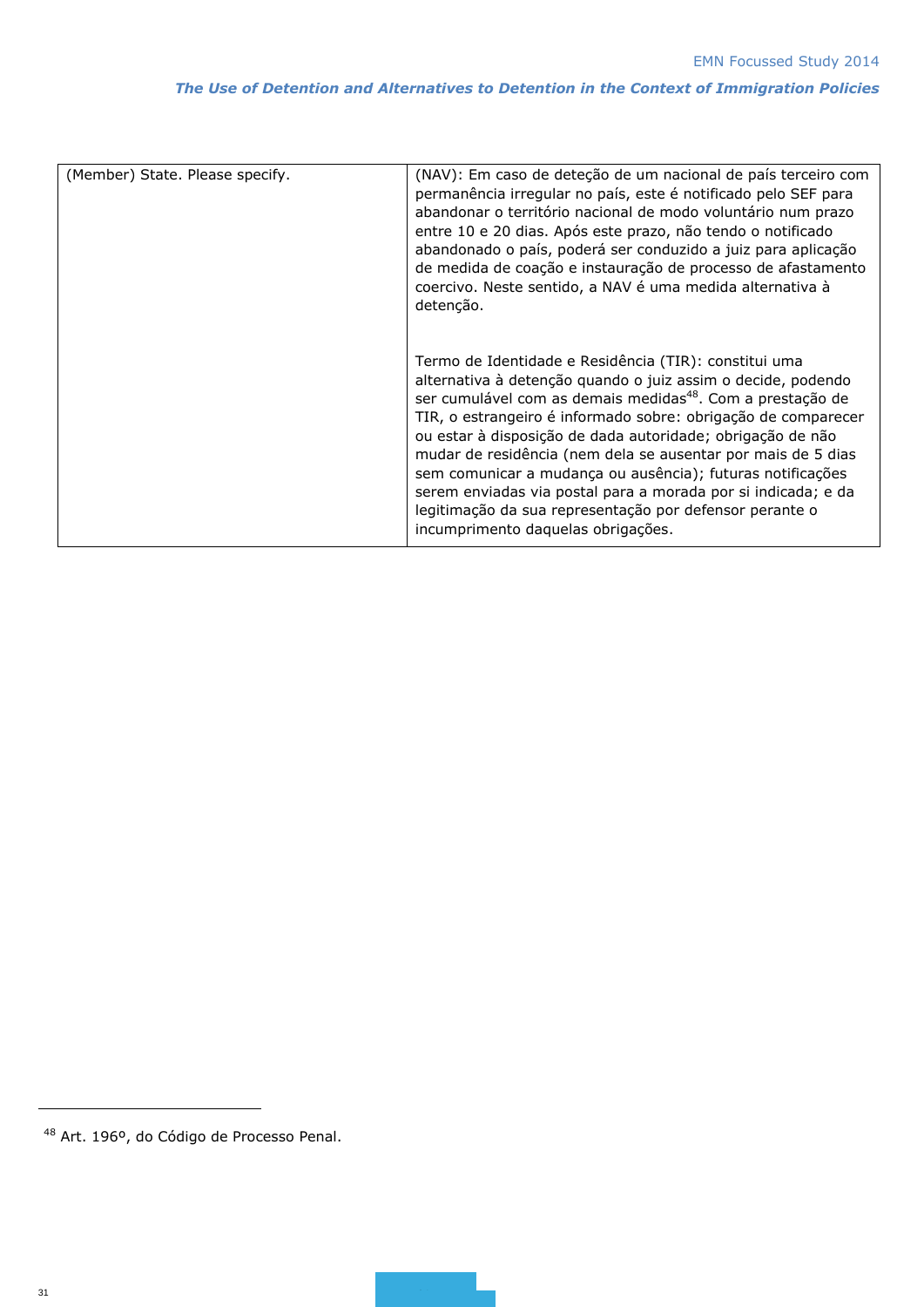*Q2. For each of the alternatives to detention that are available in your (Member) State, please indicate the categories of third country nationals that may be provided an alternative to detention, making use of the list provided below and adding any additional categories as applicable. If there are variations in the practical organisation of any of the alternatives to detention provided to different categories of third country national, please indicate this is the case and briefly illustrate the variations.*

- *Applicants for international protection in ordinary procedures;*
- *Applicants for international protection in fast-track (accelerated) procedures;*
- *Applicants for international protection subject to Dublin procedures;*
- *Rejected applicants for international protection;*
- *Rejected family reunification applicants;*
- *Persons found to be illegally present on the territory of the (Member) State who have not applied for international protection and are not (yet) subject to a return decision)*
- *Persons who have been issued a return decision;*
- *Other categories of third-country nationals;*
- *Vulnerable persons (such as minors, families with very young children, pregnant women and persons with special needs.*

Estão sujeitos às medidas alternativas à detenção os nacionais de países terceiros sujeitos à detenção, conforme mencionado na tabela da secção 2.

*Q3. For each of the alternatives to detention that are available in your (Member) State, please indicate the legal basis on which they may be granted to particular categories of third country nationals (for example legislation, soft law/guidelines, other).*

Os pressupostos legais de aplicação das medidas alternativas à detenção estão estabelecidos no Código de Processo Penal e na Lei de imigração. Os mesmos encontram-se sistematizados nas respostas à questão Q1 da presente secção e referenciados nas respetivas notas de rodapé.

Por outro lado, pode acrescentar-se a jurisprudência dos tribunais nacionais, enquanto *soft law*.

*Q4. For each of the alternatives to detention that are available in your (Member) State, please indicate the authorities/organisations responsible for (a) deciding and (b) administering the alternative. Please indicate in particular whether the responsible organisation is a non-governmental organisation.*

(a) A decisão sobre a aplicação de medidas alternativas à detenção cabe ao SEF (NAV) e aos tribunais (outras).

(b) São responsáveis pela sua aplicação:

- O SEF, através das apresentações periódicas (embora estas também possam ser feitas perante outro órgão de polícia criminal ou entidade judiciária) e pela guarda do passaporte, ou documento de viagem; e
- A Direção-Geral de Reinserção e Serviços Prisionais, do Ministério da Justiça, no que respeita ao controlo da permanência na habitação e à vigilância eletrónica.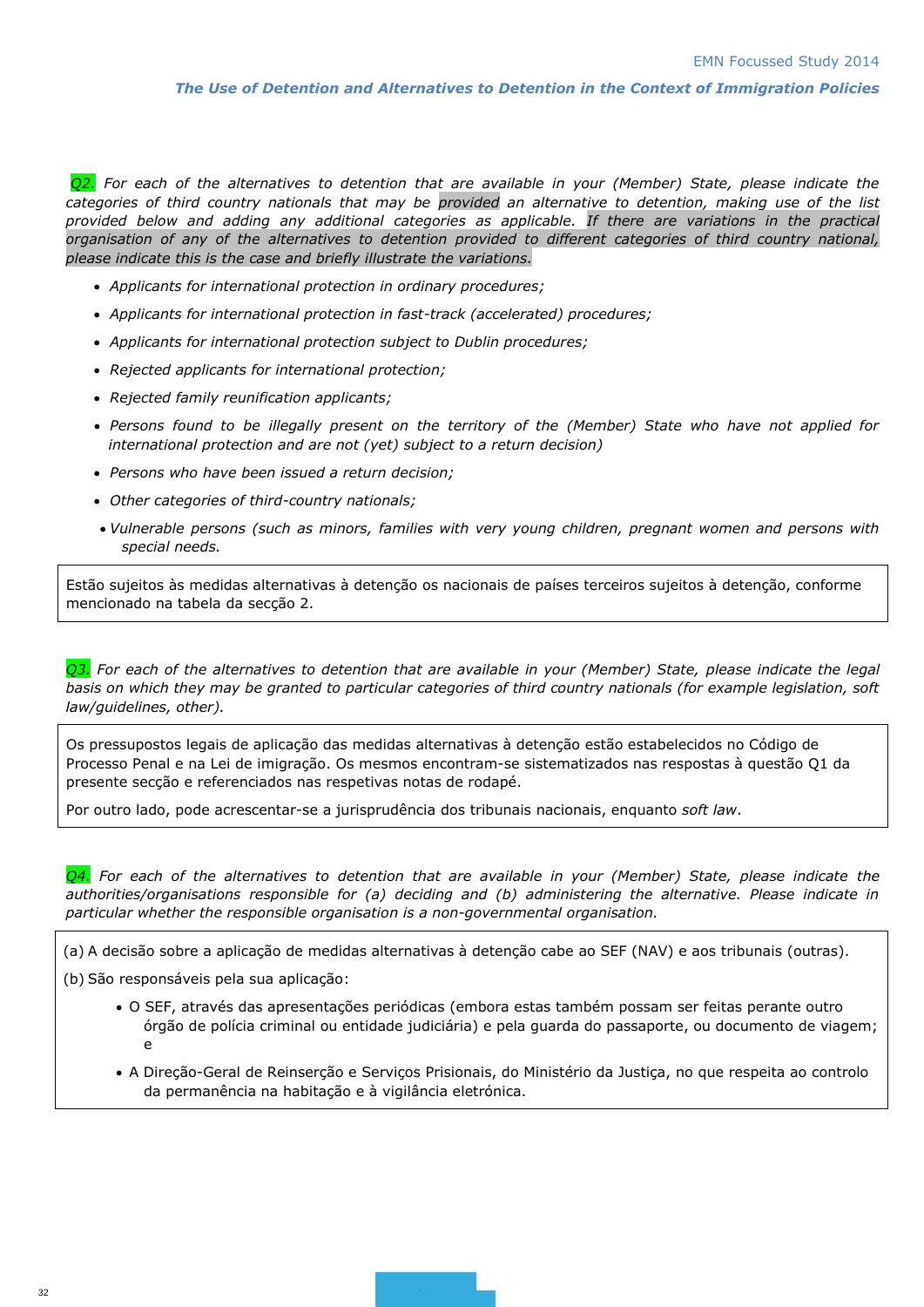*Q5. For each of the alternatives to detention that are available in your (Member) State, please provide information on any consequences if the third-country national does not follow the conditions of the alternative to detention.*

De acordo com a legislação nacional, em situação de violação de uma das medidas alternativas à detenção impostas, o juiz pode impor outra ou outras medidas de coação<sup>49</sup>. Neste sentido, e em última instância, o juiz pode decidir a colocação do estrangeiro em CIT, ou espaço equiparado.

*Q6. Please indicate any challenges associated with the implementation of the alternatives to detention in your (Member) State. (based on existing studies/evaluations or information received from competent authorities)*

No caso português não existe uma definição normativa do risco de fuga.

Por outro lado, a aplicação de medidas alternativas à detenção decididas judicialmente pode apresentar alguma discricionariedade, atento o princípio da livre apreciação da prova e da convicção do juiz. Este aspeto impossibilita a adoção de um modelo harmonizado de determinação da detenção ou medidas alternativas.

Importará, também, acautelar o conhecimento e sensibilização dos agentes envolvidos no procedimento retorno das principais tendências em matéria política e prática no âmbito das migrações, em particular no domínio da detenção e das alternativas à detenção de nacionais de países terceiros em situação irregular.

Será pertinente compreender os impactos sociais, os recursos alocados e a eficiência da aplicação de medidas como a obrigação de permanência na habitação e a vigilância eletrónica, considerando, por exemplo, o risco de fuga, e comparando com os custos da detenção.

Outro aspeto que poderá constituir um desafio será a avaliação/monitorização da política de retorno, atenta a reduzida expressão de estudos incidentes neste fenómeno, em particular no que refere à detenção e alternativas.

*Q7. Please provide any examples of good practices regarding the implementation of the alternatives to detention in your (Member) State. Please specify the source (e.g. cited in existing evaluations/studies/other sources or based on information received from competent authorities)*

No caso português, é importante compreender que a detenção é uma medida aplicada em situações onde não é possível, ou onde já foram esgotadas as possibilidades de aplicação de medidas alternativas. A detenção é vista como um último recurso, sendo dada preferência às alternativas já mencionadas.

Realce ainda para a impossibilidade de detenção de requerentes de asilo, os quais aguardam resposta ao pedido em total liberdade ou num Centro de Acolhimento especializado.

Neste sentido, destaque para o estudo da JRS (2010), o qual verifica estas práticas nacionais e as considera boas:

Non-custodial alternatives to detention for asylum seekers that respect their human dignity and fundamental rights should always take precedence before detention. Asylum seekers, due to the legal complexity of their situation and the asylum procedure, require a level of care and support that cannot be provided in a detention centre. (…) non-custodial alternatives to detention should always take precedence. (JRS, 2010:14)

Por fim, também o estudo da FRA (2011), salienta como positivo o facto de Portugal estabelecer várias alternativas à detenção, ao contrário, ainda, de outros países europeus.

<sup>&</sup>lt;sup>49</sup> Nº 1, do art. 203º, do Código de Processo Penal.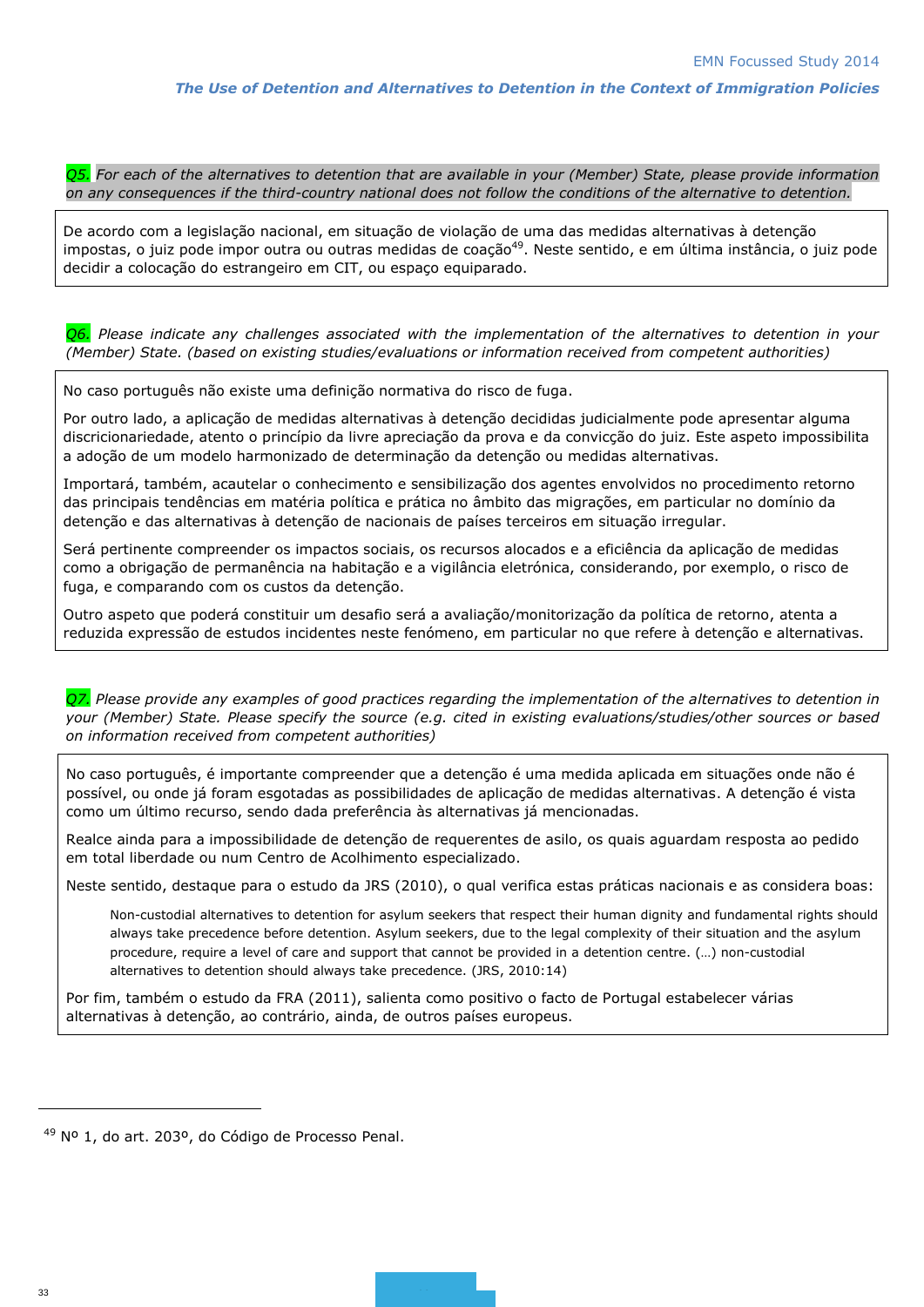# Section 6: Assessment procedures and criteria used for the placement of third-country nationals in alternative to detention (*Maximum 5 pages)*

*This section explores the type of assessments made by the competent authorities when considering whether to place a third-country national in an alternative to detention. It includes a number of questions which explore the timing of this assessment – in particular whether the assessment is conducted on all third-country nationals who are apprehended, or only on those third-country nationals who have completed a period in detention. It also includes questions about the practical implementation of the assessment procedure, in particular whether an individual assessment is conducted, what this involves and which organisations are involved in the assessment procedure.* 

*Q1. In Section 2, Q1, you have identified the grounds on which detention can be authorised for particular categories of third-country national. In what circumstances can those grounds be displaced in favour of an alternative to detention in your (Member) State? Please provide answers in relation to each of the relevant categories of third-country national. If there is a separate set of grounds for providing third-country nationals an alternative to detention in your (Member) State, please indicate this is the case.*

A todas as categorias de nacionais de países terceiros passíveis de detenção podem ser aplicadas medidas alternativas (cf. categorias assinaladas na tabela da secção 2), desde que não:

- a) Apresentem perigo de fuga;
- b) Coloquem entraves à preparação do processo de afastamento; nem
- c) Constituam ameaça à proteção da segurança nacional e da ordem pública.

*Q2. Which other considerations are made before deciding whether to provide the third-country national concerned an alternative to detention, e.g. considerations regarding the availability of alternatives, the cost of alternatives, and vulnerabilities of the third-country national?*

A consideração de medidas alternativas à detenção resulta dos procedimentos de avaliação individuais abordados na secção 3, sobretudo na resposta à questão Q5.

*Q3. Please indicate whether an individual assessment procedure is used to determine whether the grounds on which detention can be authorised can be displaced in favour an alternative to detention. Yes/No. If yes, please list the categories of third-country nationals where individuals are subject to individual assessments.*

Os procedimentos de avaliação individuais usados para determinar a detenção são igualmente usados para determinar a aplicação de medidas alternativas (cf secção 3).

Estão sujeitos aos procedimentos todas as categorias de nacionais de países terceiros passíveis de detenção (cf. categorias assinaladas na tabela da secção 2).

*Q4. Where individual assessments are used, please indicate whether the procedure includes an assessment of the vulnerability of the individual in question. Yes/No. If yes, please describe the vulnerability assessment procedure used.*

A avaliação da eventual vulnerabilidade do detido encontra-se sistematizada na resposta à questão Q4, da secção 3.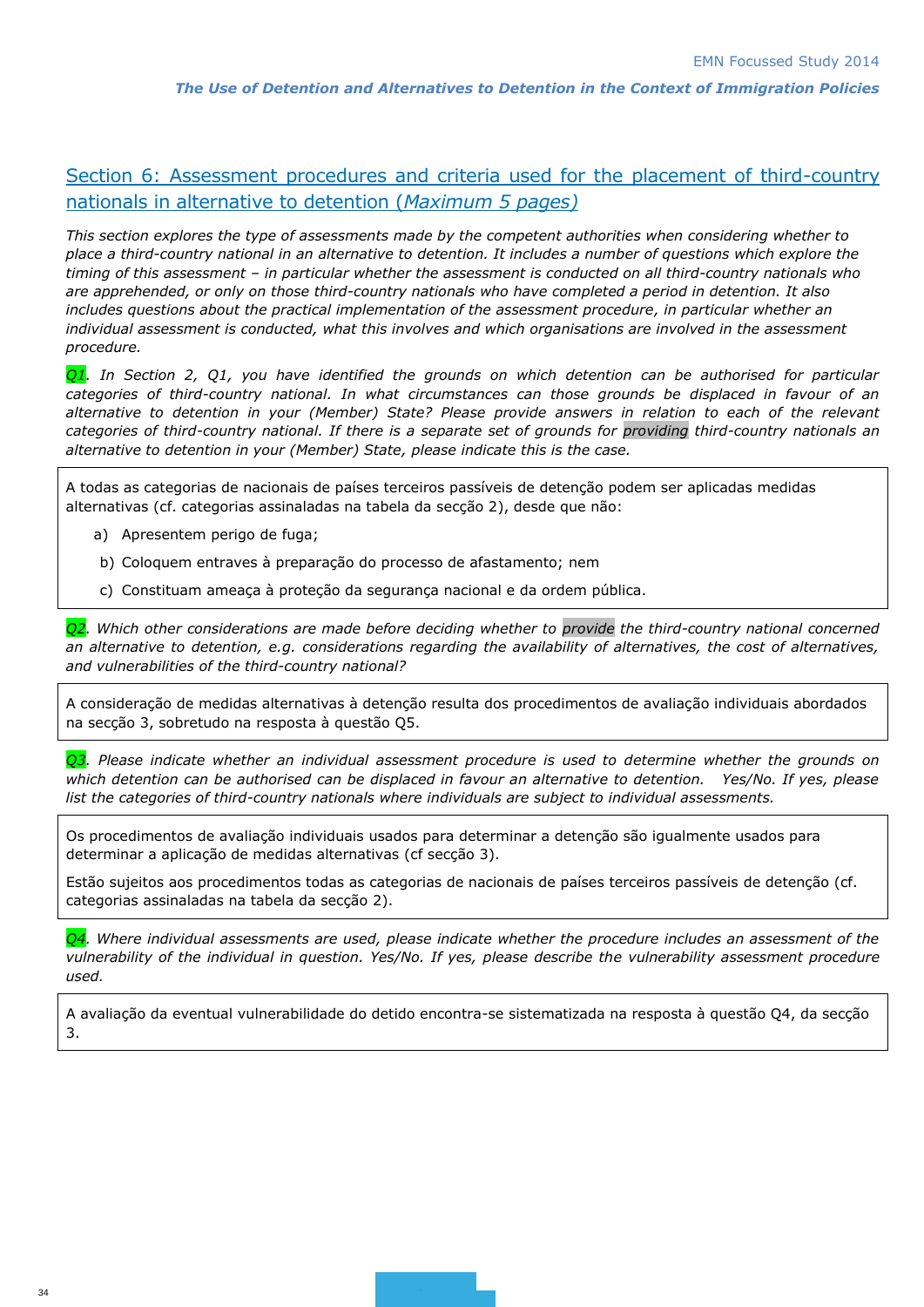*Q5. Are assessment procedures for providing alternatives to detention conducted on all third-country nationals who are apprehended, or only on those third-country nationals who have already completed a period in detention?*

O processo de avaliação individual tendente à determinação de medida de alternativa à detenção é aplicado a todos os cidadãos nacionais de países terceiros detetados em situação irregular.

*Q6. Please indicate which national authorities are responsible for (i) conducting individual assessment procedures (where these exist) and (ii) deciding on alternatives to detention* 

As autoridades responsáveis pelos procedimentos de avaliação individuais e pela decisão de alternativas à detenção correspondem às mencionadas na resposta à questão Q7, da secção 3.

*Q7. Please indicate whether judicial authorities are involved in the decision to provide an alternative to detention, and if so, at which stage(s) of the decision-making process and in what capacity? (e.g. do judicial authorities make the final decision, do they only make a recommendation, do they only come in if the third-country national appeals against a decision?)*

Cf. resposta anterior.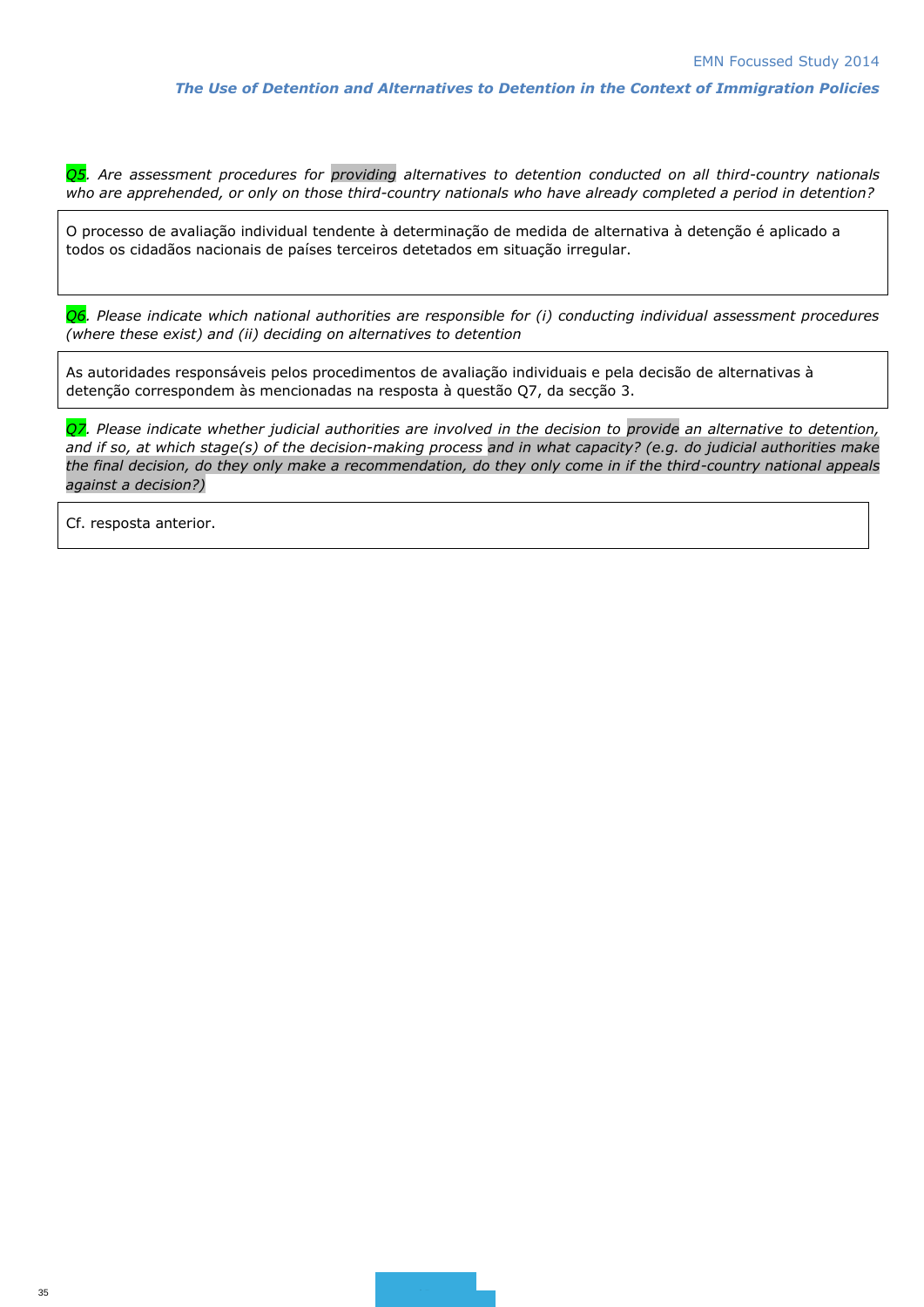# Section 7: Impact of detention and alternatives to detention on the effectiveness of return and international protection procedures (*Maximum 5 pages)*

*This section aims at exploring the impact of detention and alternatives to detention on the effectiveness of (Member) State return and international protection procedures. The questions are formulated as a comparison between the impact of detention and alternatives to detention; they do not attempt to compare the impact of detention (or alternatives to detention) on the effectiveness of return and international protection procedures in the case of third country nationals whose freedom of movement is not restricted at all.*

*Four specific aspects of effectiveness are considered: (i) effectiveness in reaching prompt and fair decisions on the immigration status of the individuals in question, and in executing these decisions; (ii) cost-effectiveness; (iii) respect for fundamental rights; and (iv) effectiveness in reducing the risk of absconding.*

*Whilst an attempt is made to compare the impact of detention and alternatives to detention on each of these dimensions of effectiveness, it is recognised that the type of individuals placed in detention and in alternatives to detention (and their corresponding circumstances) are likely to differ significantly and therefore the comparisons made need to be treated cautiously.*

#### **7.1. Effectiveness in reaching prompt and fair decisions on the immigration status of the individuals in question, and in executing these decisions**

#### **7.1.1. Effectiveness in reaching decisions on applications for international protection**

*Q1. Have any evaluations or studies (including studies of the views of detainees of alternatives to detention) in your (Member) State considered the impact of detention and alternatives to detention on the efficiency of reaching decisions on applications for international protection? (for example, by affecting the time it takes to decide on international protection status).Yes/No. If Yes, please summarise the main findings here and include a reference to the evaluation or study in an annex to your national report.*

Em Portugal os requerentes de asilo não são detidos, exceto após decisão de não admissão do pedido e/ou de recusa do mesmo. Neste sentido os estudos existentes não têm abordado a eficácia das decisões tomadas em relação aos pedidos de asilo, em particular no que refere ao impacto da detenção, nem das medidas alternativas à detenção.

*Q2. Please provide any statistics that might be available in your (Member) State on the average length of time needed to determine the status of applicants for international protection who are held in detention and who are in an alternative to detention. Please provide the statistics for the latest year available and, if possible, distinguish between the different types of alternatives to detention that are available in your (Member) State (The different alternatives are listed as A1, A2, A3 in the table below; please explain what these represent in a key underneath the table).*

*Where statistics can be disaggregated by categories of third-country nationals, please do so. Please provide information on the methodology and data collection.*

*Where no information is available, please indicate "No information" and briefly state why no information is available.*

*Where it is not applicable, please indicate "Not applicable" and briefly state why.*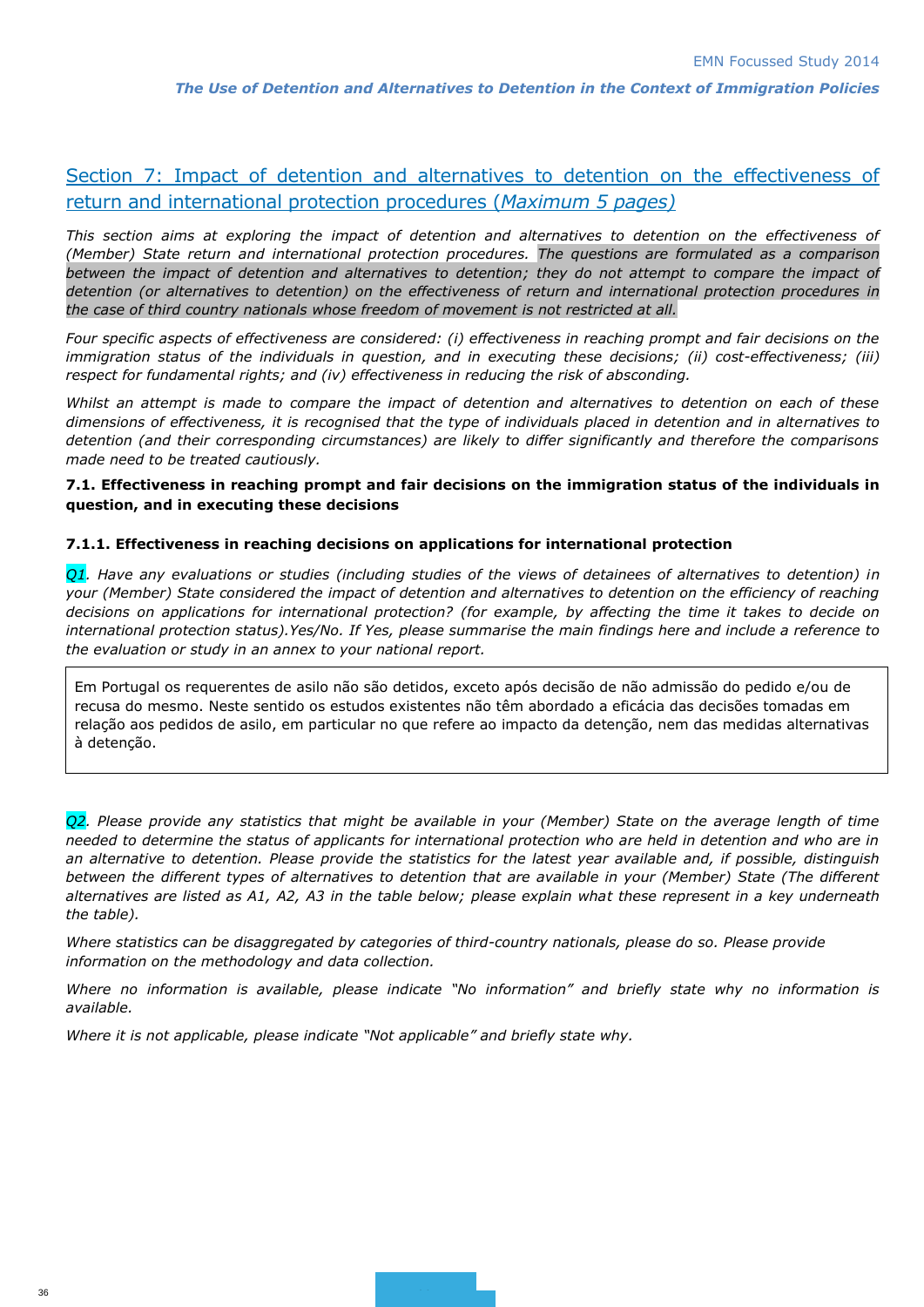| Applicable year                                                                                        | Detention                                                                                                    | Alternatives to detention |    |    |    |
|--------------------------------------------------------------------------------------------------------|--------------------------------------------------------------------------------------------------------------|---------------------------|----|----|----|
|                                                                                                        |                                                                                                              | A1                        | A2 | А3 | Α4 |
| Average length of time in<br>determining the status of an<br>applicant for international<br>protection | n.a.                                                                                                         | n.a.<br>n.a.<br>n.a       |    |    |    |
|                                                                                                        | Os requerentes de asilo não são detidos, aguardando a decisão sobre o<br>pedido em liberdade <sup>50</sup> . |                           |    |    |    |

**Q3.** Please provide any other evidence that may be available in your (Member State) on the impact of detention and alternatives to detention on effectiveness in terms of reaching decisions on applications for international *protection and provide any examples of good practice in this regard. (e.g. cited in existing evaluations/studies/other sources or based on information received from competent authorities)*

Os estudos existentes não têm abordado estas questões.

#### **7.1.2 Effectiveness in reaching decisions regarding the immigration status of persons subject to return procedures and in executing returns**

*Q4. Have any evaluations or studies in your (Member) State considered the impact of detention and alternatives to detention on:*

- The length of time from apprehending an irregular migrant to issuing a return decision? Yes/No
- The length of time that transpires from issuing a return decision to the execution of the return? Yes/No
- The share of voluntary returns out of the total number of returns? Yes/No
- The total number of removals completed? Yes/No

If Yes, please summarise the main findings here and include a reference to the evaluation or study in an annex to your national report

Não existem avaliações ou estudos que evidenciem sobre o impacto da detenção e das alternativas à detenção.

<sup>50</sup> Para mais informações sobre os requerentes de asilo e outros estatutos de proteção internacional, consultar SEF (2009), *Estatutos de Protecção complementares à legislação comunitária de Imigração e Asilo em Portugal*, em [http://ec.europa.eu/dgs/home-affairs/what-we-do/networks/european\\_migration\\_network/reports/docs/emn](http://ec.europa.eu/dgs/home-affairs/what-we-do/networks/european_migration_network/reports/docs/emn-studies/non-eu-harmonised-protection-status/21a._portugal_national_report_non-eu_harmonised_forms_of_protection_final_version_3nov09_en.pdf)studies/non-eu-harmonised-protection-status/21a. portugal\_national\_report\_noneu harmonised forms of protection final version 3nov09 en.pdf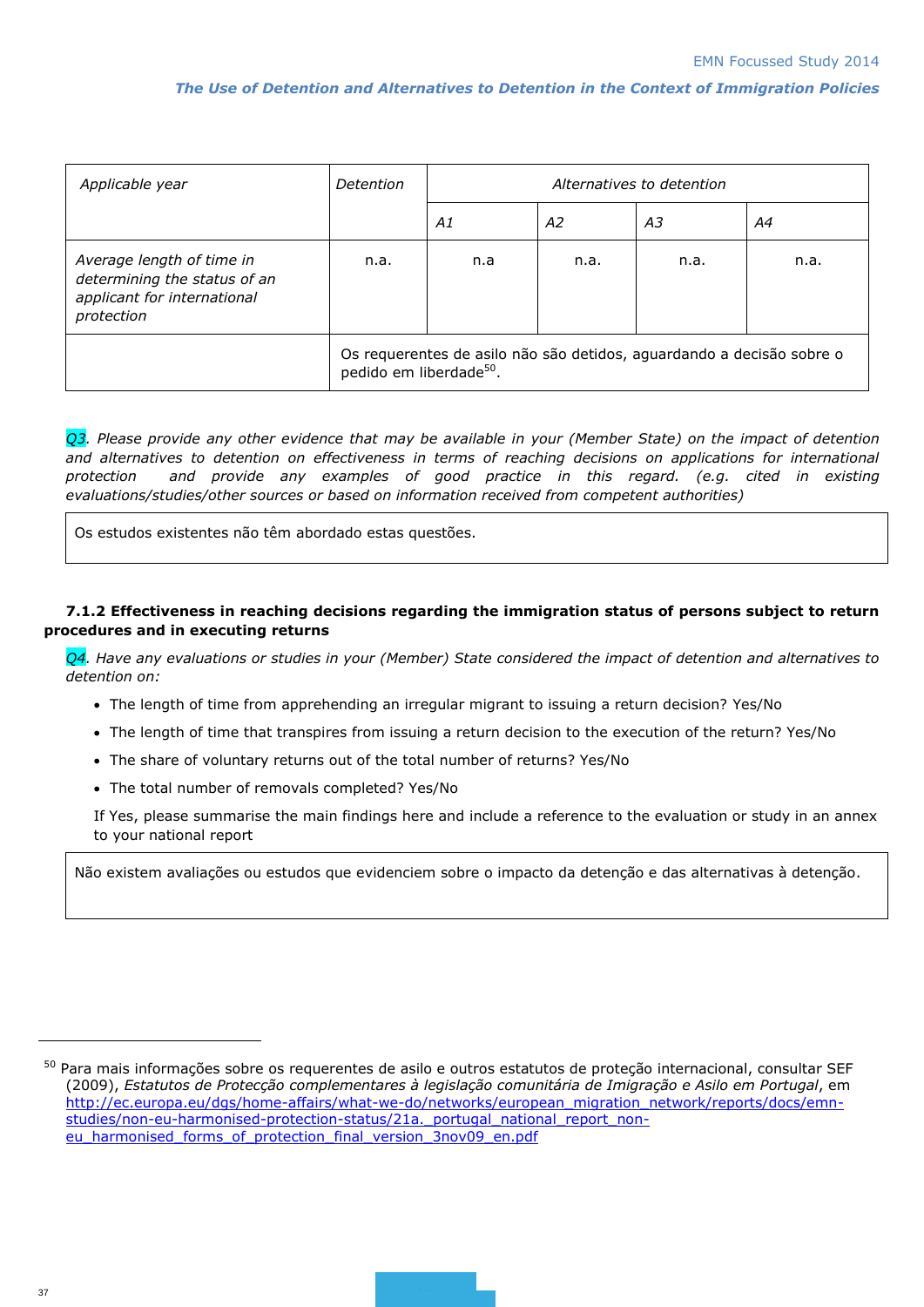*Q5. Please provide any statistics that might be available in your (Member) State on* 

- *(i) the average length of time that transpires from the decision to return a person in detention, and in (different) alternatives to detention, to the execution of the return procedure;*
- *(ii) the proportion of voluntary returns and*
- *(iii) the success rate in the number of departures among persons that were placed in detention and in alternatives to detention. Please provide the statistics for the latest year available and, if possible, distinguish between the different types of alternatives to detention that are available in your (Member) Stat.(The different alternatives are listed as A1, A2, A3 in the table below; please explain what these represent in a key underneath the table).*

*Where statistics can be disaggregated by categories of third-country nationals, please do so. Please provide information on the methodology and data collection.*

*Where no information is available, please indicate "No information" and briefly state why no information is available.*

*Where it is not applicable, please indicate "Not applicable" and briefly state why.*

*Statistics on the success rate in the number of departures should be provided as the number of persons who were issued a return decision and who have returned to their country of origin, and the number of persons who were issued a return decision and who have not returned to their country of origin. Please provide both the numbers and the share they represent out of the total number of persons issued a return decision.*

| Applicable year                                                                                        | Detention | Alternatives to detention |      |      |      |
|--------------------------------------------------------------------------------------------------------|-----------|---------------------------|------|------|------|
|                                                                                                        |           | A1                        | A2   | A3   | A4   |
| Average length of time from<br>apprehending an<br>irregular<br>migrant to issuing a return<br>decision | N.I.      | N.I.                      | N.I. | N.I. | N.I. |
| Average length of time from<br>issuing a return decision to the<br>execution of the return             | N.I.      | N.I.                      | N.I. | N.I. | N.I. |
| Number of voluntary returns<br>(persons who opted to return<br>voluntarily)                            | N.I.      | N.I.                      | N.I. | N.I. | N.I. |
| Success rate in number of<br>departures                                                                | N.I.      | N.I.                      | N.I. | N.I. | N.I. |
|                                                                                                        |           |                           |      |      |      |

A informação não está sistematizada de modo a permitir a resposta.

*Q6. Please provide any other evidence that may be available on the effectiveness in reaching decisions regarding the immigration status of persons subject to return procedures and executing the return, and provide any*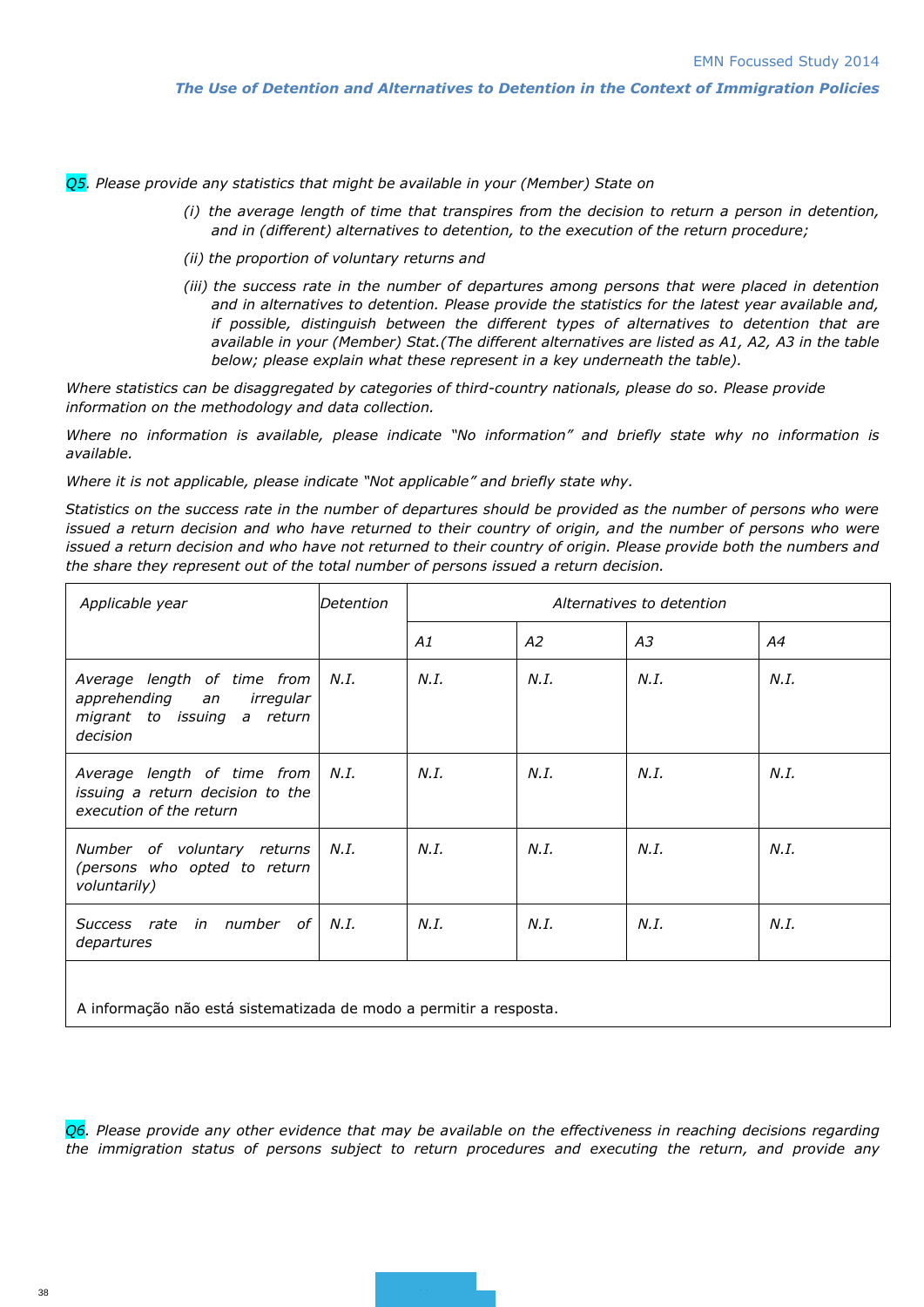*examples of good practice in this regard. (e.g. cited in existing evaluations/studies/other sources or based on information received from competent authorities)*

Os estudos existentes não têm abordado estas questões.

#### **7.2. Costs**

*Q7. Have any evaluations or studies on the costs of detention and alternatives to detention been undertaken in your (Member) State?*

Os estudos existentes não têm abordado estas questões.

*Q8. Please provide any statistics available on the costs of detention and alternatives to detention in the table below. Please provide the statistics for the latest year(s) available and, if possible, distinguish between the different types of alternatives to detention that are available in your (Member) State (The different alternatives are listed as A1, A2, A3 in the table below; please explain what these represent in a key underneath the table).*

*Where costs can be disaggregated by categories of third-country nationals, please do so. Please provide information on the methodology and data collection to measure the costs.*

*Where no information is available, please indicate "No information" and briefly state why no information is available.*

| Applicable year                                                                                                                                                                                                                             | Detention | Alternatives to detention |      |      |      |
|---------------------------------------------------------------------------------------------------------------------------------------------------------------------------------------------------------------------------------------------|-----------|---------------------------|------|------|------|
|                                                                                                                                                                                                                                             |           | A1                        | A2   | А3   | Α4   |
| Total costs                                                                                                                                                                                                                                 | n.i.      | n.i.                      | n.i. | n.i. | n.i. |
| Staffing costs                                                                                                                                                                                                                              | n.i.      | n.i.                      | n.i. | n.i. | n.i. |
| Medical costs                                                                                                                                                                                                                               | n.i.      | n.i.                      | n.i. | n.i. | n.i. |
| Food<br>accommodation<br>and<br>costs                                                                                                                                                                                                       | n.i.      | n.i.                      | n.i. | n.i. | n.i. |
| Legal assistance                                                                                                                                                                                                                            | n.i.      | n.i.                      | n.i. | n.i. | n.i. |
| Other costs (This could<br>include any additional costs<br>that do not fall into the<br>categories above e.g. costs<br>of technical tools for<br>administering alternatives to<br>detention, such as electronic<br>tagging). Please specify | n.i.      | n.i.                      | n.i. | n.i. | n.i. |

*Where it is not applicable, please indicate "not applicable" and briefly state why*

Não existe informação disponível, devido a especificações do sistema contabilístico utilizado pelo SEF, bem como da imputação de custos de outras entidades envolvidas.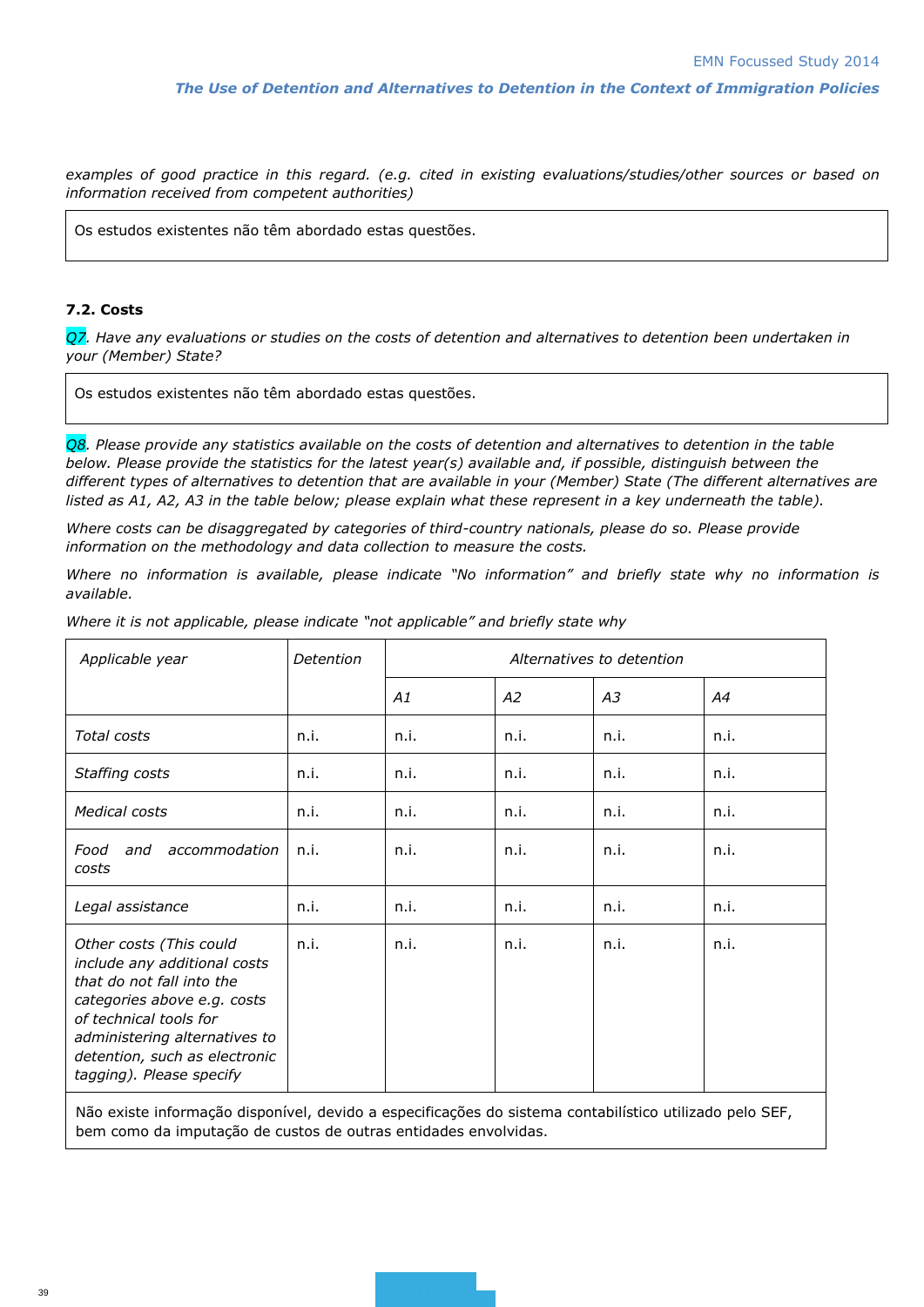*Q9. Please provide any other evidence that may be available in your (Member) State on the cost-effectiveness of detention and alternatives to detention, and provide any examples of good practice in this regard. (e.g. cited in existing evaluations/studies/other sources or based on information received from competent authorities)*

Os estudos existentes não têm abordado estas questões.

#### **7.3. Respect for fundamental rights**

*Q10. Have evaluations or studies been conducted in your (Member) State on the impact of detention and alternatives to detention on the fundamental rights of the third-country nationals concerned (for example, with regard to the number of complaints of detainees or persons provided alternatives to detention)?*

No plano nacional, é de salientar a avaliação do Provedor de Justiça às instalações temporárias, nomeadamente à UHSA e aos cinco espaços equiparados dos aeroportos de Faro, Lisboa, Porto, Funchal e Ponta Delgada (Provedor de Justiça, 2011).

O relatório desta avaliação demonstrou existir, por parte das autoridades portuguesas, uma forte preocupação com a garantia dos direitos fundamentais. De acordo com o mesmo, foram observadas diversas situações positivas, tais como: a existência de quartos próprios para as famílias, garantindo a sua privacidade; quartos individuais e alguns de internamento; alas femininas e alas masculinas, dotadas de instalações sanitárias exclusivas e suficientemente equipadas; prestação de cuidados de saúde básicos e assistência aquando de doença; registo e administração da medicamentação prescrita; apoio psicossocial; alimentação adaptada a crianças, a pessoas doentes ou por questões religiosas; cuidados especiais prestados a grávidas ou outras pessoas com vulnerabilidades; boas condições de higiene; existência de medidas de segurança e de proteção à vida e aos espaços; e acesso à informação, a serviços de tradução e interpretação, bem como apoio jurídico. No caso de crianças ou menores em idade escolar, é igualmente garantido o acesso a atividades adequadas às mesmas e ao ensino.

O relatório aponta alguns aspetos que devem ser melhorados, como as condições de acesso às instalações por parte de pessoas com mobilidade reduzida (para a UHSA e maioria dos espaços equiparados) e o acesso a mais refeições (lanche e ceia). Os espaços equiparados dos aeroportos do Funchal e de Ponta Delgada oferecem menos condições, em grande medida devido à quase inexistência de situações de detenção nos mesmos. No entanto, considera-se que respeitam a maioria dos direitos fundamentais daqueles que lá possam ser detidos.

No plano da União Europeia, importa referir o estudo da Agência de Direitos Fundamentais, sobre a detenção de nacionais de países terceiros para efeitos de afastamento (FRA, 2011). Assim, e no que concerne a Portugal, o documento aponta questões importantes. Por um lado, o respeito pela não detenção de crianças não acompanhadas, para efeitos de afastamento, exceto aquando da detenção da família que os acompanha. Esta exceção é bem vista na medida em que se entende que é preferível não separar as crianças da família e desde que se garantam as condições adequadas às mesmas (como acima referidas). E por outro lado, a impossibilidade de voltar a deter alguém que já tenha cumprido o período máximo de detenção (60 dias).

Por último, no plano internacional, são de considerar os contributos do estudo do Serviço de Jesuítas aos Refugiados (JRS, 2010). Uma vez mais, é salientado o facto de em Portugal não ser permitida a detenção de menores e de os detidos beneficiarem de apoios sociais e cuidados de saúde. Em linha com a avaliação do Provedor de Justiça, a JRS também dá conta de que cada detido tem o seu espaço, havendo, assim, respeito pela individualidade. Neste seguimento, é também dada liberdade ao detido para se movimentar nas instalações e nos espaços reservados aos utentes. O relatório atesta, novamente, a existência de medidas de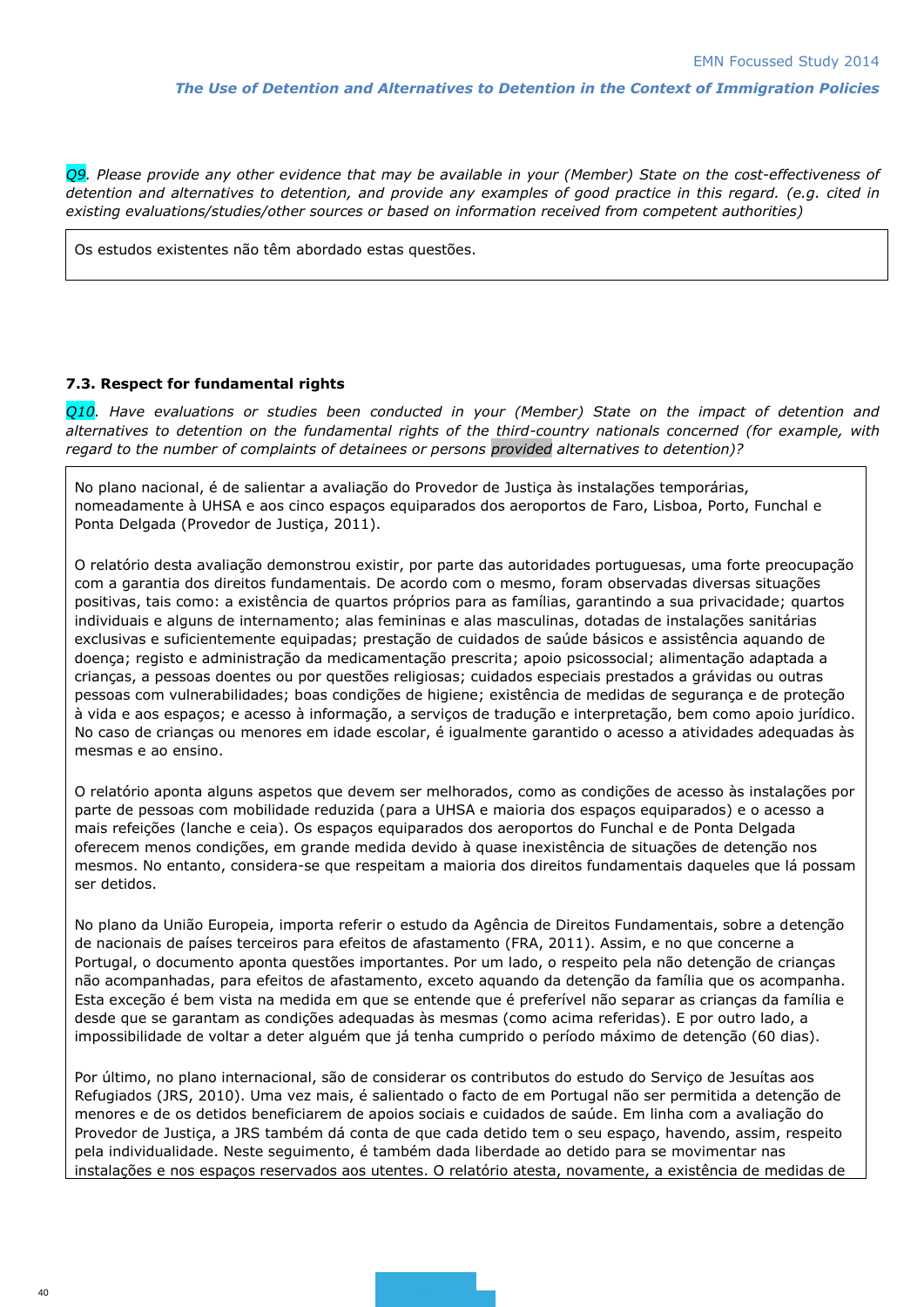segurança e controlo diversas, que protegem a vida e o bem-estar de quem permanece na UHSA ou nos espaços equiparados dos aeroportos.

*Q11. Please provide any statistics that might be available in your (Member) State on the number of complaints regarding violations of human rights and the number of court cases regarding fundamental rights violations in detention as opposed to alternatives to detention. Please provide the statistics for the latest year available and, if possible, distinguish between the different types of alternatives to detention that are available in your (Member) State (The different alternatives are listed as A1, A2, A3 in the table below; please explain what these represent in a key underneath the table). Please do the same with any statistics that may be available in your (Member) State on the number of voluntary returns.*

*Where statistics can be disaggregated by categories of third-country nationals, please do so. Please provide information on the methodology and data collection.*

*Where no information is available, please indicate "No information" and briefly state why no information is available.*

| Applicable year                                                                                                                                                                                                                                                                                  | Detention | Alternatives to detention |      |      |      |
|--------------------------------------------------------------------------------------------------------------------------------------------------------------------------------------------------------------------------------------------------------------------------------------------------|-----------|---------------------------|------|------|------|
|                                                                                                                                                                                                                                                                                                  |           | A1                        | A2   | A3   | A4   |
| Number of complaints of violations of fundamental rights <b>lodged</b><br>with non-judicial bodies (e.g. Human Rights Commissioners/<br>Ombudspersons) (where possible, please disaggregate by types of<br>complaints and by categories of third-country nationals).                             | n.i.      | n.i.                      | n.i. | n.i. | n.i. |
| Number of complaints of violations of fundamental rights upheld<br>by non-judicial bodies (e.g. Human Rights Commissioners/<br>Ombudspersons) (where possible, please disaggregate by types of<br>complaints and by categories of third-country nationals).                                      | n.i.      | n.i.                      | n.i. | n.i. | n.i. |
| Number of court cases in which there have been <b>challenges</b> to the<br>decision to detain / place in an alternative to detention based on<br>violations of fundamental rights (where possible, please<br>disaggregate by types of violation and by categories of third-<br>country national) | n.i.      | n.i.                      | n.i. | n.i. | n.i. |
| Number of court cases in which challenges to the decision to detain<br>/ place in an alternative to detention based on violations of<br>fundamental rights have been upheld (where possible, please<br>disaggregate by types of violation and by categories of third-<br>country national)       | n.i.      | n.i.                      | n.i. | n.i. | n.i. |

*Where it is not applicable, please indicate "Not applicable" and briefly state why.*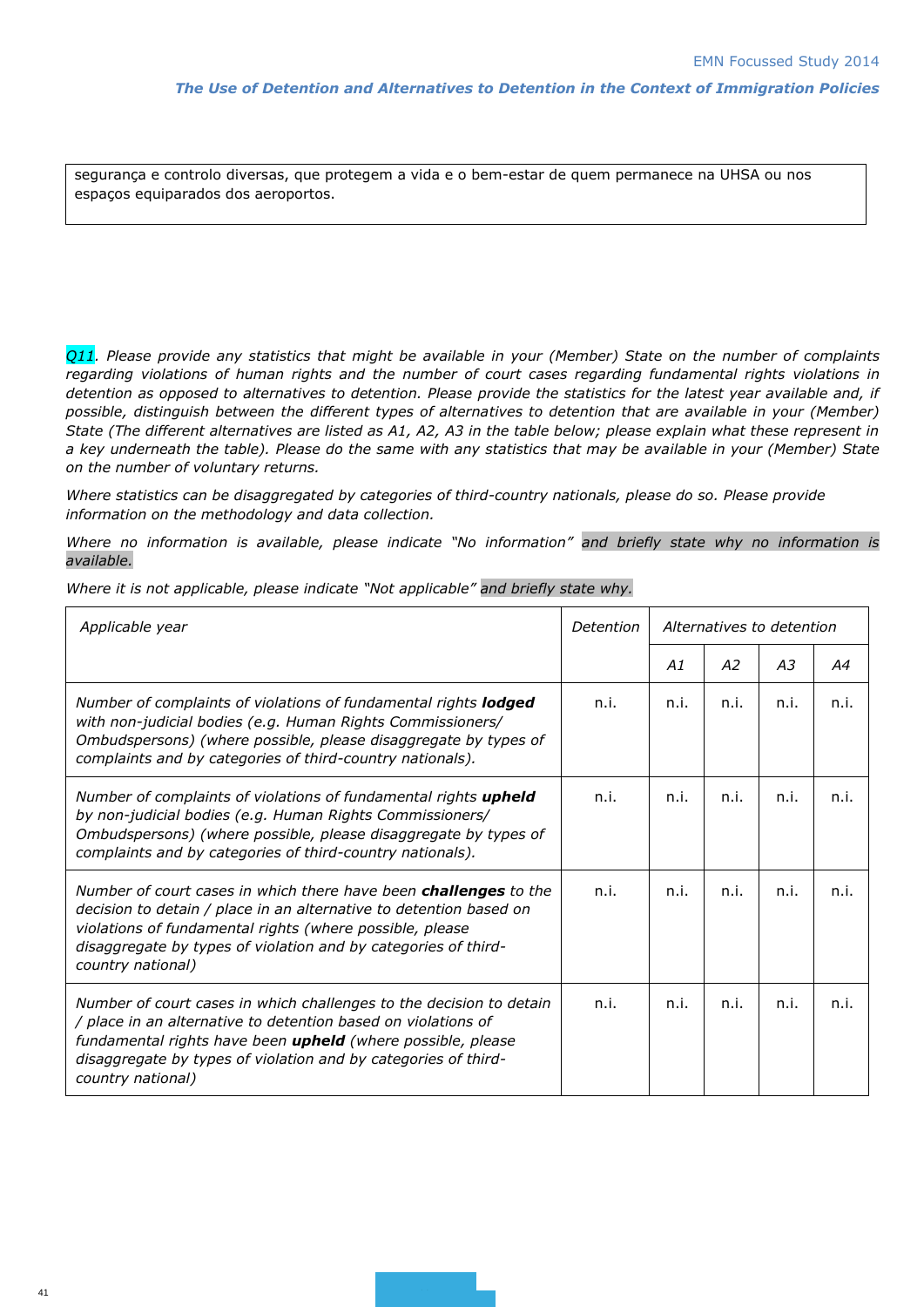Não há registo de queixas ou reclamações em matéria de violação dos direitos humanos $^{\mathrm{51}}$ .

*Q12. Please indicate if studies exist in your (Member) States which show negative effects of the alternatives to detention in practice. (For example, ankle bracelets can be socially stigmatising and cause physical and emotional distress.)*

Os estudos existentes não têm abordado estas questões.

*Q13. Please provide any other evidence that may be available in your (Member) State on the impact of detention and alternatives to detention on the fundamental rights of the third-country nationals, and provide any examples of good practice in this regard. (e.g. cited in existing evaluations/studies/other sources or based on information received from competent authorities)*

Cf. resposta à questão Q10 da presente secção.

#### **7.4. Rate of absconding and compliance rate**

*Rate of absconding is the share of persons who have absconded from all third-country nationals placed in detention or provided an alternative to detention.* 

*Compliance rate is the share of persons who have complied with the alternative to detention.* 

*Q14. Have evaluations or studies on the compliance rate and rate of absconding of third-country nationals in detention and in alternatives to detention been undertaken in your (Member) State? Please provide details.*

Os estudos existentes não têm abordado estas questões.

*Q15.Please provide any statistics that might be available in your (Member) State on the rate of absconding and the compliance rate of third-country nationals in detention as opposed to alternatives to detention. Please provide the statistics for the latest year available and, if possible, distinguish between the different types of alternatives to detention that are available in your (Member) State (The different alternatives are listed as A1, A2, A3 in the table below; please explain what these represent in a key underneath the table).* 

*Where statistics can be disaggregated by categories of third-country nationals, please do so. Please provide information on the methodology and data collection.*

*Where no information is available, please indicate "No information" and briefly state why no information is available.*

*Where it is no applicable, please indicate "Not applicable and briefly state why.*

<sup>&</sup>lt;sup>51</sup> Para mais informações sobre queixas na área do Direito de Estrangeiros, consultar os Relatórios Anuais de Atividade do Provedor de Justiça, em<http://www.provedor-jus.pt/?idc=16>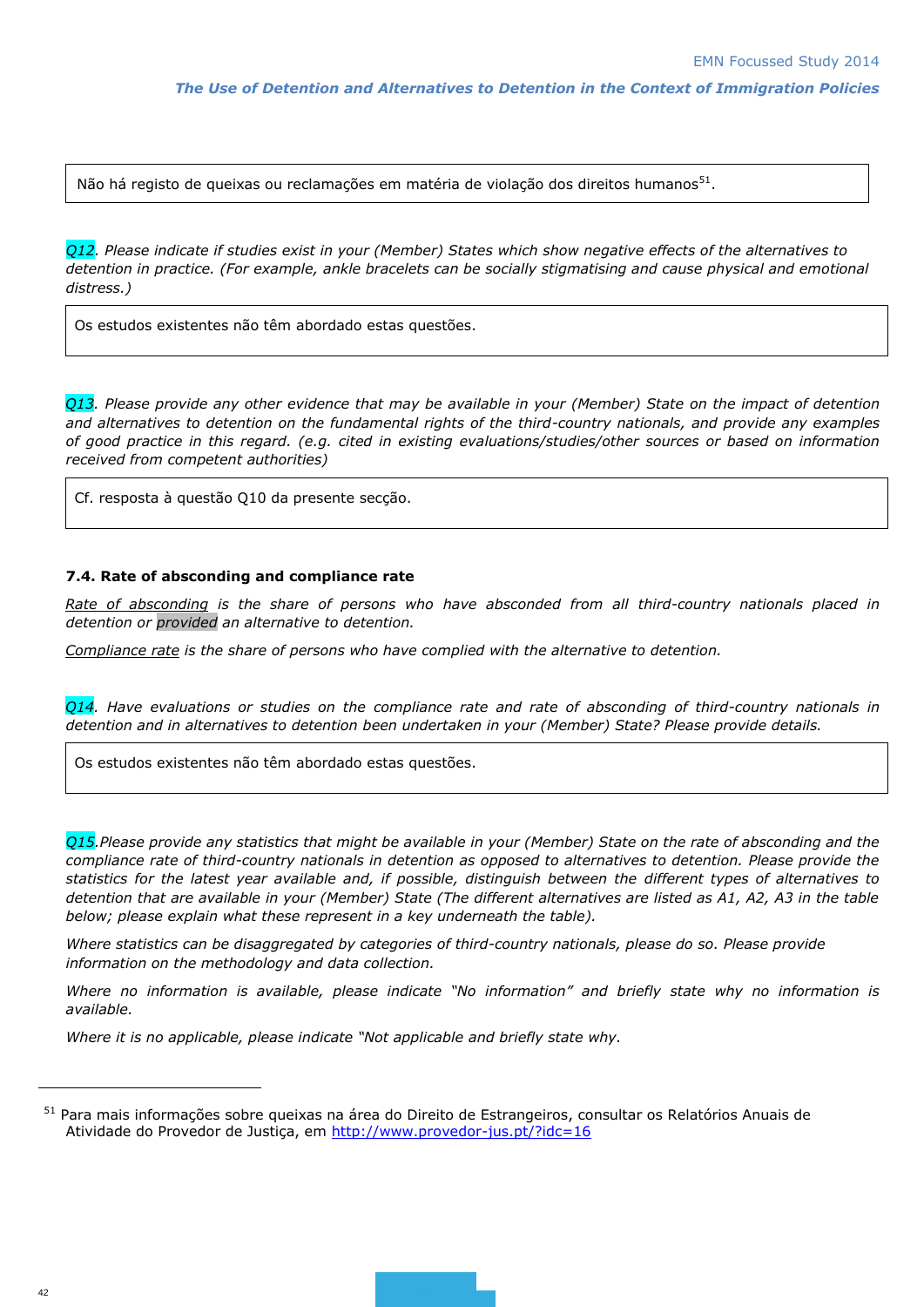| Applicable year    | Detention | Alternatives to detention |      |      |      |  |  |
|--------------------|-----------|---------------------------|------|------|------|--|--|
|                    |           | Α1                        | A2   | ΑЗ   | Α4   |  |  |
| Rate of absconding | n.i.      | n.i.                      | n.i. | n.i. | n.i. |  |  |
| Compliance rate    | n.i.      | n.i.                      | n.i. | n.i. | n.i. |  |  |
|                    |           |                           |      |      |      |  |  |

Não existe sistematização de meta-informação, recolha, tratamento e análise dos dados.

*Q16. Please provide any other evidence that may be available of the impact of detention and alternatives to detention on the rate of absconding and compliance rate of third-country nationals in detention and in alternatives to detention.*

Os estudos existentes não têm abordado estas questões.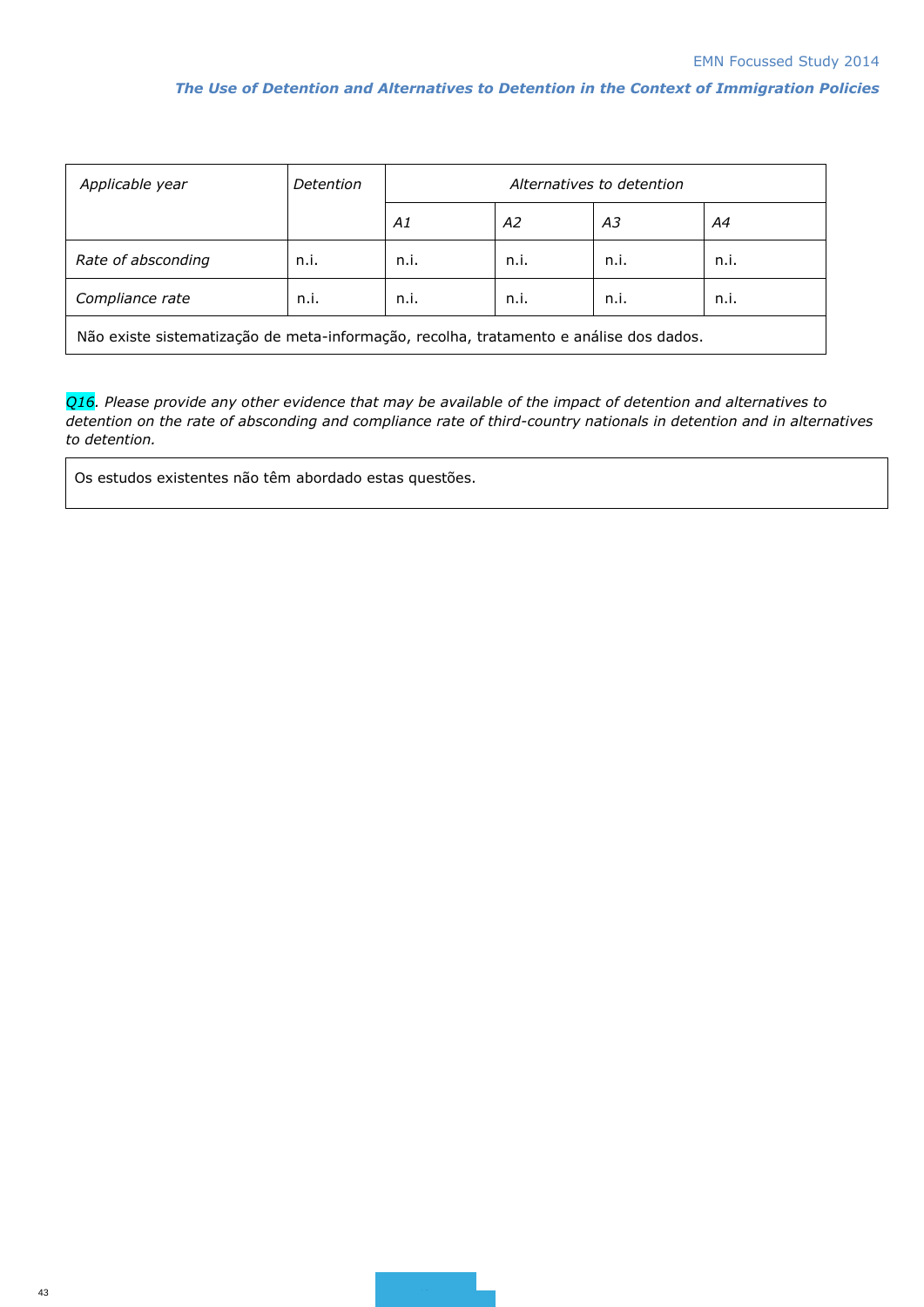# Section 8: Conclusions (*Maximum 2 pages)*

The Synthesis Report will outline the main findings of the Study and present conclusions relevant for policymakers at national and EU level.

O contexto social, económico e político da UE e de um conjunto de Estados vizinhos europeus e africanos, entre outros, tem levado a uma séria reflexão, discussão e operacionalização das políticas de imigração e asilo dentro da União e em cada um dos Estados-membros.

No sentido de responder às necessidades, vulnerabilidades e direitos fundamentais dos imigrantes e de, por outro lado, fazer face aos desafios de estabilidade interna, a UE tem desenvolvido legislação e mecanismos de atuação próprios, como a Diretiva de Asilo<sup>52</sup>, o Código de Fronteiras Schengen<sup>53</sup>, a Diretiva de Retorno<sup>54</sup>, entre outros. Este acervo legal permite estabelecer regras comuns relativas à entrada, permanência, saída e afastamento de estrangeiros. Em matéria de detenção, a UE estabelece determinados motivos que conduzem à aplicação da detenção e alguns procedimentos. Cabe aos Estados-membros transporem livremente estas disposições, bem como definir e implementar as alternativas à detenção.

Em Portugal, a transposição dos normativos da UE referentes à detenção e às suas alternativas complementase com o Código de Processo Penal. Assim, a legislação e as práticas nacionais estão conformes ao quadro comum, sendo de salientar o facto de o período máximo de detenção de 60 dias ser inferior ao previsto na Diretiva de Retorno.

Podem ser detidos, ou sujeitos a medidas alternativas, os nacionais de países terceiros que entrem ou permaneçam de forma irregular no território nacional, que estejam a aguardar a execução de decisão de afastamento ou que tenham desobedecido à mesma; não podem ser detidos, nem sujeitos a medidas de coação alternativas, os requerentes de proteção internacional, exceto após recusa do pedido ou resposta negativa àquele.

Os menores em situação irregular e não acompanhados não podem ser detidos (colocação em CIT ou espaço equiparado). Em Portugal não existem evidências da existência de menores não acompanhados fora do contexto da proteção internacional (apenas são instalados em espaço próprio neste âmbito, com liberdade de movimentação condicionada à salvaguarda da integridade dos menores).

l

<sup>52</sup> Diretiva nº 2005/85/CE do conselho, de 1 de dezembro de 2005, relativa a normas mínimas aplicáveis ao procedimento de concessão e retirada do estatuto de refugiado nos Estados-membros.

<sup>&</sup>lt;sup>53</sup> Regulamento (CE) nº 562/2006 do Parlamento Europeu e do Conselho, de 15 de março de 2006, que estabelece o código comunitário relativo ao regime de passagem de pessoas nas fronteiras.

<sup>54</sup> Diretiva nº 2008/115/CE do Parlamento Europeu e do Conselho, de 16 de dezembro de 2008, relativa a normas e procedimentos comuns nos Estados-Membros para o regresso de nacionais de países terceiros em situação irregular.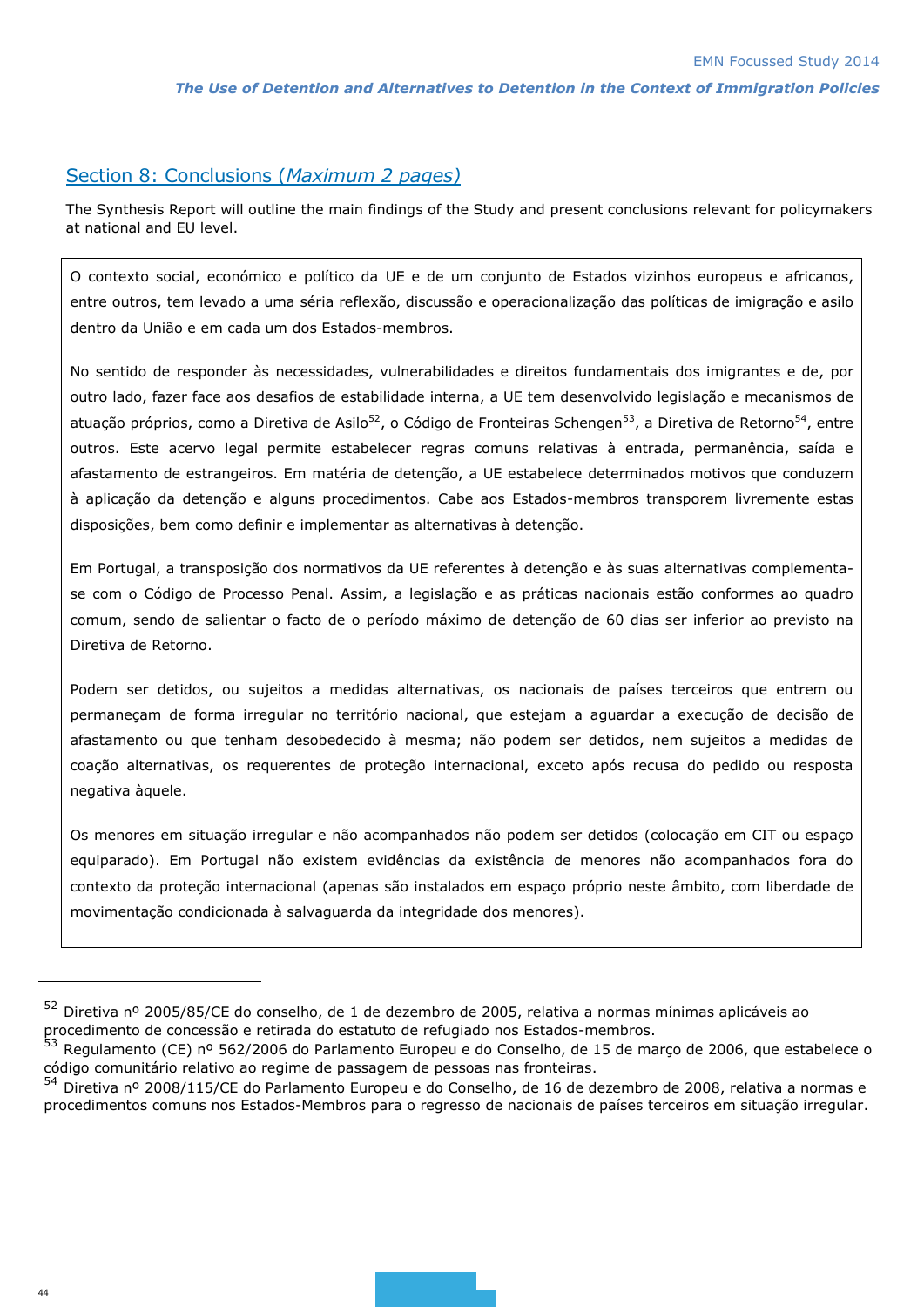Dando cumprimento ao princípio da proporcionalidade, privilegia-se a aplicação de medidas alternativas à detenção, tais como a Notificação para Abandono Voluntário, o Termo de Identidade e Residência, as apresentações periódicas ao SEF e a obrigação de permanência na habitação complementada com a monitorização eletrónica. A maioria destas alternativas evidencia um conjunto de boas práticas nacionais. No entanto, um relatório recente da Rede Europeia para os Direitos Fundamentais indica que o recurso à monitorização eletrónica deve ser reduzido, pois constitui uma medida alternativa bastante intrusiva e comprometedora da liberdade individual:

Electronic monitoring is probably the most intrusive among the various forms of alternatives to detention, as it substantially interferes with a person's right to privacy, restricts freedom of movement and can deprive people of dignity. It can also lead to discrimination, as persons wearing an electronic device can be associated with criminals. (FRA, 2011:51)

Em Portugal a experiência na aplicação da monitorização eletrónica é muito escassa, pelo que não existem evidências sobre os impactos do ponto de vista social e discriminatório. Por outro lado, não existem evidências sobre os impactos sociais e individuais da aplicação de outras medidas alternativas à detenção.

Uma avaliação do Provedor de Justiça (2011) aos Centros de Instalação Temporária, ou espaços equiparados, destinados a estrangeiros em situação irregular, revelou diversas práticas como sendo boas e adequadas. De salientar a existência de alas femininas e alas masculinas, cuidados de saúde, apoio jurídico, possibilidade de receber visitas, respeito pelas famílias e pelas crianças que a constituem, entre outros aspetos contributivos para detenções com dignidade. Conjuntamente, o relatório sugere algumas alterações, tais como a distribuição de refeições intermédias, o acesso a um maior número e diversidade de livros, periódicos e outras formas de lazer, entre outras.

Nos últimos anos tem diminuído o número de estrangeiros identificados em situação ilegal, o número de Notificações para Abandono Voluntário e o número de processos de afastamento coercivo; por sua vez, tem aumentado o número de estrangeiros beneficiários do programa de apoio ao Regresso Voluntário (SEF, 2013; SEF, 2012). A estes dados deve acrescentar-se o facto de Portugal estar a assistir a uma desaceleração da imigração, combinada com a aquisição da nacionalidade portuguesa e movimentos de retorno aos países de origem.

O desconhecimento sobre o impacto da detenção e das restantes alternativas à detenção na política de retorno constitui uma limitação que importará colmatar, e que a Diretiva Retorno vem traçar algumas orientações já vertidas em projetos nacionais em curso.

Considerando os objetivos deste estudo, é possível concluir, relativamente ao caso português, que a bases legais e as práticas em matéria de detenção e alternativas à detenção caracterizam positivamente o país. Importa desenvolver novas formas de avaliação das políticas, sistematizar a recolha de dados quantitativos e, tanto quanto possível, desagregados, criando oportunidades para o desenvolvimento de políticas de imigração e asilo eficientes e promotoras da dignidade humana.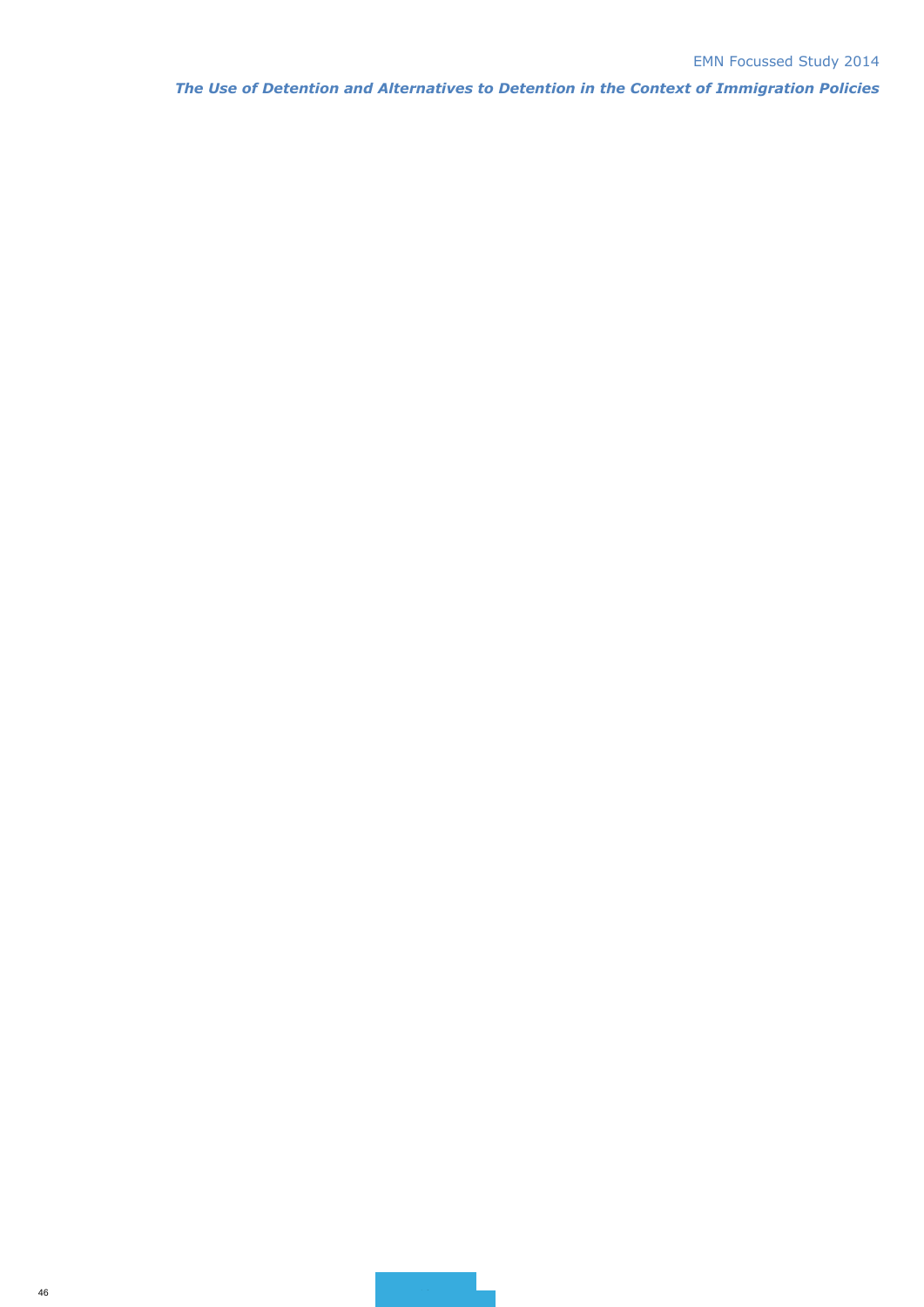# Annex 1

*Statistics from EU-harmonised sources, such as Eurostat and the EMN Annual Policy Report, on inter alia the outcome of international protection applications and return, including voluntary return will be used in the Synthesis Report to contextualise the statistics provided in this annex.*

**Table 1: Statistics on number of third-country nationals in detention and provided alternatives to detention per category**

#### *Please provide the cumulative figures (the number of all third-country nationals that have been detained during the year).*

|                                                                                                                                                                                                                                                   | 2009  | 2010 | 2011 | 2012 | 2013 |  |  |  |
|---------------------------------------------------------------------------------------------------------------------------------------------------------------------------------------------------------------------------------------------------|-------|------|------|------|------|--|--|--|
| Statistics on number of third-country nationals in detention per category                                                                                                                                                                         |       |      |      |      |      |  |  |  |
| Total number of third-country nationals in detention                                                                                                                                                                                              | n.a.  | 248  | 235  | 196  | n.a. |  |  |  |
|                                                                                                                                                                                                                                                   |       |      |      |      |      |  |  |  |
|                                                                                                                                                                                                                                                   |       |      |      |      |      |  |  |  |
| Number of third-country national applicants for international protection in ordinary<br>procedures in detention                                                                                                                                   | ln.il | n.i  | n.i  | n.i  | ln.i |  |  |  |
| Number of third-country national fast-track international protection applicants<br>(accelerated international protection procedures) in detention                                                                                                 | ln.i  | n.i  | n.i  | n.i  | n.i  |  |  |  |
| Number of applicants for international protection subject to Dublin procedures in<br>detention                                                                                                                                                    | ln.il | n.i  | n.i  | n.i  | ln.i |  |  |  |
| Number of rejected applicants for international protection in detention                                                                                                                                                                           | n.i   | n.i  | n.i  | n.i  | n.i  |  |  |  |
| Number of rejected family reunification applicants in detention                                                                                                                                                                                   | n.i   | n.i  | n.i  | n.i  | ln.i |  |  |  |
| Number of other rejected applicants for residence permits on basis other than<br>family reunification (Please specify)                                                                                                                            | ln.i  | n.i  | n.i  | n.i  | n.i  |  |  |  |
| Number of persons detained to prevent illegal entry at borders in detention                                                                                                                                                                       | n.i   | n.i  | n.i  | n.i  | n.i  |  |  |  |
| Number of persons found to be illegally present on the territory of the (Member)<br>State who have not applied for international protection and are not (yet) issued a<br>return decision in detention                                            | ln.i  | n.i  | n.i  | n.i  | ln.i |  |  |  |
| Number of persons who have been issued a return decision in detention                                                                                                                                                                             | ln.il | n.i  | n.i  | n.i  | ln.i |  |  |  |
| Number of vulnerable persons part of the aforementioned categories of third-<br>country nationals - Please, where possible, disaggregate by type of vulnerable<br>persons (for example, minors, persons with special needs, etc.) and by category | n.i   | n.i  | n.i  | n.i  | ln.i |  |  |  |
| Number of other third-country nationals placed in immigration detention                                                                                                                                                                           | ln.il | n.i  | n.i  | n.i  | n.i  |  |  |  |
|                                                                                                                                                                                                                                                   |       |      |      |      |      |  |  |  |

*Statistics on number of third-country nationals provided alternatives to detention*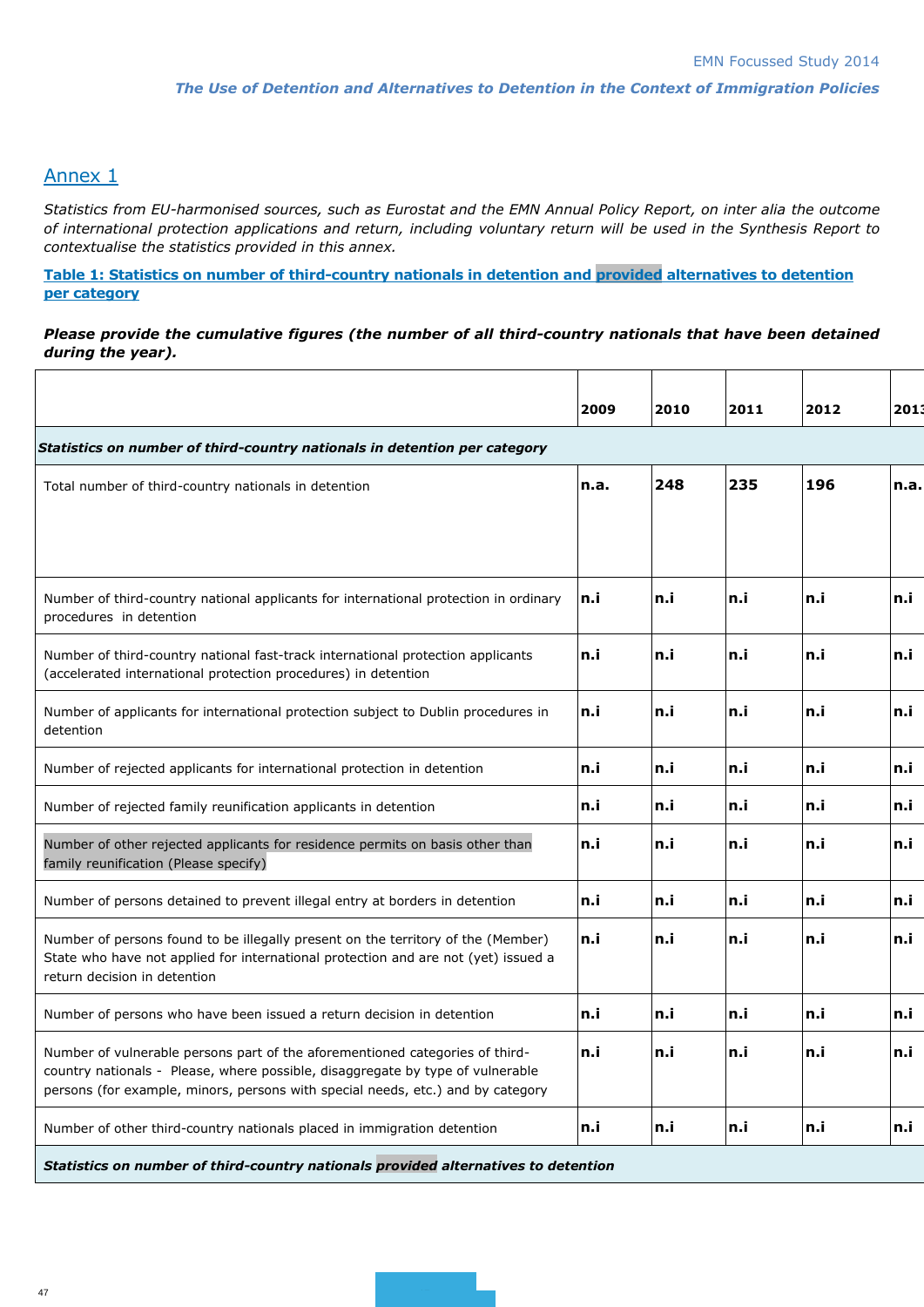| Total number of third-country nationals provided alternatives to detention                                                                                                                                                                                                              | ln.i | n.i | n.i  | n.i | ln.i |
|-----------------------------------------------------------------------------------------------------------------------------------------------------------------------------------------------------------------------------------------------------------------------------------------|------|-----|------|-----|------|
| Number of third-country nationals applicants for international protection in ordinary<br>procedures provided alternatives to detention                                                                                                                                                  | In.i | n.i | ln.i | n.i | ln.i |
| Number of third-country nationals fast-track international protection applicants<br>(accelerated international protection procedures) provided alternatives to detention                                                                                                                | ln.i | n.i | n.i  | n.i | ln.i |
| Number of international protection applicants subject to Dublin procedures<br>provided alternatives to detention                                                                                                                                                                        | ln.i | n.i | n.i  | n.i | ln.i |
| Number of rejected applicants for international protection provided alternatives to<br>detention                                                                                                                                                                                        | ln.i | n.i | ln.i | n.i | ln.i |
| Number of rejected applicants for family reunification provided alternatives to<br>detention                                                                                                                                                                                            | ln.i | n.i | n.i  | n.i | ln.i |
| Number of other rejected applicants for residence permits on basis other than<br>family reunification (Please specify)                                                                                                                                                                  | ln.i | n.i | n.i  | n.i | ln.i |
| Number of persons found to be illegally present on the territory of the (Member)<br>State (i.e. such as those who have not applied for international protection and are<br>not (yet) been issued a return decision) provided alternatives to detention                                  | ln.i | n.i | ln.i | n.i | n.i  |
| Number of persons issued a return decision provided alternatives to detention                                                                                                                                                                                                           | ln.i | n.i | ln.i | n.i | ln.i |
| Number of vulnerable persons part of the aforementioned categories of third-<br>country nationals - Please, where possible, disaggregate by type of vulnerable<br>persons (for example, minors, persons with special needs, etc.) and by category<br>provided alternatives to detention | ln.i | n.i | n.i  | n.i | ln.i |
| Number of other third-country nationals provided alternatives to detention (Please<br>specify the category(ies))                                                                                                                                                                        | ln.i | n.i | n.i  | n.i | ln.i |

#### **Table 2: Average length of time in detention**

*Please provide information on the methodology used to calculate the average length of time in detention, including whether the mean or the median was used to calculate the average.*

| Average length of time in detention                                                                      | 2009 | 2010  | 2011 | 2012 | 2013 | Source /<br>further<br>informati<br>on |
|----------------------------------------------------------------------------------------------------------|------|-------|------|------|------|----------------------------------------|
| Average length of time in detention of all categories of third-<br>country nationals in detention        | ln.i | ln.il | ln.i | ln.i | n.i  |                                        |
| Average length of time in detention of applicants for<br>international protection in ordinary procedures | In.i | ln.il | ln.i | ln.i | ln.i |                                        |
| Average length of time in detention of fast-track (accelerated)                                          | ln.i | In.i  | In.i | ln.i | n.i  |                                        |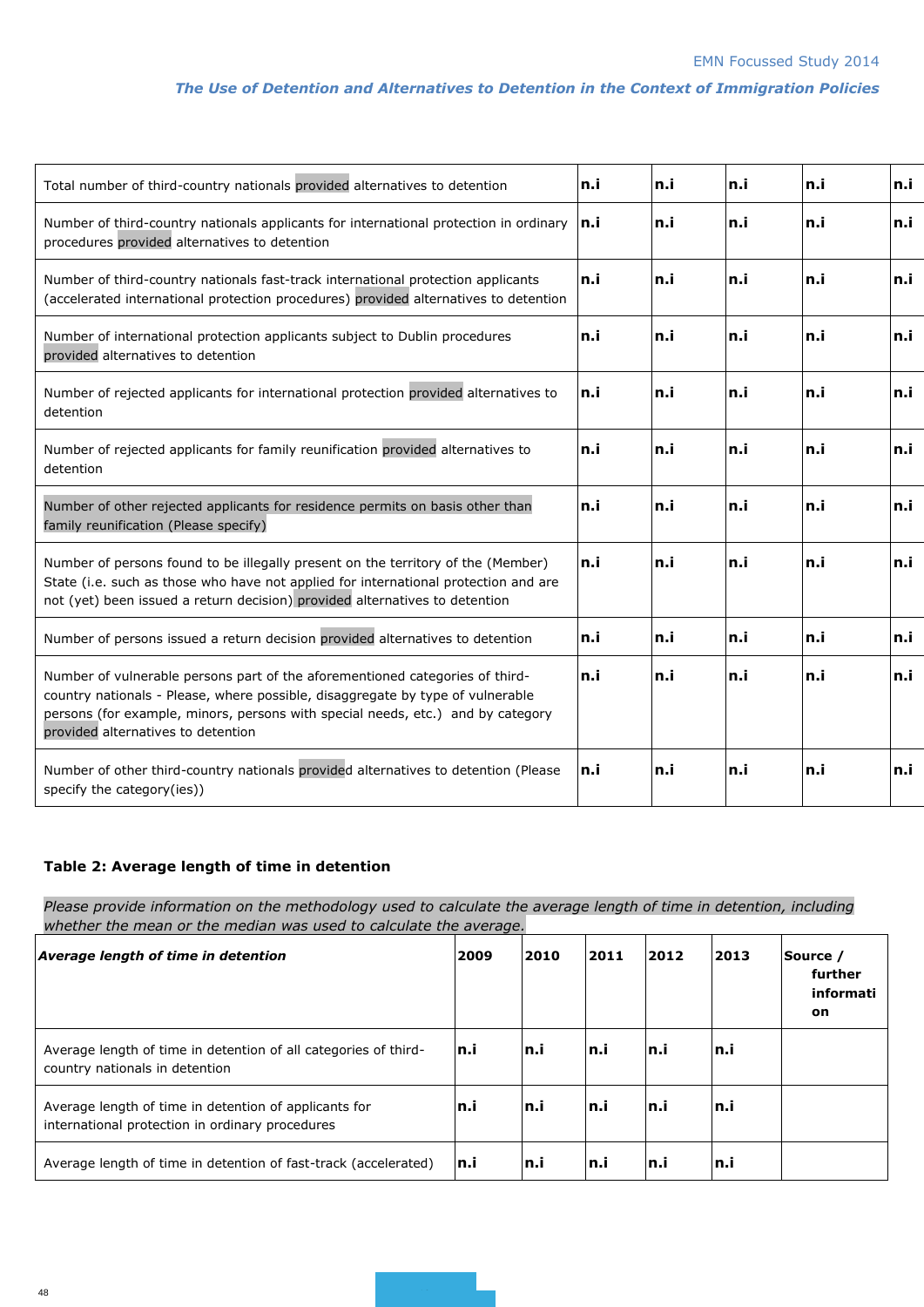| international protection applicants (accelerated international<br>protection procedures)                                                                                                                                                                                            |      |      |      |      |      |  |
|-------------------------------------------------------------------------------------------------------------------------------------------------------------------------------------------------------------------------------------------------------------------------------------|------|------|------|------|------|--|
| Average length of time in detention of applicants for<br>international protection subject to Dublin procedures                                                                                                                                                                      | n.i  | ln.i | ln.i | ln.i | n.i  |  |
| Average length of time in detention of rejected applicants for<br>international protection                                                                                                                                                                                          | ln.i | n.i  | ln.i | ln.i | ln.i |  |
| Average length of time in detention of rejected family<br>reunification applicants                                                                                                                                                                                                  | n.i  | ln.i | ln.i | ln.i | ln.i |  |
| Average length of time in detention of other rejected applicants<br>for residence permits on basis other than family reunification<br>(Please specify)                                                                                                                              | ln.i | n.i  | ln.i | ln.i | ln.i |  |
| Average length of time in detention of persons detained to<br>prevent illegal entry                                                                                                                                                                                                 | n.i  | ln.i | ln.i | ln.i | ln.i |  |
| Average length of time in detention of persons found to be<br>illegally present on the territory of the (Member) State (i.e.<br>such as those who have not applied for international protection<br>and are not (yet) been issued a return decision)                                 | n.i  | n.i  | ln.i | n.i  | n.i  |  |
| Average length of time in detention of persons who have been<br>issued a return decision                                                                                                                                                                                            | n.i  | n.i  | n.i  | n.i  | n.i  |  |
| Average length of time in detention of vulnerable persons part<br>of the aforementioned categories of third-country nationals -<br>Please, where possible, disaggregate by type of vulnerable<br>persons (for example, minors, persons with special needs, etc.)<br>and by category | n.i  | n.i  | ln.i | ln.i | n.i  |  |
| Average length of time in detention of other third-country<br>nationals placed in immigration detention                                                                                                                                                                             | n.i  | n.i  | n.i  | n.i  | n.i  |  |

\*\*\*\*\*\*\*\*\*\*\*\*\*\*\*\*\*